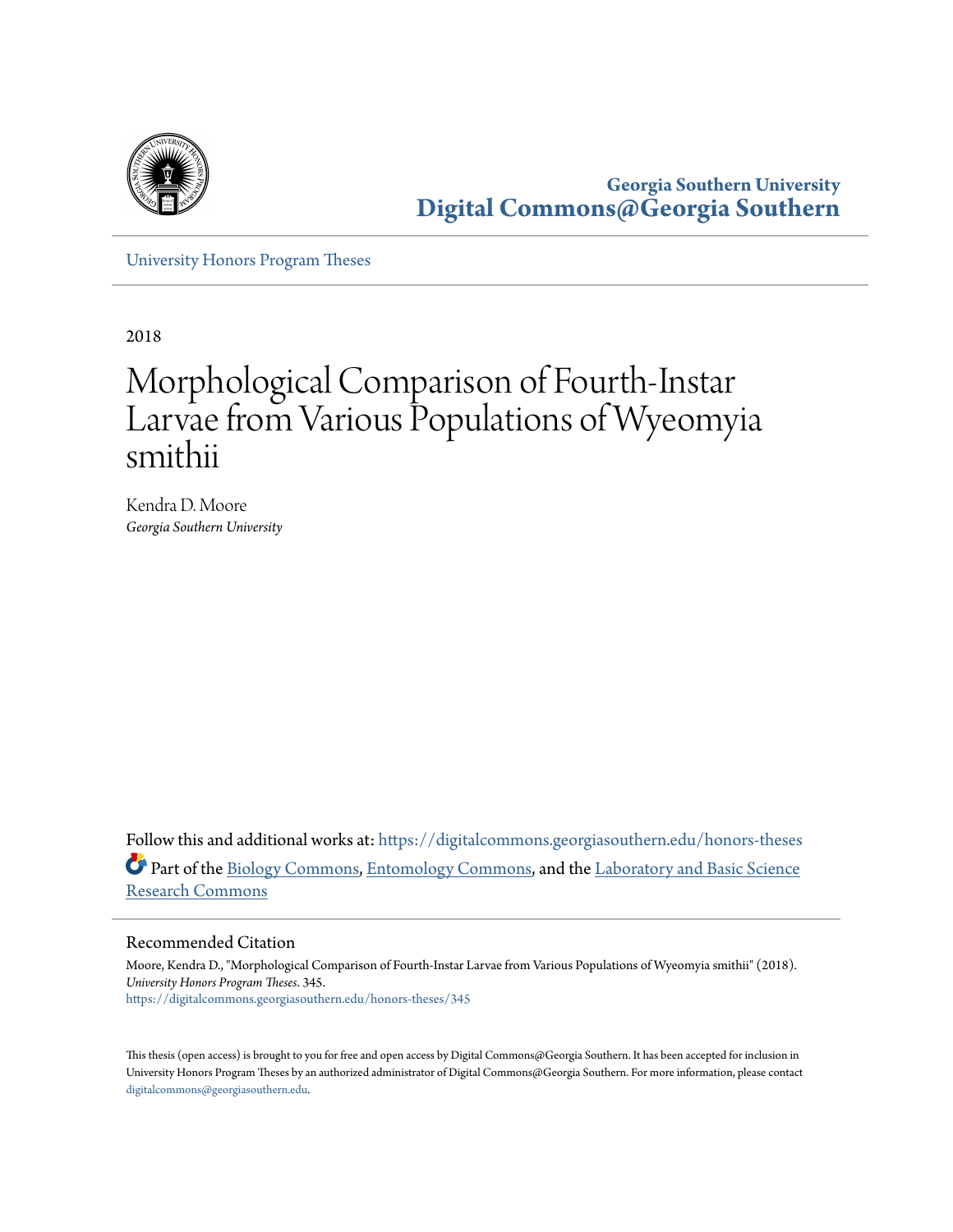# **Morphological Comparison of Fourth-Instar Larvae from Various Populations of**  *Wyeomyia smithii*

An Honors Thesis submitted in partial fulfillment of the requirements for Honors in Department of Biology*.*

> By Kendra Moore

Under the mentorship of Dr. William S. Irby

# ABSTRACT

*Populations of pitcher plant mosquitoes, Wyeomyia smithii, have exhibited recent shifts in blood-feeding behavior, likely in response to changes in climate and food availability. A comparison of various morphological structures in fourth-instar larvae was conducted to investigate the hypothesis that geographic and temporal dietary differences are reflected in changes in organismal size.*

Thesis Mentor:\_\_\_\_\_\_\_\_\_\_\_\_\_\_\_\_\_\_\_\_\_\_\_\_

Dr. *William S. Irby*

Honors Director:

Dr. Steven Engel

April 2018 *Department of Biology* University Honors Program **Georgia Southern University**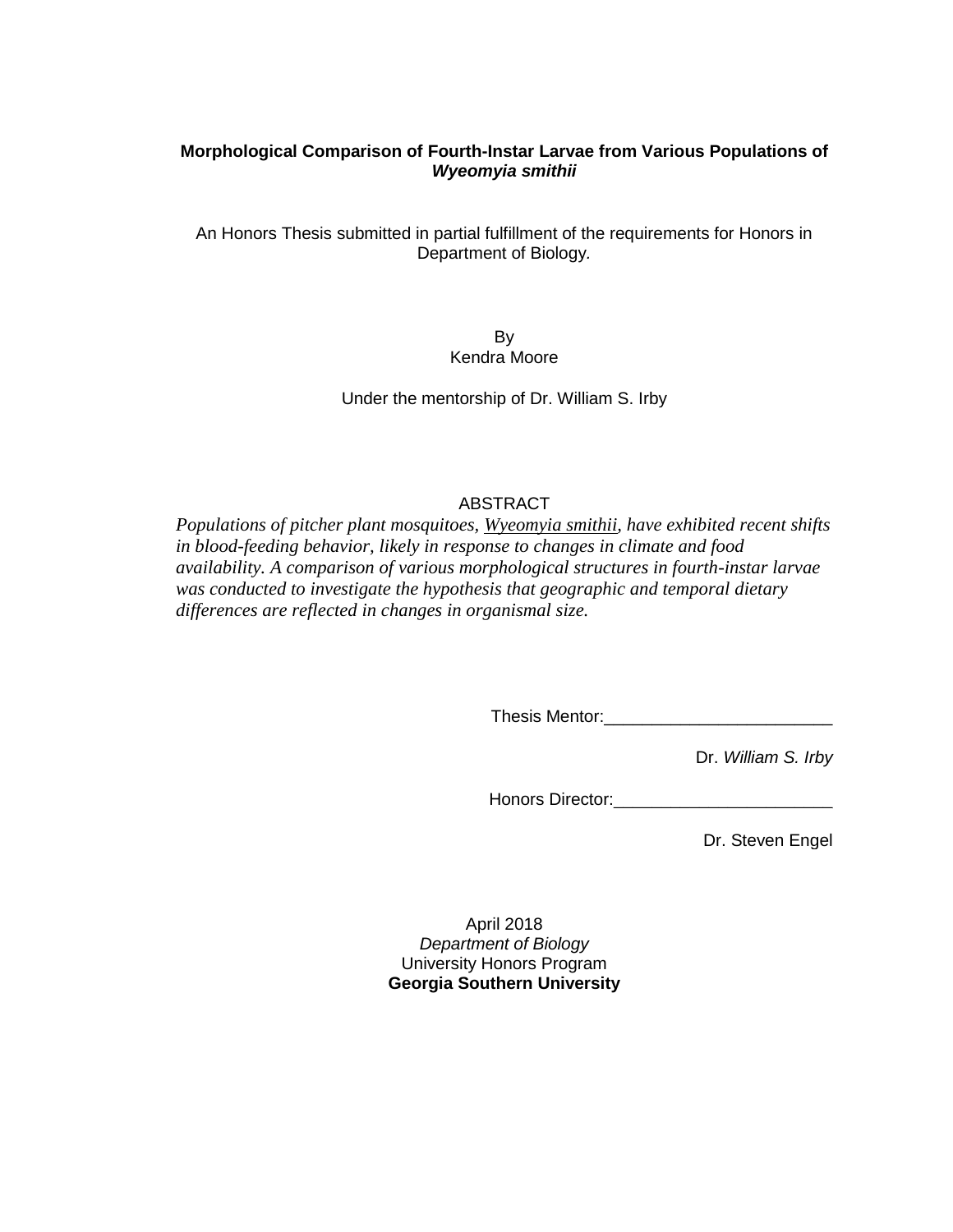# **Acknowledgements**

I would like to, first of all, thank the University Honors Program for allowing me the opportunity to complete an Honors research project such as this. Dr. William Irby has been very patient and understanding throughout this process. I know that, towards the end, I cut everything pretty close. It probably appeared as though a project of any sort might not be completed. He allowed me to alter my project in a way that was more conducive to me, my time, and my resources. For this, I am very grateful. A HUGE thank you to my parents, blood family, church family, friends, and sorority sisters. They have continued to push me and motivate me even in those times that things may have appeared to be very overwhelming. It took a while to get here, but this thesis is finally completed!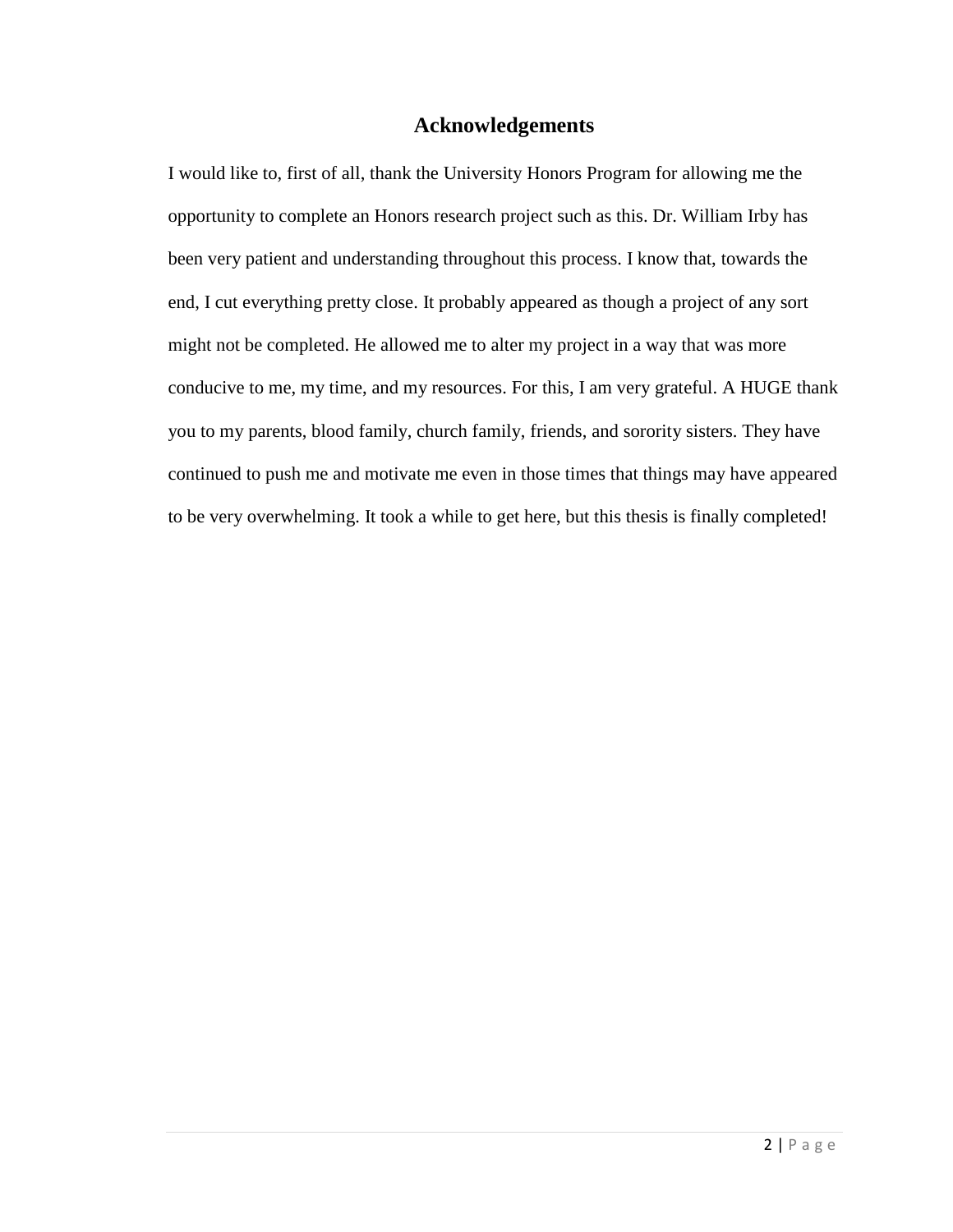#### **INTRODUCTION**

*Wyeomyia smithii*, commonly referred to as pitcher plant mosquitoes (PPM), were once characterized by their inability to blood feed. Housed in the water provided by the leaves of the pitcher plant, *Sarracenia purpurea*, larvae of *W. smithii* obtain their nutrients for survival from this fluid environment. The water stored in the leaflets of *S. purpurea* contains microorganisms and protozoa - the primary food sources for these mosquitoes (Zilic, 2013). In North America, the range of the mosquitoes extends from the Gulf Coast up to the north-central part of Canada (Lair, Bradshaw & Holzapfel, 1997) (Figure 1).

Recently, there has been a divergence among the populations of *W. smithii* in regards to feeding patterns. Northern populations of *W. smithii* exhibit obligate non-blood feeding patterns while the more Southern populations show signs of increased blood feeding. (Bradshaw, et al., 2017; Irby, Personal Communication). Northern populations are referred to as the more alpine populations whereas Southern populations fall along the Gulf Coast near North Carolina (Lair, Bradshaw & Holzapfel, 1997). The blood-feeding mosquitoes are multivoltine, and the non-biters are univoltine (Zilic, 2013) i.e., bloodfeeding populations produce multiple broods per year, whereas non-biters only produce one.

This behavioral separation likely is due to differences in environmental stress, as measured by autogenic reproductive output and hexamerin (larval storage protein) accumulation (Irby, Personal Communication). Climate changes and food levels are two types of environmental factors that can cause stress on mosquito populations. Within the next 100 years, climate change will increase the global mean temperature by  $1^{\circ}$  - 4.5° C.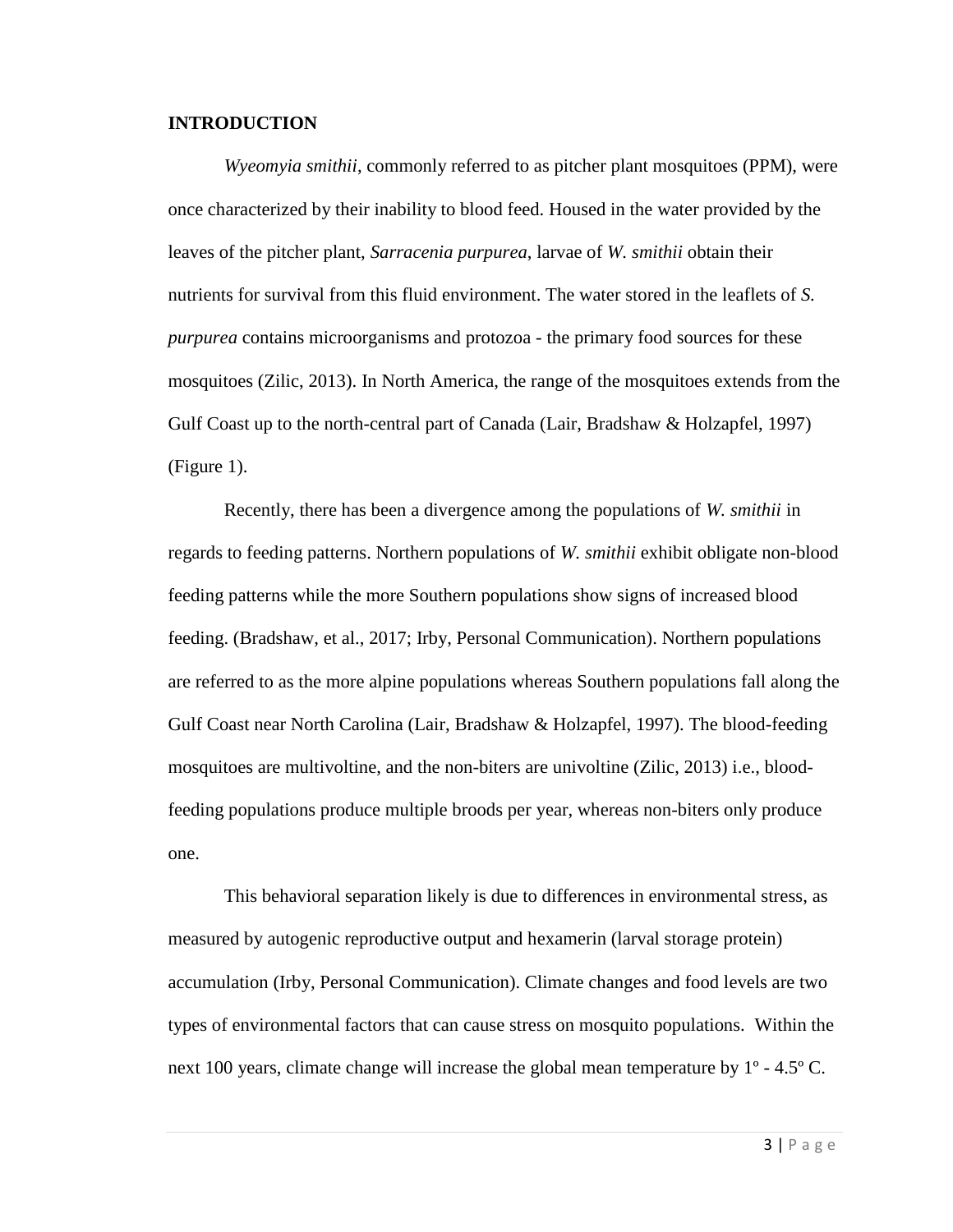*W. smithii* are capable of living in the thermal environment that coincides with their location (Bradshaw, Fujiyama & Holzapfel, 2000). The mosquitoes must adapt to the temperatures and consequent water availability of the pitcher plants in order to survive. The number of existing *S. purpurea* populations in the Southern range has diminished over the years, largely due to habitat modification, and the distance between locations has increased making it more difficult for the mosquitoes to migrate to new locations, as demonstrated by inbreeding in Georgia populations (Irby, Personal Communication). Therefore, adaptations will play a pivotal role in the success of these mosquitoes. When comparing populations of *W. smithii* reared in nearly-optimal conditions versus environmentally stressed conditions, there was a 54% decrease in the fitness of the mosquitoes under stressed conditions (Bradshaw, Steiner & Holzapfel, 1999). In a 1999 study, the relationship between adaptation, or the mosquito's ability to adjust to its environment in present-day time, and persistence, or the mosquito's longevity over the long run, were compared (Bradshaw, Steiner & Holzapfel, 1999). The mosquitoes proved to adapt quite well to heat shock, but the persistence of these same mosquitoes was very poor. These findings showed that adaptations to the environment does not, necessarily, equate to an improvement in fitness in the long-run (Bradshaw, Steiner  $\&$ Holzapfel, 1999).

Fluctuating food levels is a stressor to *W. smithii* populations since these mosquitoes are weak fliers and rarely travel far from their immediate *S. purpurea* population (Zilic, 2013). Consequently, adaptation or competition occurs in order for the mosquitoes to survive under food-stressed conditions. Under normal conditions, these mosquitoes eat bacteria, protozoans, and decaying matter housed within the pitcher plant.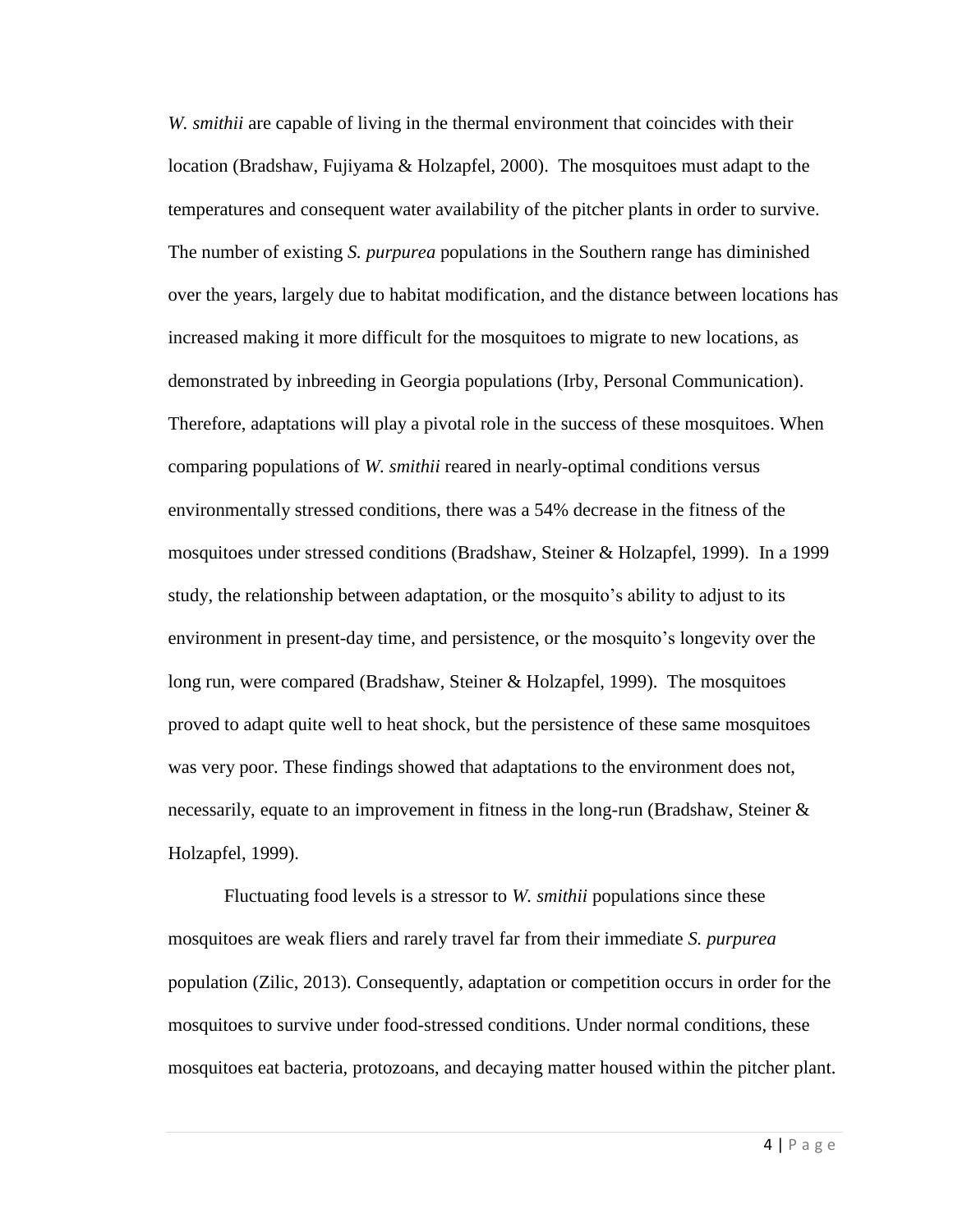A relationship between *W. smithii* and *Metriocnemus knabi*, the pitcher plant midges, has been established in which the number and food-processing efficiency of *M. knabi* impacts the food levels of the mosquitoes. The midges produce bacteria as a by-product after food consumption, and bacteria is the direct food source of pitcher plant mosquitoes (Heard, 1994). When this relationship is in balance, the mosquitoes are in a more favorable environment, but adaptations begin to emerge when food levels are low. Blood-feeding in *W. smithii* was found to be a heritable trait which may be due in part to limited food sources (Bradshaw, et al., 2017). Obtaining nutrients from a host is an opportunistic lifestyle that is energetically costly, yet it provides the mosquitoes with the nutrients that are no longer available from the pitcher plant (and representing an evolutionary shift in blood feeding). Competition is another result of limited food sources. Going southward towards the Southern populations of *W. smithii*, there are fewer *S. purpurea* populations causing an increase in competition for food sources. There are also more blood-feeding populations of *W. smithii* as one goes further south (Irby, Personal Communication). This could represent the adaptation for the mosquitoes to combat competition and a lack of natural food sources.

This change in thermoregulation and competition for nutrients could have an impact on the morphological characteristics of *W. smithii*, especially in the larval form. Insects are well documented to vary in size based on both the quality and quantity of dietary resources (Aparna & Wells 2004). The sclerotized portions of the fourth-instar larvae – the head and siphon – are standard measures for the overall size of the mosquitoes. Proper diet and environmental conditions positively correlate with larval size. With there being a decrease in the competition for resources as one continues to go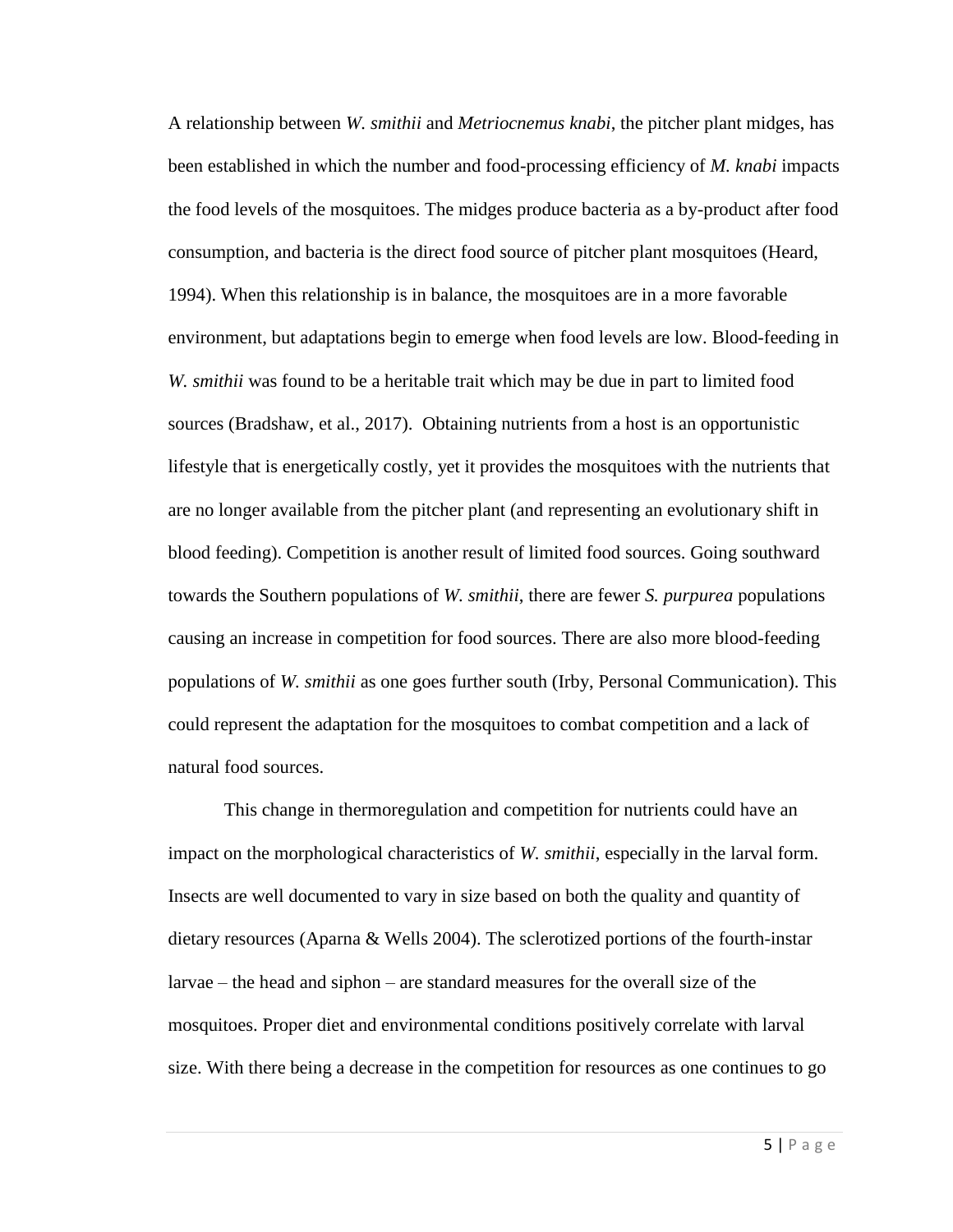northward, I hypothesize that fourth-instar larval size will increase as one goes northward.

# **METHODS AND MATERIALS**

### **Collection of mosquito larvae**

To test this hypothesis, three locations were chosen for mosquito larvae collection. The locations were as follows from the most northern to the most southern population: Highlands, North Carolina (NC); Tattnall County, Georgia (GA); and Apalachicola, Florida (FL) (Figure 1).



**Figure 1.** Diagram depicting the range of *W. smithii*. Arrows indicate the locations where the mosquitoes were collected from in 2012 and 2017.

The northern mosquitoes were collected on November 20, 2017 at the Highlands Biological Station in North Carolina (30.0998ºN, 84.7316ºW). The NC location functioned as the Northern population for this study, representing the most southerly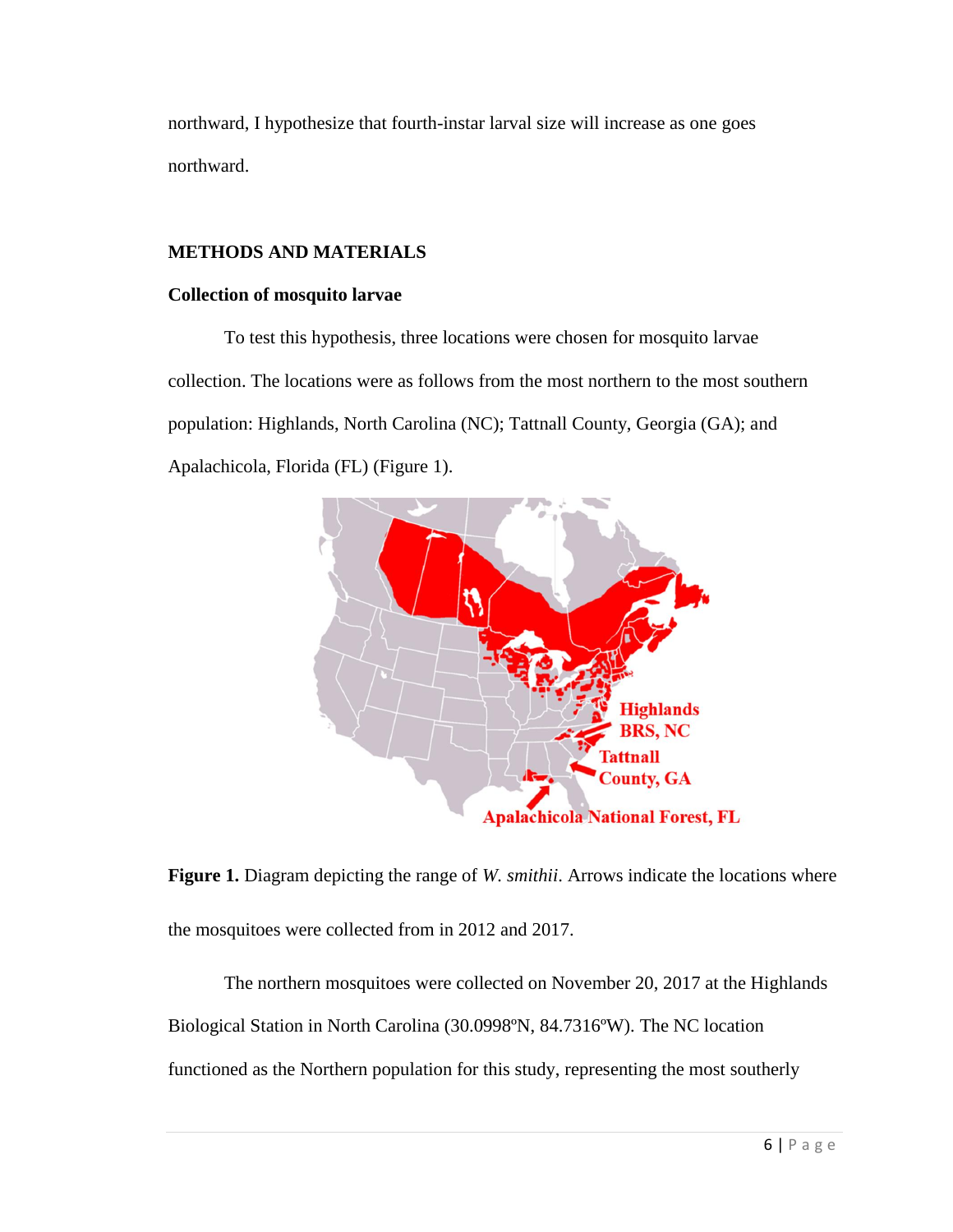expression of that population. The Georgia population represents an intermediate location between Northern and Southern (Florida) populations, and is isolated by at least 300 kilometers from the next nearest populations. The Tattnall County, Georgia mosquitoes were collected on February 10, 2017 with the GPS coordinates of 32.0635ºN, 82.0843ºW. The southern mosquitoes were collected from the Apalachicola National Forest in Florida at 30.0539ºN, 93.1894ºW on September 2, 2017.

Mosquito larvae were collected from visually healthy-looking pitcher plants with the use of a disposable 3 mL plastic pipette. This pipette was inserted into the pitcher plants until it reached the liquid enclosed within the pitcher plant. Samples were only retrieved from plants that did not have liquid that displayed a yellow or orange color. This tint is possibly indicative of a pathogenic bacterial presence in the liquid solution. Once retrieved from the plant, the liquid was placed in a 50 mL plastic centrifuge tube. Enough samples to fill ten tubes were collected per location, with each tube containing 200 or more larvae. After transport back to the laboratory, the contents of each tube were placed in individual glass bowls with tap water added to the bowls as needed. Larvae were kept at room temperature  $(^{20^{\circ}}C)$  and under ambient photoperiods. Mosquitoes were fed regularly (every 2-3 days) with TetraMin Tropical Fish Flakes. Care was taken to not overfeed larvae, as indicated by increased turbidity of larval water due to bacterial growth. If this occurred, larvae were filtered from the water in the bowl, and placed in clean water.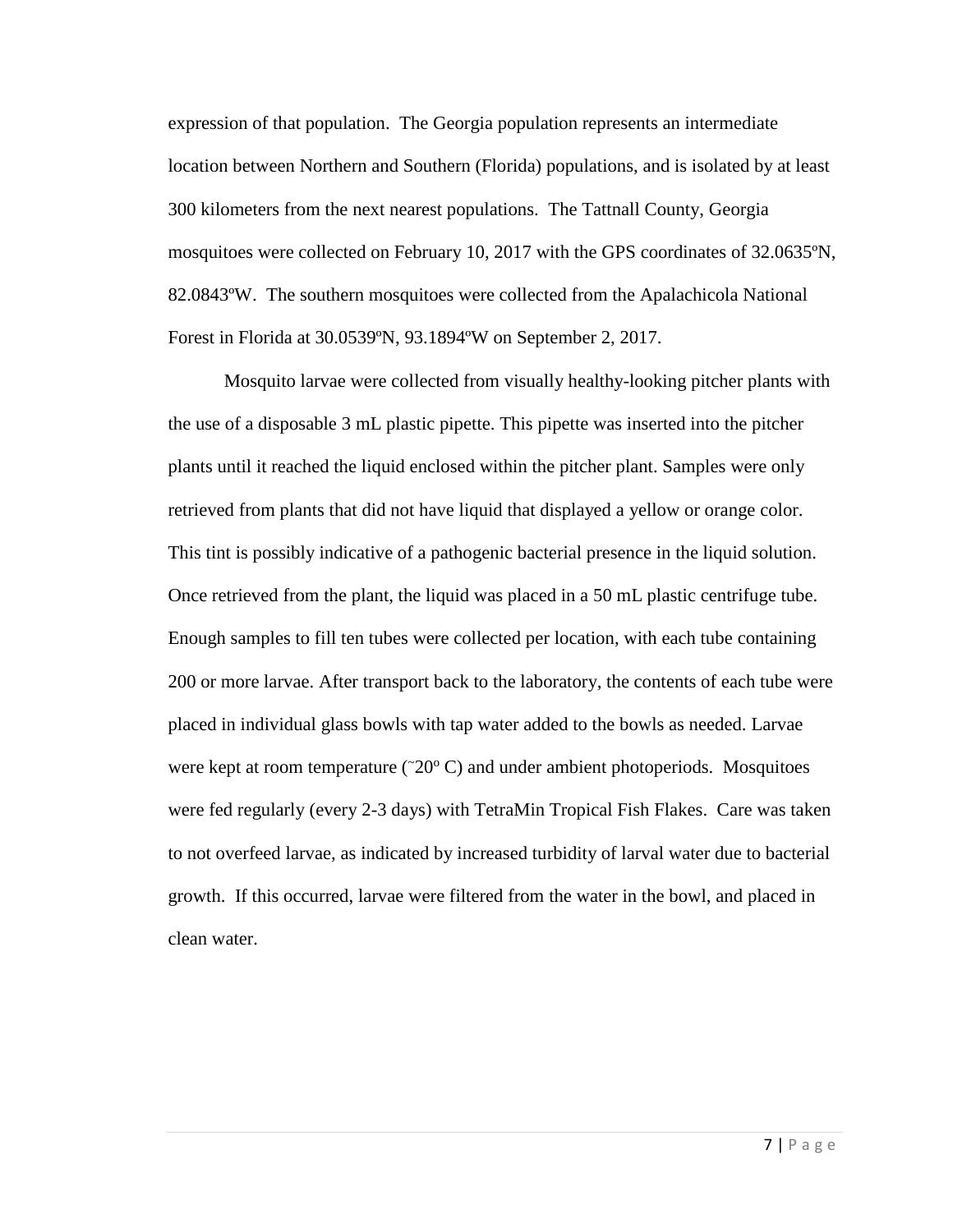#### **Preservation**

*W. smithii* larvae from 2017 were reared in the lab until the fourth-instar larval stage was reached. Upon achieving the desired maturation size, the larvae were preserved in 1.5 mL centrifuge tubes with 400 µL of 95% ethanol. The tubes were labeled based on their population and the date of collection and preserved in a freezer at 4° C. The 2012 mosquitoes (courtesy R. Morreale) were heated at almost boiling temperature for 30-60 seconds and preserved in vials that contained 70% ethanol at room temperature. The 1940s mosquitoes (courtesy Harry S. Pratt Mosquito Collection, donated by the CDC, Atlanta, Georgia) were mounted on glass slides with the siphon detached from the body for better visualization of siphon characteristics and likely were preserved in the same fashion as the 2012 mosquitoes.

#### **Measurements**

Each mosquito was placed on a glass depression slide and covered with a glass cover slip and observed under a compound microscope using the 10x objective lens. The ocular micrometer in the eyepiece of the right lens was used to measure each specimen in micrometers  $(\mu m)$ . The longitudinal measurement of the head at the longest point (the midline) was measured as the head length (HL). The horizontal measurement of the head at the widest point was measured as the head width (HW) (Figure 2). The siphon length (SL) was the vertical measurement down the center of the siphon. The siphon width (SW) was measured as the widest part of the siphon (the base) of the mosquito (Figure 3).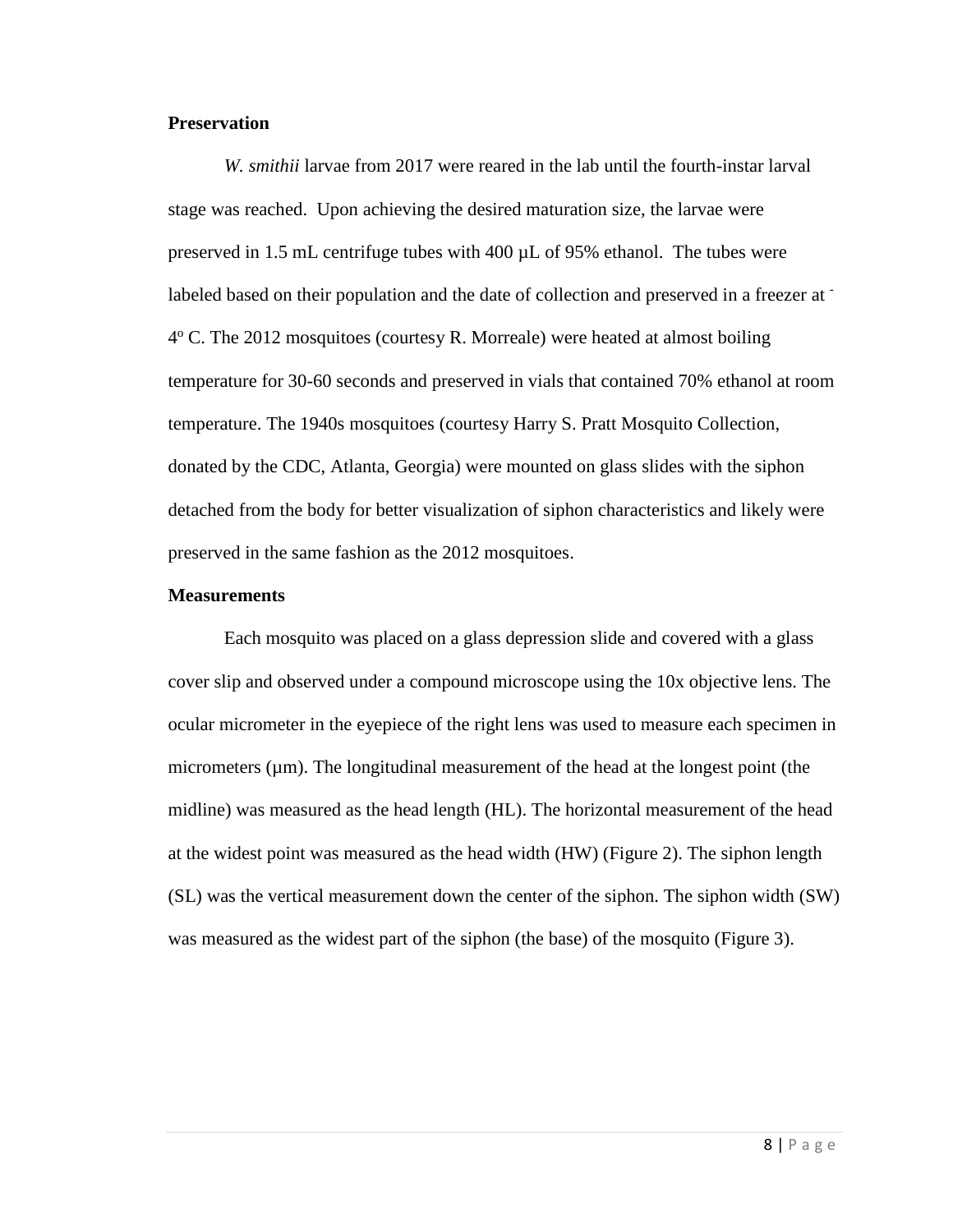

**Figure 2.** Diagram depicting the shape used to calculate the head area of the mosquitoes where "a" stands for head width and "b" stands for head length.



**Figure 3.** Diagram depicting the shapes used for a more precise measurement of the siphon area of the mosquitoes.

The total area of the mosquito was calculated by using these aforementioned measurements of the sclerotized parts of the mosquito – the head and siphon. For measurement purposes, the larvae heads were assumed to be circular and symmetrical although this assumption is an estimate. An ellipse was used to calculate the area of the head through the use of the following equation:

$$
Head Area (HA) = (0.5HL * 0.5HW * T)
$$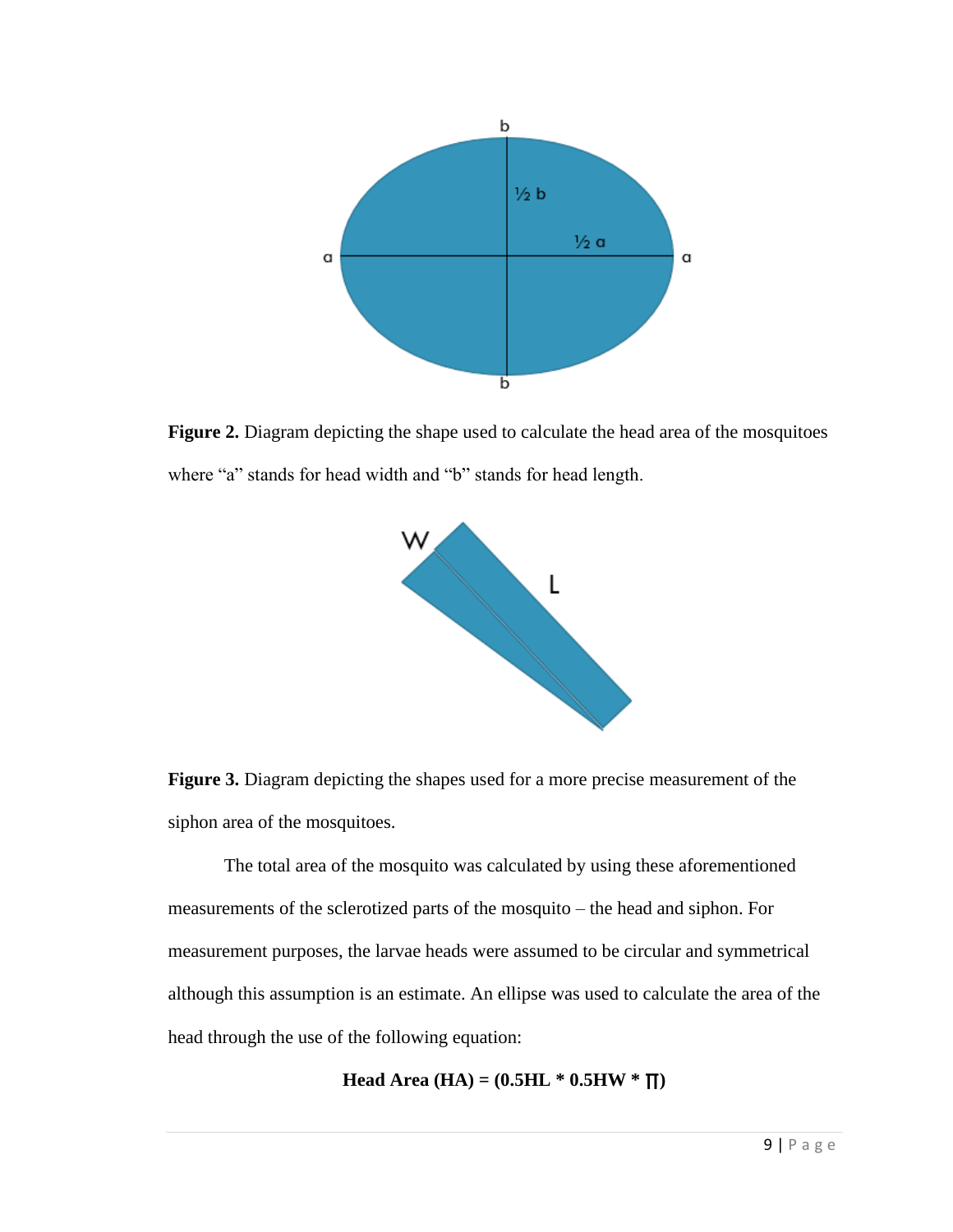Siphon area was measured by dividing the siphon in half width-wise. This division gives rise to two different shapes – a rectangle and a triangle. The area of the siphon was computed by the addition of the area of the rectangle and the area of the triangle as follows, respectively:

#### **Siphon Area (SA) = ((0.5SW \* SL) + ((0.5SL \* SW)/2)**

After the computation of the HA and the SA, these measurements were combined to produce the estimated total area of the fourth-instar mosquito larvae:

**Total Area (TA) =**  $HA + SA$ 

#### **Statistics**

Analysis of variance (ANOVA) testing was completed to determine the variance between and among the populations. One-way ANOVA analyzes the mean data of three or more independent groups of data to test for the presence of variance. This test was used to compare a single measurement, such as head width, from independent groups (different populations) from a single year. Two-way ANOVA analyzes the mean data of independent groups for two separate variables. In this experiment, the two variables were the year of the mosquito population and the location of the population. ANOVA testing revealed the p-value for that set of data. The p-value states the level of significance within a data set, and denotes the probability that the given data set occurred by chance. If the p-value indicates that the given data were significantly different, the Tukey HSD test reports which means differ.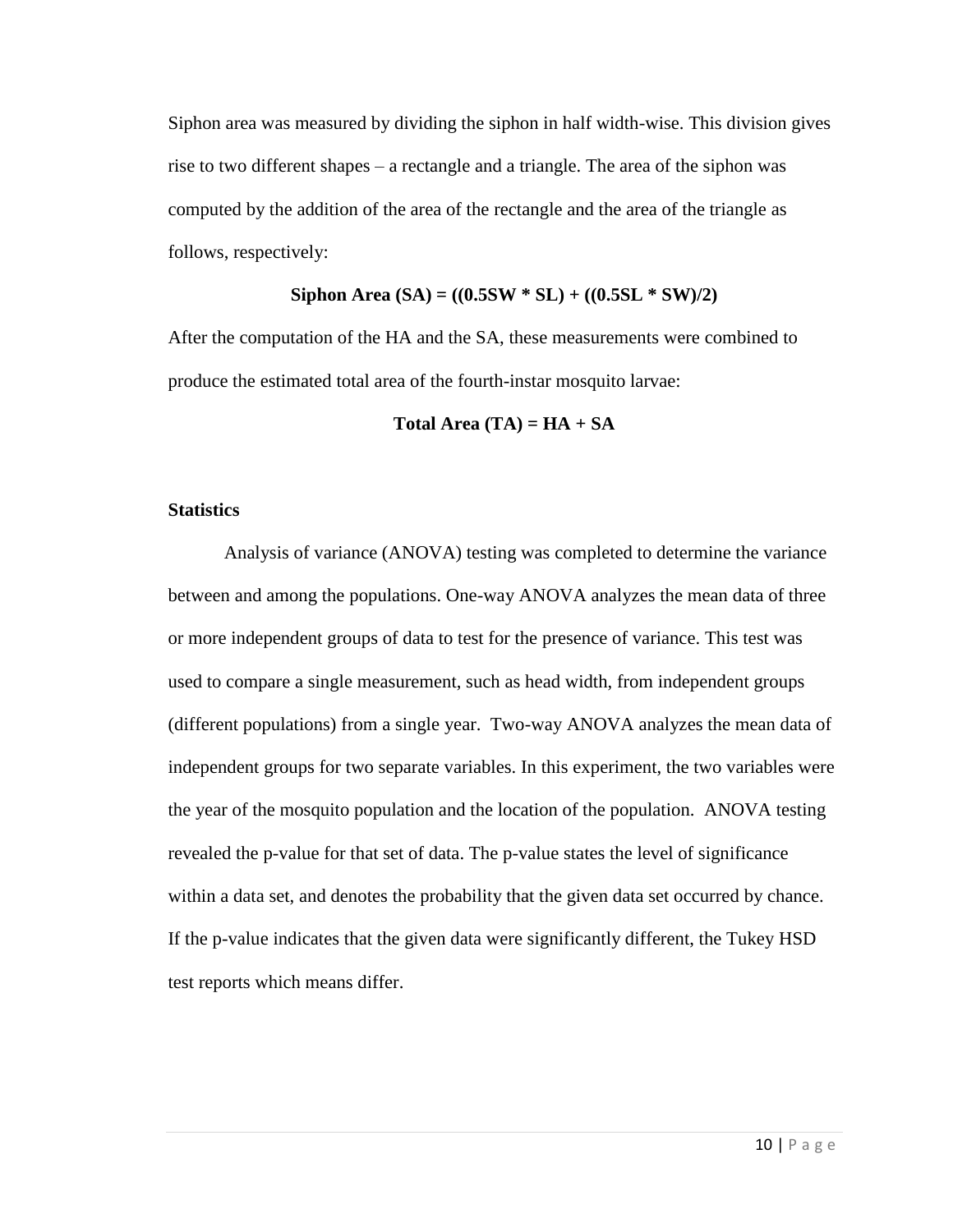## **RESULTS**

Overall, measurements of heads and siphons of PPM larvae varied between populations, but not in a consistent fashion. For the 2017 locations, the largest average measurements for HL, HW, SL, and SW varied with no population consistently having the largest values for all measurements. Although, the NC population averaged the largest HL and SL, there was still variation among the other measurements (Table 1, Figure 4).





siphon length, and siphon width per location in 2017.

Table 1. Average measurements from the NC, GA, and FL locations from 2017.

|    | <b>Average Measurements</b>                                                                        |      |      |      |  |
|----|----------------------------------------------------------------------------------------------------|------|------|------|--|
|    | Siphon Width $(\mu m)$<br>Head Length $(\mu m)$<br>Head Width $(\mu m)$<br>Siphon Length $(\mu m)$ |      |      |      |  |
| NC | 78.8                                                                                               | 77.8 | 80.7 | 16.4 |  |
| GА | 73.5                                                                                               | 81.1 | 69.9 | 17.1 |  |
| FL | 72. 7                                                                                              | 77.9 | 74.0 | .8.2 |  |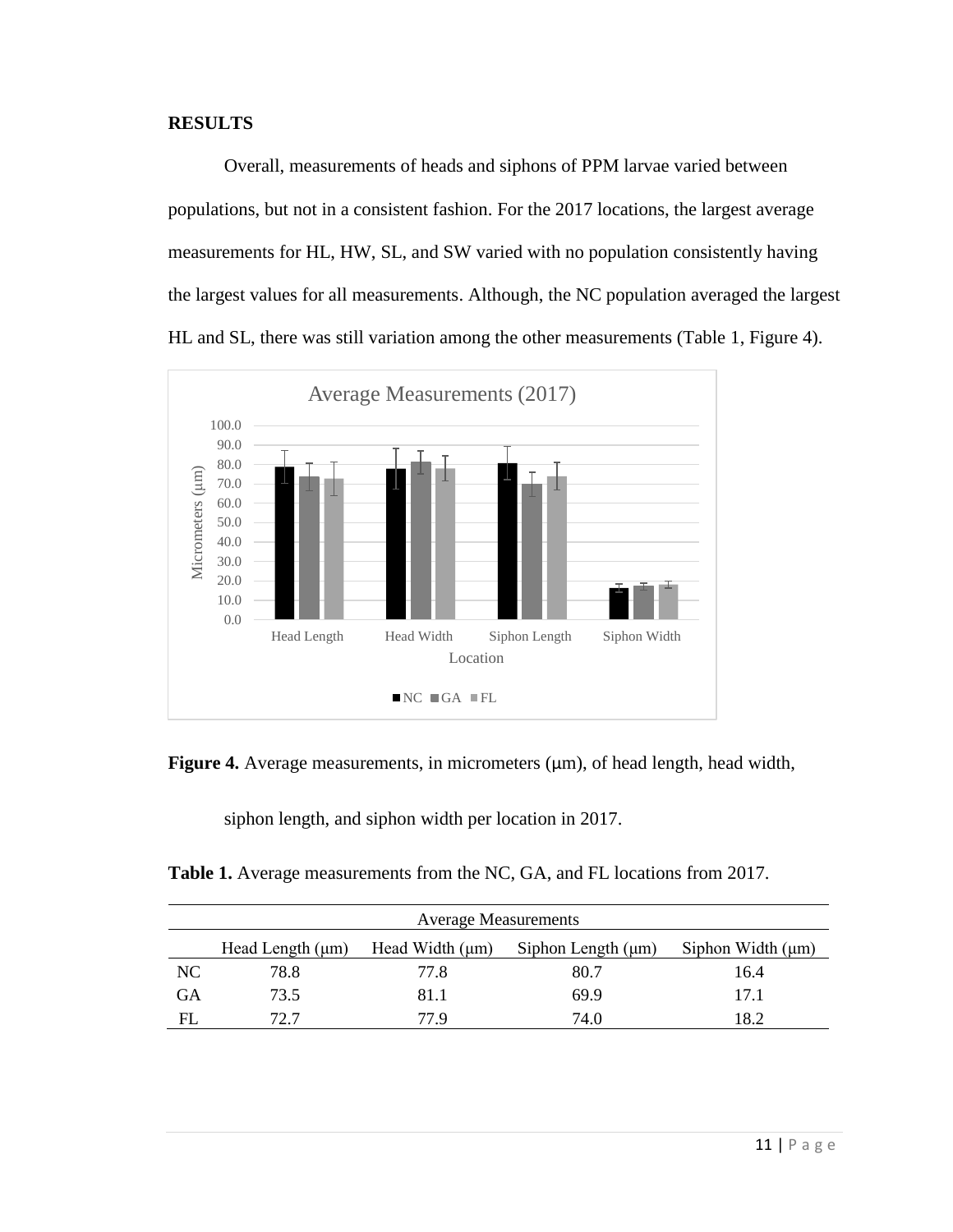The head area was the larger value out of the two components of the total area, and, thus had the larger effect on the total area of the larvae. The mean head area of the mosquito populations decreased as the location was further south (Table 2). A one-way analysis of variance (ANOVA) test comparing head areas of larvae from each population, showed that across all three populations, there was a significant difference in size( $p =$ 0.00581). Tukey's HSD test showed there was no significant difference between the head areas of the NC and GA populations, but there was a significant difference  $(p < .01)$ between the NC and FL populations. The mean head areas of the GA and FL populations also were significantly different at the .05 level ( $p < .05$ ). ANOVA testing followed by Tukey's HSD test revealed that there was no significant different between the total areas of the NC and GA populations. The total areas of NC and FL were significantly different  $(p < .01)$ . There was no significant difference between the GA and FL population total areas. There is a decrease in total areas as the populations continue further south (Figure 5).

| <b>Average Measurements</b> |                       |                         |                        |  |
|-----------------------------|-----------------------|-------------------------|------------------------|--|
|                             | Head Area $(\mu m^2)$ | Siphon Area $(\mu m^2)$ | Total Area $(\mu m^2)$ |  |
| NC.                         | 4831.3                | 995.7                   | 5827.0                 |  |
| GА                          | 4681.2                | 895.1                   | 5576.2                 |  |
| FL                          | 4446.7                | 1009.4                  | 5456.1                 |  |

**Table 2.** Average area measurements from the NC, GA, and FL locations from 2017.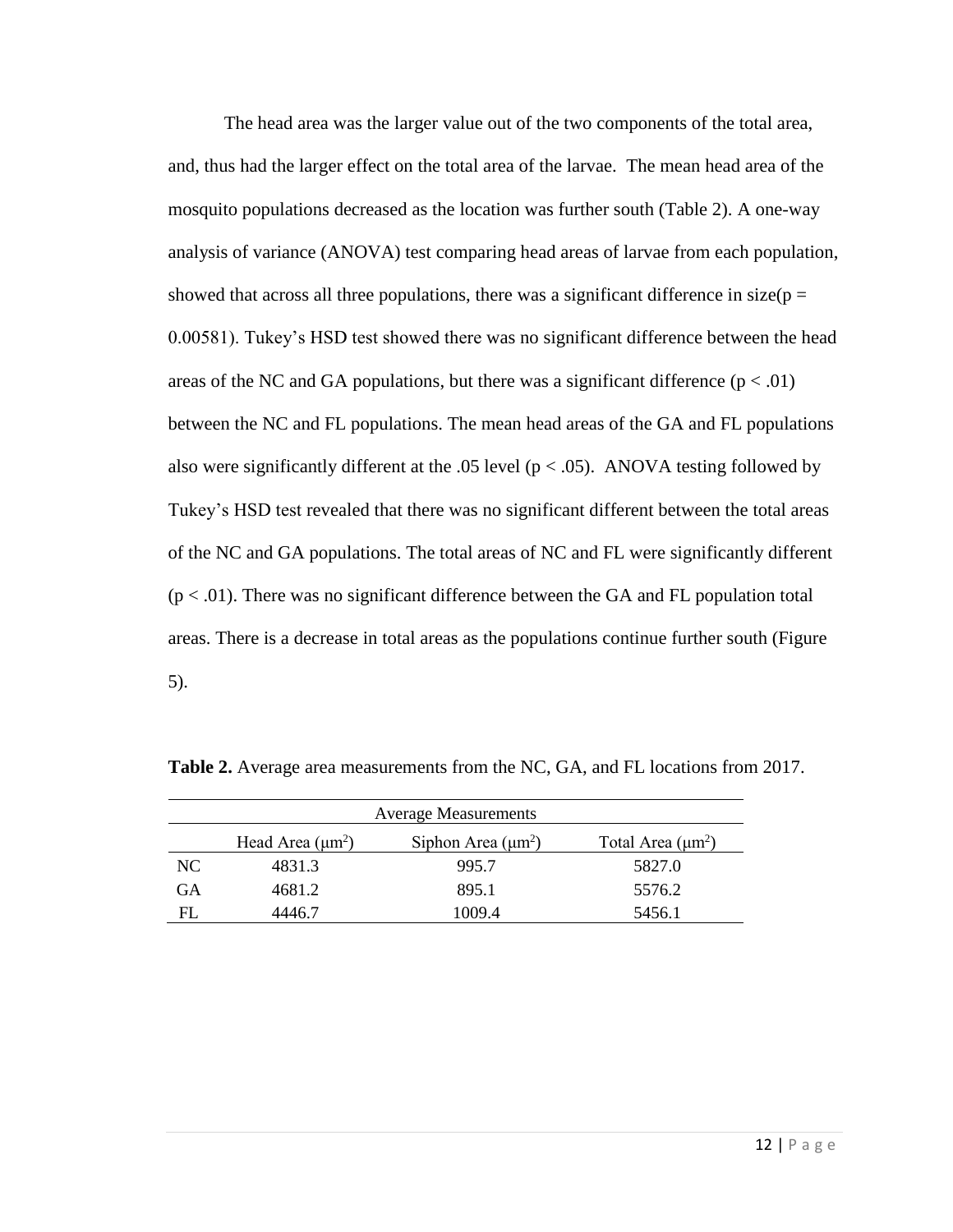



As with the 2017 populations, there was variation for each of the average measurements for HL, HW, SL, and SW in the 2012 populations. For 2012, ANOVA showed that the NC population had the largest average HL and SL (Table 3). Among all three populations, there was a significant difference ( $p = 0.0079$ ) for the head area measurements. The Tukey's HSD test indicated that there was no significant difference for the head areas of the NC and the GA populations. There is a significant difference (p < .01) between the NC and FL populations. The GA and FL populations were not significantly different. The total areas of the NC and GA populations were nonsignificant. There was a significant difference  $(p < .01)$  between the total areas of the NC and FL populations. There was no significant difference between the total areas of the GA and FL populations.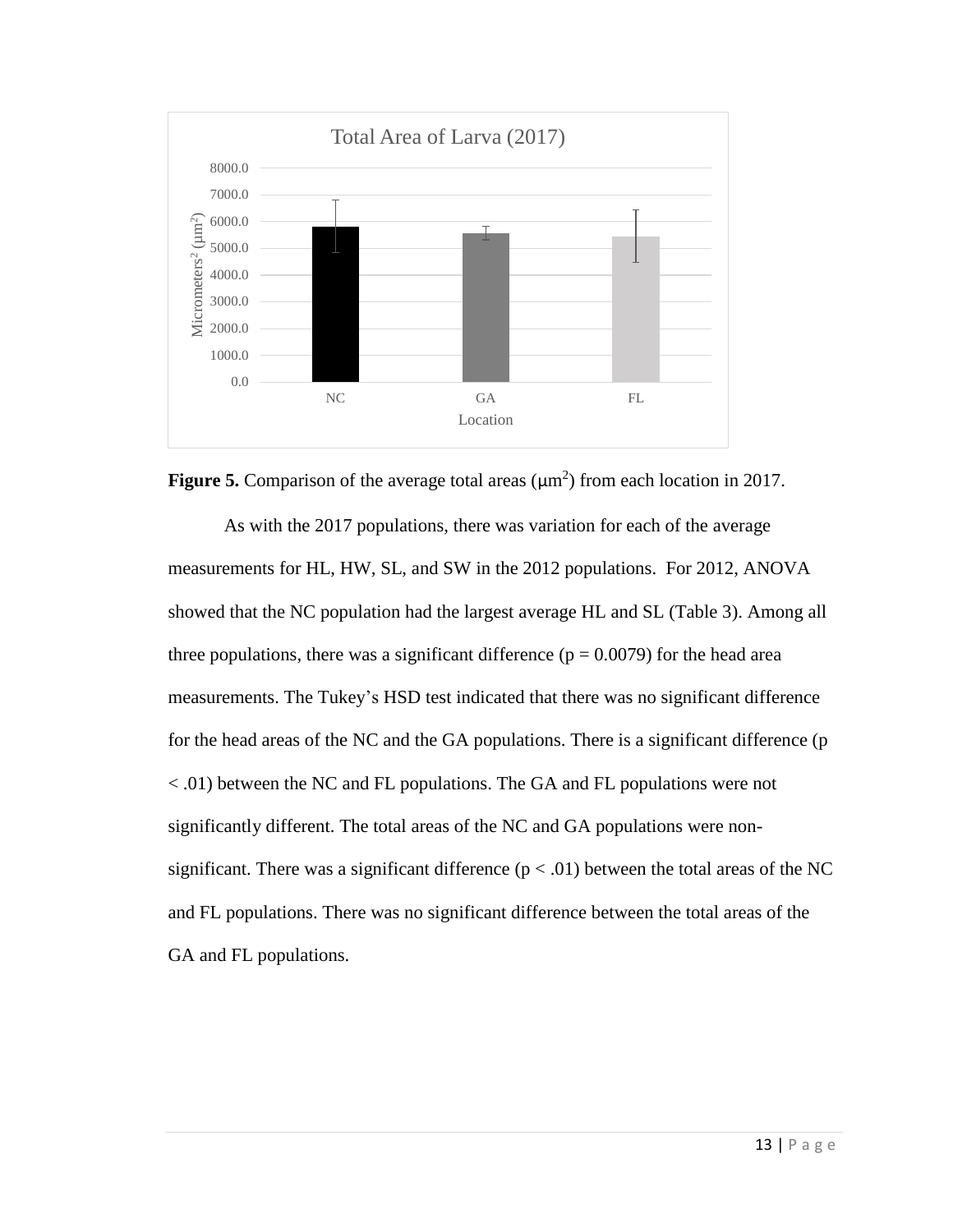|     | Average Measurements (2012)                                                                        |      |      |      |  |
|-----|----------------------------------------------------------------------------------------------------|------|------|------|--|
|     | Head Width $(\mu m)$<br>Siphon Length $(\mu m)$<br>Siphon Width $(\mu m)$<br>Head Length $(\mu m)$ |      |      |      |  |
| NC. | 74.5                                                                                               | 81.7 | 83.4 | 16.5 |  |
| GА  | 69.9                                                                                               | 83.4 | 73.6 | 16.7 |  |
| FL  | 65 4                                                                                               | 79.5 | 77.5 | 15.9 |  |

**Table 3.** Average measurements for each of the three locations in 2012.

**Table 4.** Average area measurements for NC, GA, and FL for 2012.

|           | Average Measurements (2012)                                                |        |         |  |  |  |
|-----------|----------------------------------------------------------------------------|--------|---------|--|--|--|
|           | Head Area $(\mu m^2)$<br>Siphon Area $(\mu m^2)$<br>Total Area $(\mu m^2)$ |        |         |  |  |  |
| NC.       | 9560.3                                                                     | 1030.7 | 10590.9 |  |  |  |
| <b>GA</b> | 9159.5                                                                     | 921.3  | 10080.8 |  |  |  |
| FL.       | 8157.0                                                                     | 925.2  | 9082.2  |  |  |  |

Since the values for the samples for the 1940s mosquitoes were rather limited, the averages for each location were not calculated. The values were, instead, used for ANOVA testing. The Rhode Island (RI) location is comparable to the NC location from the 2012 and 2017 locations and will signify the "northern" population for this study. The South Carolina (SC) population will be considered as the middle population as is GA for the 2017 and 2012 populations. The two FL populations, although from different locations within FL, will both be considered the "southern" populations. ANOVA testing revealed that there was a significant difference of 0.0004 among the head areas of the RI, SC, and FL populations. There was a significant difference at the  $p = 0.01$  level between the RI and SC as well the same level of significance between the RI and FL populations. The SC and FL locations exhibited no significant difference. The total area among the three populations was significantly different ( $p = 0.0072$ ). There was no significant difference between the RI and SC populations or between the SC and FL population total areas. However, the RI and FL populations were significantly different ( $p < .01$ ).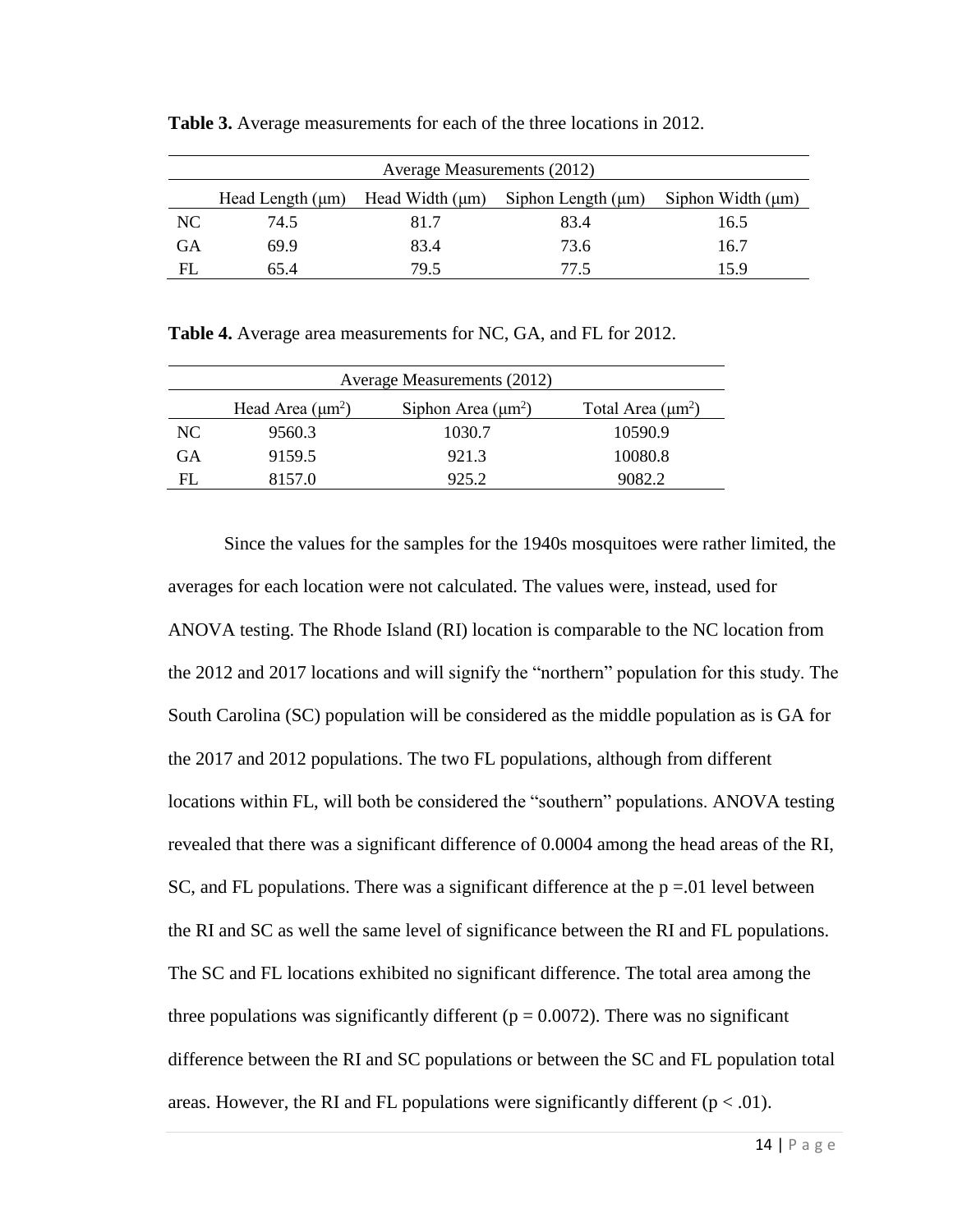A two-way independent sample ANOVA was performed for the total area measurements from the 3 population locations  $- NC$ , GA, and FL - in 2017 and the 3 population locations – NC, GA, and FL – in 2012. There was a significant difference ( $p <$ 0.001) between the whole data set from each year, so the 2017 data was variable in comparison to the 2012 data. There, also, was a significant difference ( $p = 0.0005$ ) between each population. For example, there was variance between the data from the GA location for both years. When comparing both year and location as the ANOVA parameters, there was a p-value of 0.018 thus indicating that both year and location contributed to differences.

#### **DISCUSSION**

The mosquitoes collected from the NC, GA, and FL populations in 2017 support my hypothesis. There was an apparent decline in the total area of sclerotized regions of the mosquito larvae from the NC to the FL location. From 2012 to 2017, there has been a vast decrease in larval size, however, this may largely be attributable to differences in preservation techniques used. Average larval size decreased by 44.9% in the NC populations, 44.7% in the GA populations, and 39.9% in the FL populations. This same trend of increasing larval size when going northward was expressed in the 2012 NC, GA, and FL populations. From the measurements of the total area size from the 1940s, the northern population, RI, had the smallest mosquito larvae. Meanwhile, the FL population had the largest mosquitoes. The data retrieved from the 1940s mosquitoes does not support my hypothesis, but is based on a small sample size that is not amenable to statistical analysis. This 1940s trend is opposite from the trend that is evident in the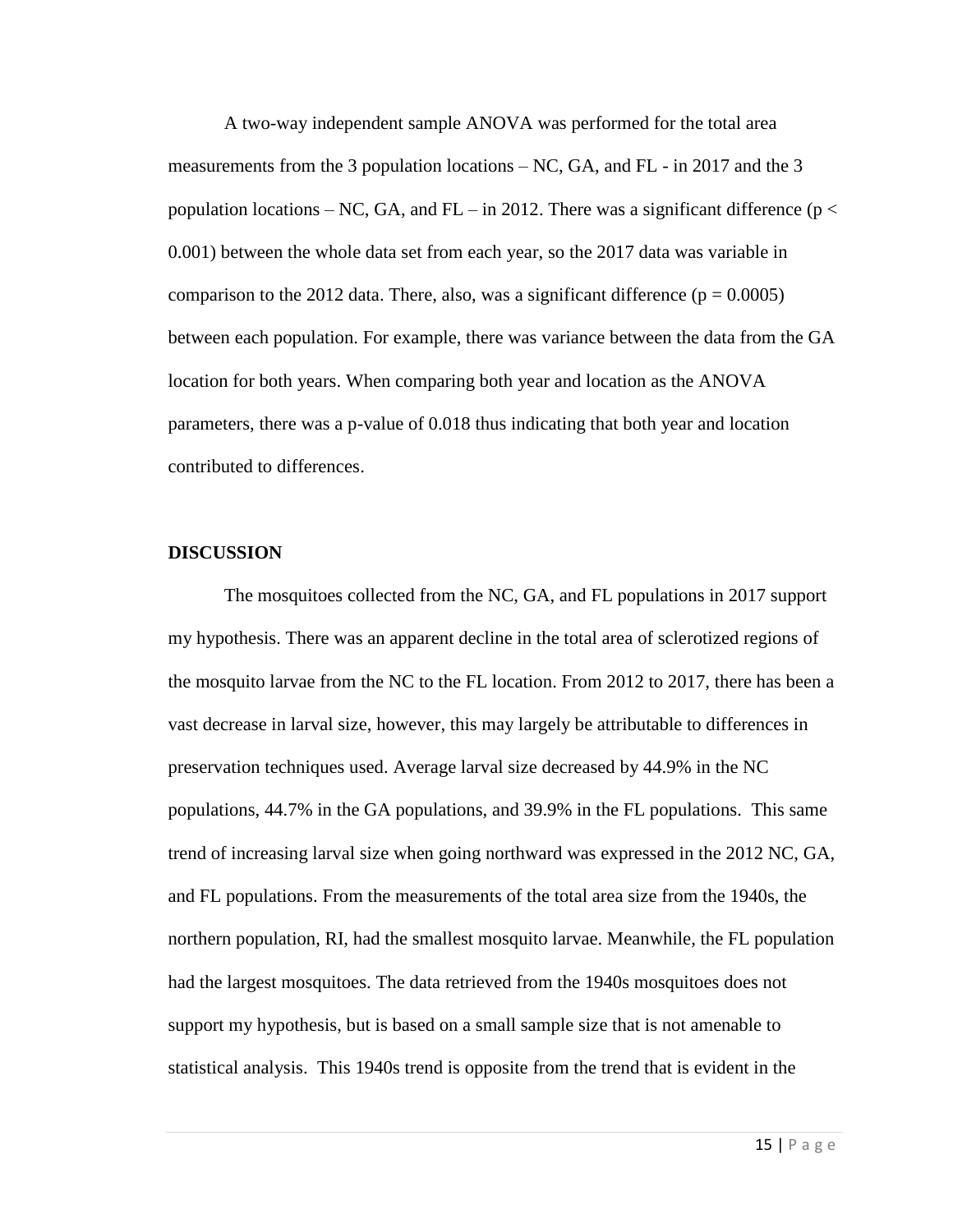mosquito populations now. Ironically, there was a dramatic increase in size from the total area of the larvae from the 1940s to 2012.

Improper nutrition and lack of living space can result in a decrease in larval size and longevity (Klowden, Blackmer & Chambers, 1988). Increased growth rates and decreased habitat per pitcher because of temperature and lowered water availability, largely from drought, likely is the cause of increased competition as you go south (Morreale, 2014). In a 2017 study, blood-feeding was shown to be a heritable trait that became apparent over time (Bradshaw, et al., 2017). This increase in blood-flooding is reflects an increasing reversion to ancestral blood-feeding behavior where increasing larval competition inhibits larval consumption of an adequate diet to forego bloodfeeding for egg production. Sub-optimal larval nutrition also contributes to lowered adult success (Klowden, Blackmer & Chambers, 1988). Not only has climate change affected the diet and feeding patterns of the mosquitoes, but it has had an effect on growth periods for the mosquitoes. The increase in temperature has altered the diapause schedules of *W. smithii*. Diapause is the stage of life in which the mosquitoes avoid unfavorable conditions. These mosquitoes have shifted to shorter critical photoperiods, resulting in mosquitoes becoming active earlier in the Spring and remaining active later into the Fall than previously (Bradshaw & Holzapfel, 2001). This behavioral shift in critical photoperiods is heritable, marking the first evidence of global warming driving evolutionary change. (Bradshaw & Holzapfel, 2001). Although clinal change in size of larvae is a more plastic trait, with diet, both quantity and quality, clearly having an effect on outcome, it is an additional example of the effect of climate change on organismal development and success. Additional studies on the critical quantities and qualities of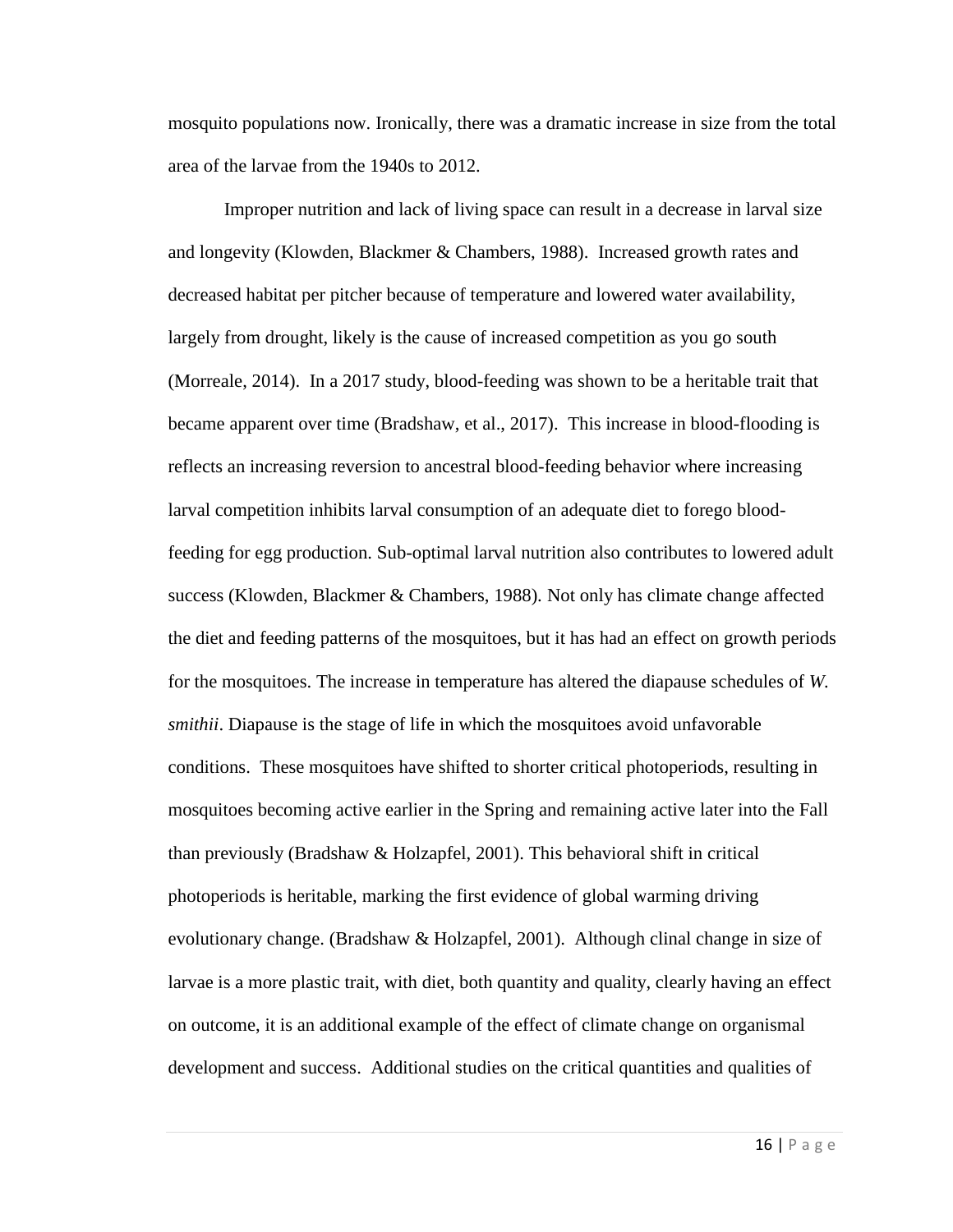diet relative to likelihood of reversion to blood-feeding behavior in these mosquitoes are strongly recommended.

# **Works Cited**

- Aparna, T. & Wells, M. A. (2004). The effect of larval and adult nutrition on successful autogenous egg production by a mosquito. Journal of Insect Physiology, 50: 677- 685.
- Armbruster, P., Bradshaw, W. E., Steiner, A. L., & Holzapfel, C. M. (1999).

Evolutionary responses to environmental stress by the pitcher-plant mosquito, *Wyeomyia smithii*. Heredity, 83: 509-519.

Bradshaw, W. E., Burkhart, J., Colbourne, J. C., Borowczak. R., Lopez, J., Denlinger, D. L., Reynolds. J. A., Pfrender, M. E. & Holzapfel, C. M. (2017). Evolutionary transition from blood feeding to obligate nonbiting in a mosquito. PNAS Early Edition, 1-6. [www.pnas.org/cgi/doi/10.1073/pnas.1717502115](http://www.pnas.org/cgi/doi/10.1073/pnas.1717502115)

Bradshaw, W. E, Fujiyama, S., & Holzapfel, C. M. (2000). Adaptation to the thermal climate of North America by the pitcher-plant mosquito, *Wyeomyia smithii*. Ecology, 81(5): 1262-1272.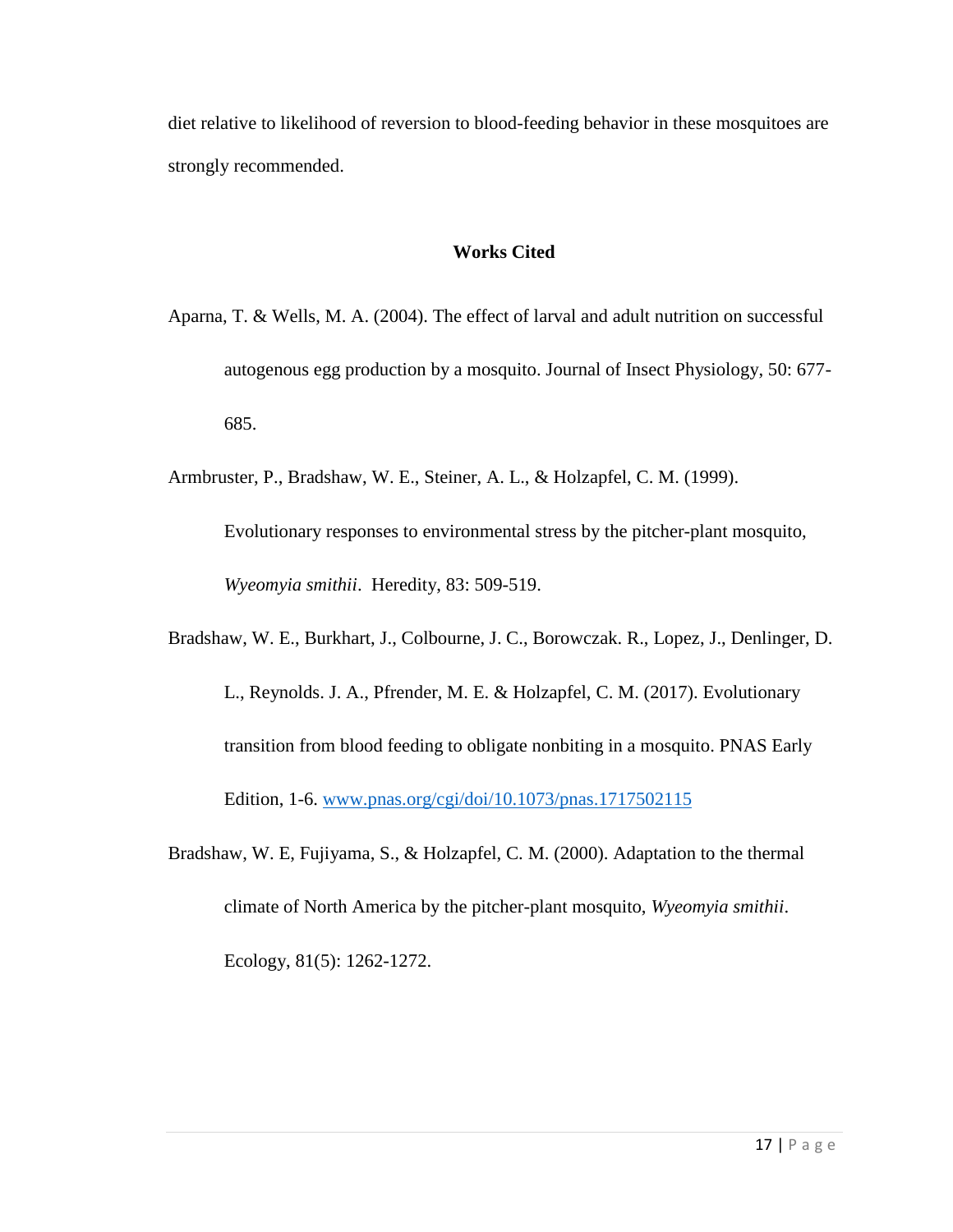- Hard, J. J., Bradshaw, W. E., & Holzapfel, C. M. (1993). Genetic coordination of demography and phenology in the pitcher-plant mosquito, *Wyeomia smithii*. J. Evol. Bio, 6: 707-723.
- Bradshaw, W. E. & Holzapfel, C. M. (2001). Genetic shift in photoperiodic response correlated with global warming. PNAS, 98(25): 14509-14511.
- Heard, S. B. (1994). Pitcher-plant midges and mosquitoes: A processing chain commensalism. Ecology, 75(6): 1647-1660
- Klowden, M. J., Blackmer, J. L., & Chambers, G. M. (1988). Effects of larval nutrition on the host-seeking behavior of adult *Aedes aegyptus* mosquitoes. Mosquito Larval Rearing and Adult Host-Seeking, 73-75.
- Lair, K. P., Bradshaw, W. E, & Holzapfel, C. M. (1997). Evolutionary divergence of the genetic architecture underlying photoperiodism in the pitcher-plant mosquito, *Wyeomyia smithii*. Genetics, 147: 1873-1883.
- Morreale, R. (2014). Phenology of a relict population of the pitcher plant mosquito, *Wyeomyia smithii* (Diptera: Culicidae), in Tattnall Co., Ga. Digital Commons @ Georgia Southern, 1-93.
- Zani, P. A., Swanson, S. E. T., Corbin, D., Cohnstaedt, L. W., Agotsch, M. D., Bradshaw, W. E., & Holzapfel, C. M. (2005). Geographic variation in tolerance of transient thermal stress in the mosquito Wyeomyia smithii. Ecology, 86(5): 1206-1211.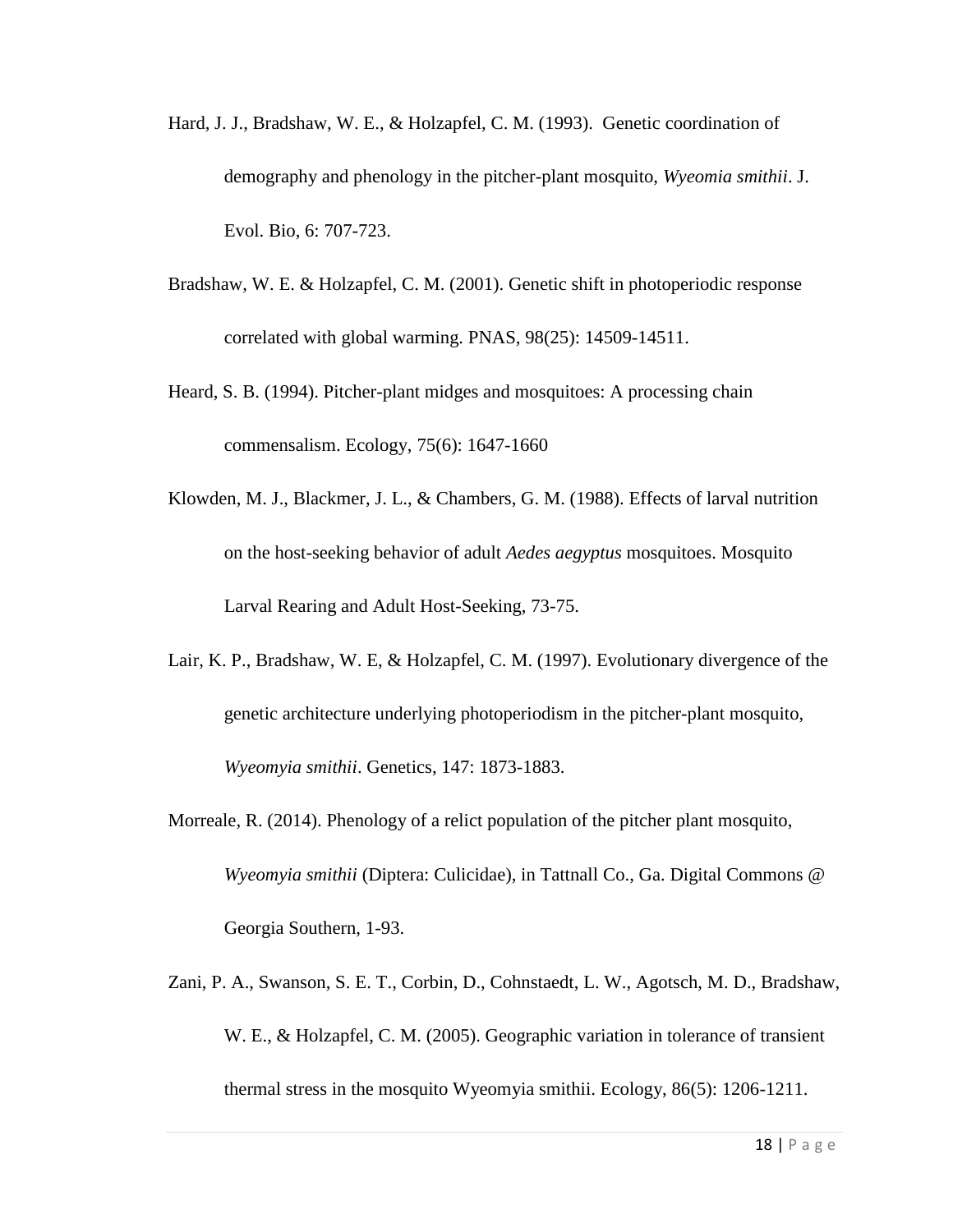Zilic, K. M. (2013). Examining population genetic structure of the pitcher plant mosquito (Wyeomyia smithii) across multiple spatial scales using AFLP markers.

Electronic Thesis and Dissertation Repository, 1334: 1-53.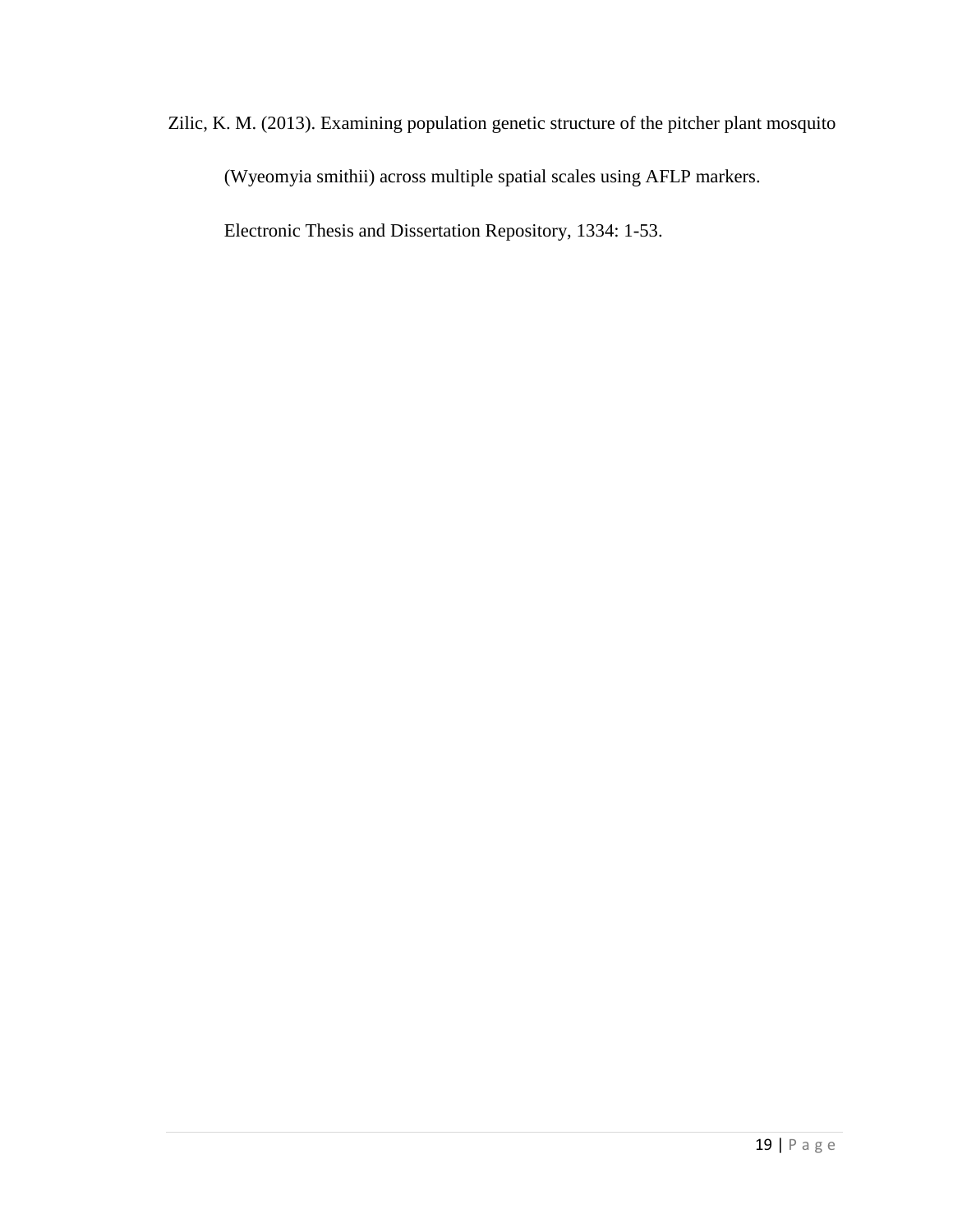# **Appendix: Additional figures and complete data for measurements.**

**Table 5.** Measurements of one-hundred mosquitoes collected from the Highlands, NC

|                | <b>Head Length</b> | Head Width | Siphon Length | Siphon Width |
|----------------|--------------------|------------|---------------|--------------|
|                | $(\mu m)$          | $(\mu m)$  | $(\mu m)$     | $(\mu m)$    |
| $\mathbf{1}$   | 80.0               | 89.0       | 77.0          | 15.5         |
| $\overline{2}$ | 70.0               | 80.0       | 79.0          | 19.0         |
| 3              | 66.0               | 71.0       | 83.0          | 19.0         |
| $\overline{4}$ | 71.0               | 78.5       | 78.0          | 16.0         |
| 5              | 60.0               | 76.0       | 78.0          | 15.0         |
| 6              | 79.0               | 90.0       | 89.0          | 15.0         |
| 7              | 86.0               | 78.0       | 83.0          | 18.5         |
| $8\,$          | 85.0               | 79.0       | 91.0          | 17.0         |
| 9              | 89.0               | 81.0       | 82.0          | 17.0         |
| 10             | 77.0               | 80.0       | 82.0          | 18.0         |
| 11             | 69.0               | 81.0       | 81.5          | 14.0         |
| 12             | 86.0               | 83.0       | 84.0          | 17.0         |
| 13             | 57.0               | 80.0       | 80.0          | 16.5         |
| 14             | 68.0               | 93.0       | 85.0          | 19.0         |
| 15             | 83.0               | 71.0       | 78.0          | 14.0         |
| 16             | 89.0               | 82.0       | 93.0          | 16.0         |
| 17             | 69.0               | 78.0       | 79.0          | 17.0         |
| 18             | 87.0               | 78.0       | 92.0          | 15.5         |
| 19             | 67.0               | 83.0       | 77.5          | 15.0         |
| 20             | 88.0               | 69.0       | 88.0          | 16.5         |
| 21             | 82.0               | 80.5       | 86.0          | 14.0         |
| 22             | 94.0               | 81.0       | 89.0          | 17.5         |
| 23             | 85.5               | 82.0       | 87.0          | 19.0         |
| 24             | 59.0               | 54.0       | 61.0          | 17.0         |
| 25             | 81.0               | 54.0       | 50.0          | 14.0         |
| 26             | 62.0               | 56.0       | 56.0          | 12.0         |
| 27             | 84.5               | 74.0       | 84.0          | 15.0         |
| 28             | 66.0               | 82.0       | 82.0          | 19.5         |
| 29             | 79.0               | 79.0       | 87.0          | 15.0         |
| 30             | 84.0               | 80.0       | 81.0          | 11.0         |
| 31             | $80.0\,$           | 71.5       | 78.0          | 14.0         |

location in 2017.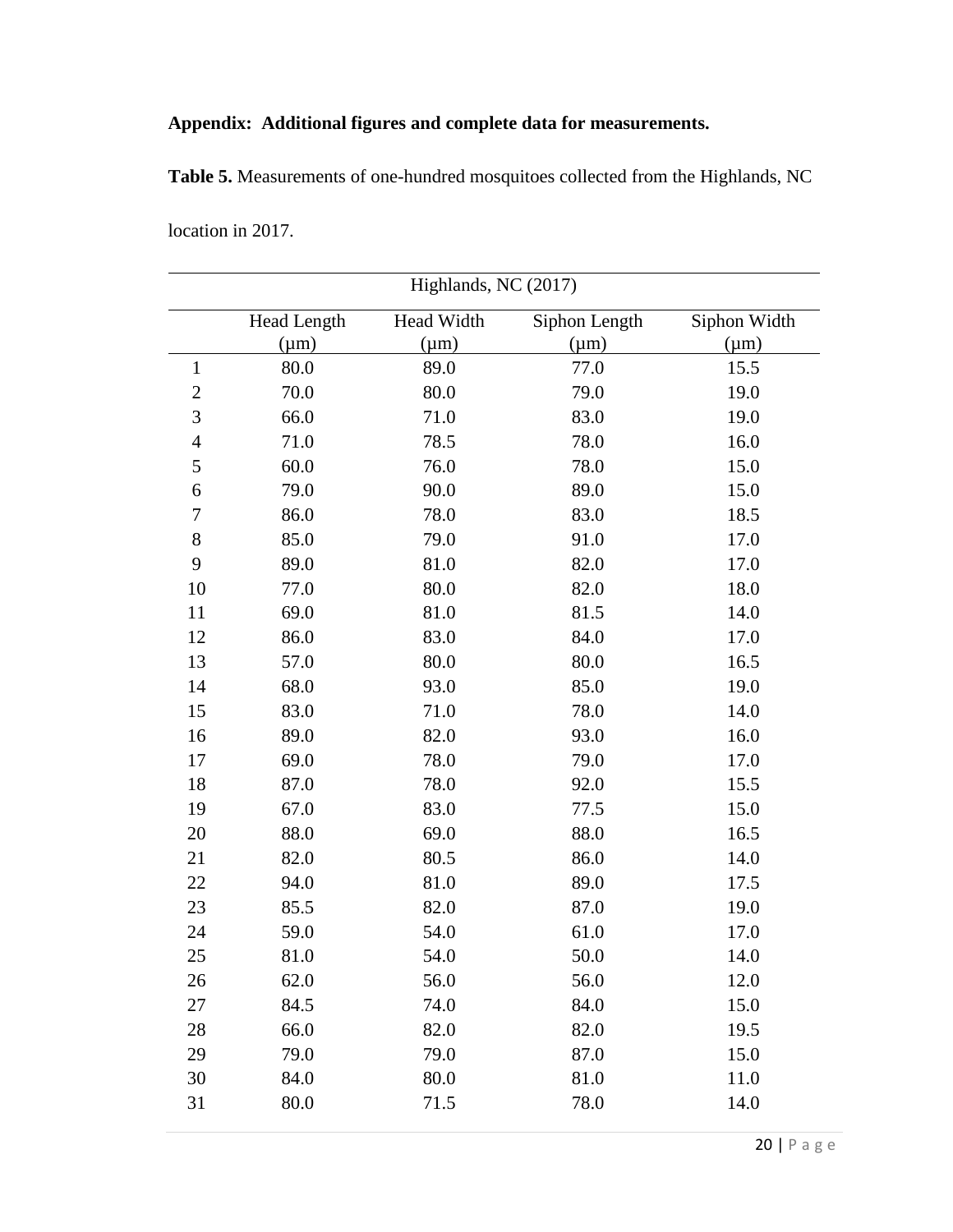| 32 | 69.0 | 69.0 | 52.0 | 16.0 |
|----|------|------|------|------|
| 33 | 82.0 | 76.0 | 85.0 | 19.0 |
| 34 | 81.0 | 83.0 | 82.5 | 19.0 |
| 35 | 86.0 | 89.0 | 87.0 | 18.0 |
| 36 | 84.0 | 86.5 | 89.0 | 13.5 |
| 37 | 85.0 | 81.0 | 76.0 | 18.0 |
| 38 | 74.0 | 96.7 | 64.0 | 13.0 |
| 39 | 86.0 | 86.5 | 85.0 | 20.0 |
| 40 | 53.0 | 75.0 | 83.5 | 12.5 |
| 41 | 83.0 | 88.0 | 82.0 | 16.0 |
| 42 | 79.0 | 74.0 | 70.0 | 17.0 |
| 43 | 80.0 | 75.0 | 83.0 | 17.0 |
| 44 | 77.5 | 80.0 | 70.0 | 17.0 |
| 45 | 87.0 | 65.0 | 62.0 | 16.0 |
| 46 | 82.0 | 76.0 | 82.0 | 13.0 |
| 47 | 84.0 | 67.0 | 82.0 | 14.0 |
| 48 | 73.5 | 66.0 | 59.0 | 13.0 |
| 49 | 73.0 | 8.0  | 85.0 | 17.0 |
| 50 | 87.0 | 85.0 | 87.0 | 19.0 |
| 51 | 78.0 | 75.0 | 82.5 | 19.0 |
| 52 | 77.0 | 73.0 | 89.0 | 16.0 |
| 53 | 84.0 | 76.0 | 90.0 | 17.5 |
| 54 | 80.0 | 72.0 | 76.0 | 14.0 |
| 55 | 77.0 | 78.0 | 92.0 | 17.0 |
| 56 | 59.0 | 64.0 | 65.0 | 10.0 |
| 57 | 83.5 | 80.5 | 86.0 | 14.5 |
| 58 | 89.0 | 80.0 | 84.5 | 19.0 |
| 59 | 72.0 | 82.0 | 84.5 | 14.0 |
| 60 | 75.0 | 85.5 | 77.5 | 16.0 |
| 61 | 86.0 | 79.5 | 86.0 | 18.0 |
| 62 | 73.0 | 82.0 | 75.5 | 17.0 |
| 63 | 77.0 | 81.0 | 87.0 | 16.0 |
| 64 | 87.0 | 84.0 | 88.0 | 18.0 |
| 65 | 84.0 | 80.5 | 82.0 | 16.0 |
| 66 | 86.0 | 83.0 | 83.0 | 14.0 |
| 67 | 75.0 | 76.0 | 74.0 | 16.0 |
| 68 | 78.0 | 80.0 | 83.0 | 17.0 |
| 69 | 88.0 | 84.0 | 87.0 | 18.0 |
| 70 | 75.0 | 80.0 | 87.0 | 15.0 |
| 71 | 79.0 | 80.5 | 86.5 | 16.0 |
| 72 | 74.0 | 74.0 | 75.0 | 16.5 |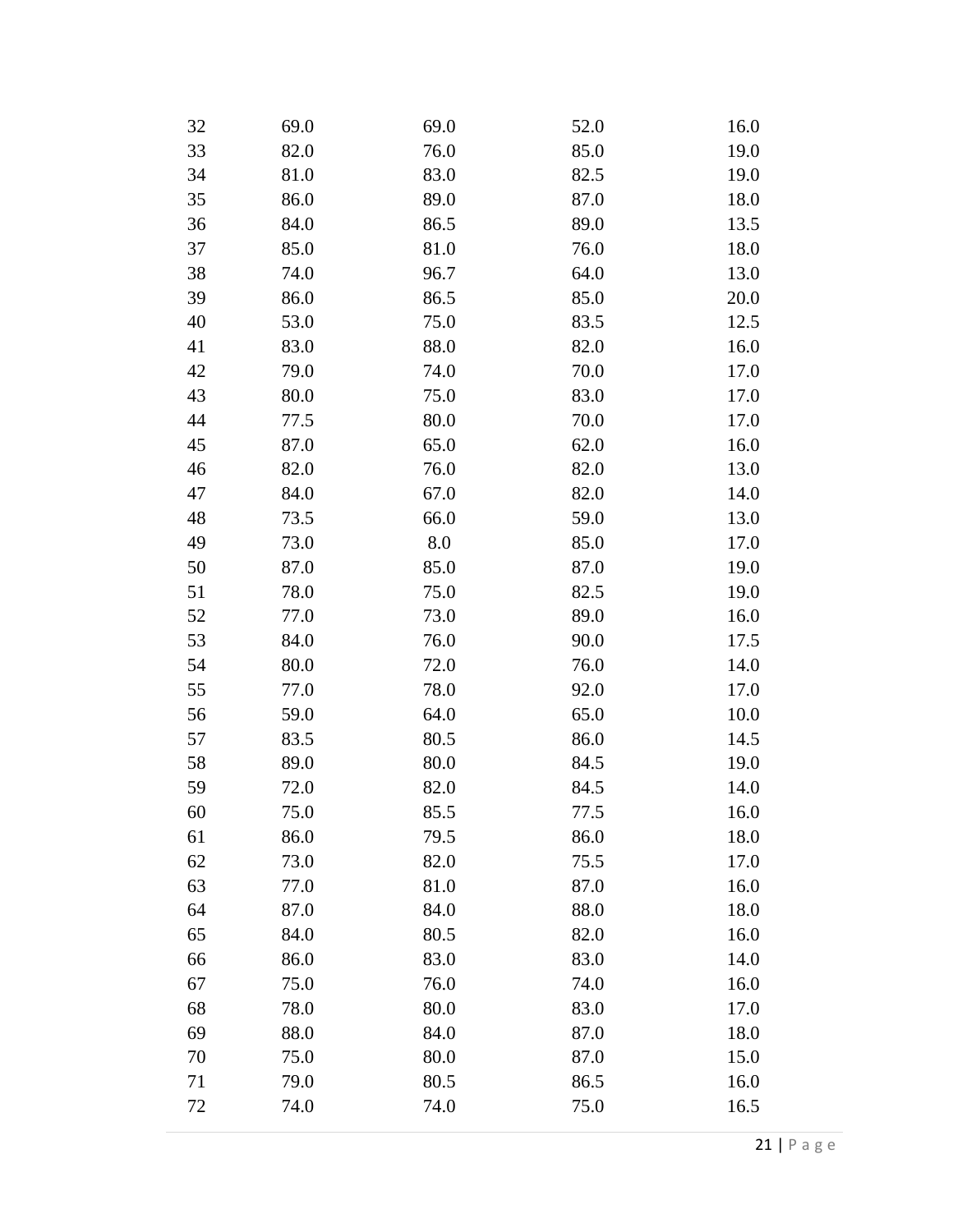| 73         | 83.0 | 83.0 | 83.5 | 18.0 |
|------------|------|------|------|------|
| 74         | 88.0 | 86.0 | 84.0 | 17.0 |
| 75         | 72.5 | 83.0 | 85.5 | 15.0 |
| 76         | 73.0 | 75.0 | 76.0 | 16.5 |
| 77         | 66.0 | 87.5 | 79.0 | 14.5 |
| 78         | 77.0 | 77.5 | 82.5 | 18.0 |
| 79         | 77.0 | 79.0 | 77.0 | 17.0 |
| 80         | 85.0 | 82.5 | 92.0 | 15.0 |
| 81         | 92.5 | 91.0 | 89.0 | 18.5 |
| 82         | 81.0 | 76.0 | 85.0 | 19.0 |
| 83         | 71.0 | 87.0 | 86.0 | 18.0 |
| 84         | 80.0 | 89.0 | 84.0 | 15.0 |
| 85         | 86.0 | 85.0 | 81.0 | 15.0 |
| 86         | 71.5 | 87.0 | 87.0 | 18.0 |
| 87         | 84.0 | 65.0 | 91.0 | 21.0 |
| 88         | 80.0 | 82.0 | 83.0 | 18.0 |
| 89         | 83.0 | 81.5 | 84.0 | 16.0 |
| 90         | 86.0 | 78.0 | 82.0 | 17.0 |
| 91         | 73.0 | 59.0 | 62.5 | 11.0 |
| 92         | 86.0 | 65.0 | 77.0 | 18.0 |
| 93         | 82.0 | 82.0 | 81.0 | 17.0 |
| 94         | 81.0 | 75.0 | 71.0 | 19.0 |
| 95         | 75.0 | 72.5 | 77.0 | 17.0 |
| 96         | 88.0 | 78.0 | 75.0 | 17.0 |
| 97         | 72.0 | 79.0 | 77.0 | 15.5 |
| 98         | 80.0 | 79.0 | 88.0 | 18.5 |
| 99         | 98.5 | 90.0 | 86.5 | 19.0 |
| 100        | 79.0 | 78.0 | 76.0 | 17.5 |
| <b>AVG</b> | 78.8 | 77.8 | 80.7 | 16.4 |
| <b>SD</b>  | 8.4  | 10.5 | 8.5  | 2.1  |
| <b>SE</b>  | 0.8  | 1.1  | 0.9  | 0.2  |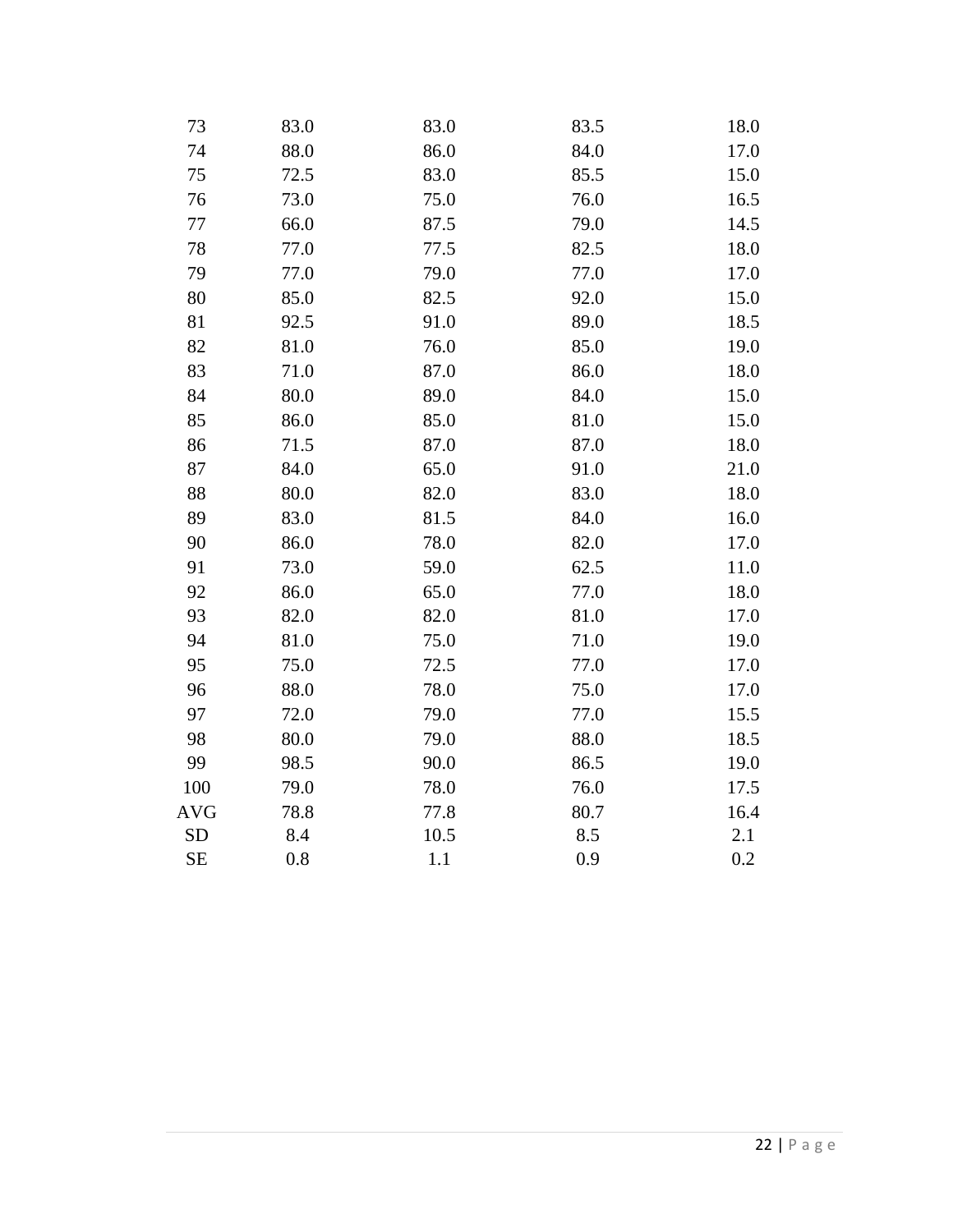

**Figure 6.** Comparison of head width  $(\mu m)$  and head length  $(\mu m)$  of the mosquitoes

collected from Highlands, NC in 2017.

**Table 6.** Calculated areas for the one-hundred mosquitoes collected from the Highlands,

| NC location in 2017. |  |  |
|----------------------|--|--|
|----------------------|--|--|

| Highlands, NC (2017) |                      |                        |                       |  |
|----------------------|----------------------|------------------------|-----------------------|--|
|                      | Head Area $(\mu m2)$ | Siphon Area $(\mu m2)$ | Total Area $(\mu m2)$ |  |
| $\mathbf{1}$         | 5592.0               | 895.1                  | 6487.2                |  |
| $\overline{2}$       | 4398.2               | 1125.8                 | 5524.0                |  |
| 3                    | 3680.4               | 1182.8                 | 4863.1                |  |
| $\overline{4}$       | 4377.4               | 936.0                  | 5313.4                |  |
| 5                    | 3581.4               | 877.5                  | 4458.9                |  |
| 6                    | 5584.2               | 1001.3                 | 6585.4                |  |
| 7                    | 5268.4               | 1151.6                 | 6420.1                |  |
| 8                    | 5273.9               | 1160.3                 | 6434.2                |  |
| 9                    | 5661.9               | 1045.5                 | 6707.4                |  |
| 10                   | 4838.0               | 1107.0                 | 5945.0                |  |
| 11                   | 4389.6               | 855.8                  | 5245.3                |  |
| 12                   | 5606.2               | 1071.0                 | 6677.2                |  |
| 13                   | 3581.4               | 990.0                  | 4571.4                |  |
| 14                   | 4966.9               | 1211.3                 | 6178.1                |  |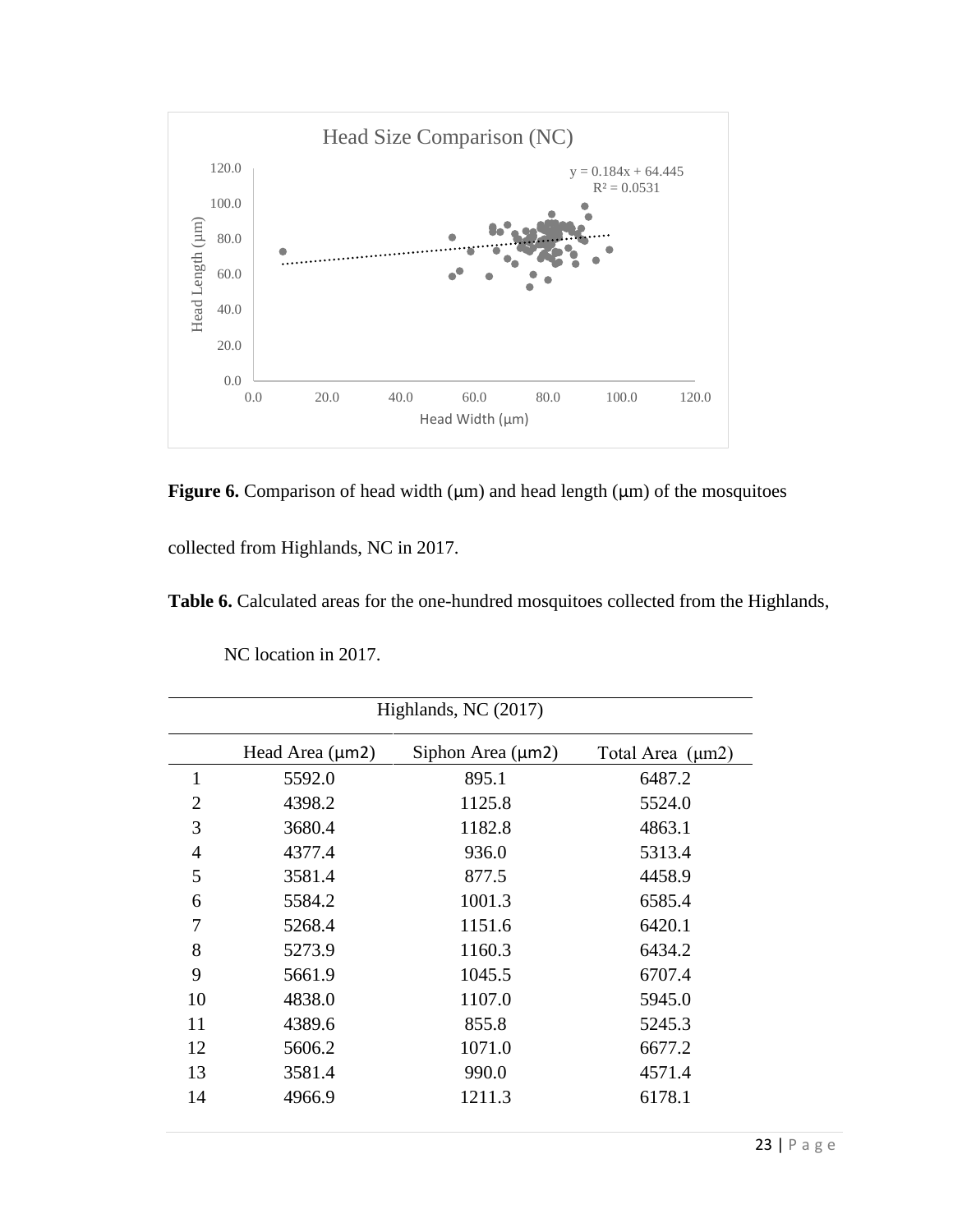| 15 | 4628.3 | 819.0  | 5447.3 |
|----|--------|--------|--------|
| 16 | 5731.8 | 1116.0 | 6847.8 |
| 17 | 4227.0 | 1007.3 | 5234.3 |
| 18 | 5329.7 | 1069.5 | 6399.2 |
| 19 | 4367.6 | 871.9  | 5239.5 |
| 20 | 4768.9 | 1089.0 | 5857.9 |
| 21 | 5184.4 | 903.0  | 6087.4 |
| 22 | 5980.0 | 1168.1 | 7148.1 |
| 23 | 5506.4 | 1239.8 | 6746.2 |
| 24 | 2502.3 | 777.8  | 3280.0 |
| 25 | 3435.3 | 525.0  | 3960.3 |
| 26 | 2726.9 | 504.0  | 3230.9 |
| 27 | 4911.1 | 945.0  | 5856.1 |
| 28 | 4250.6 | 1199.3 | 5449.8 |
| 29 | 4901.7 | 978.8  | 5880.4 |
| 30 | 5277.9 | 668.3  | 5946.1 |
| 31 | 4492.5 | 819.0  | 5311.5 |
| 32 | 3739.3 | 624.0  | 4363.3 |
| 33 | 4894.6 | 1211.3 | 6105.8 |
| 34 | 5280.2 | 1175.6 | 6455.9 |
| 35 | 6011.4 | 1174.5 | 7185.9 |
| 36 | 5706.7 | 901.1  | 6607.8 |
| 37 | 5407.5 | 1026.0 | 6433.5 |
| 38 | 5620.1 | 624.0  | 6244.1 |
| 39 | 5842.6 | 1275.0 | 7117.6 |
| 40 | 3122.0 | 782.8  | 3904.8 |
| 41 | 5736.5 | 984.0  | 6720.5 |
| 42 | 4591.4 | 892.5  | 5483.9 |
| 43 | 4712.4 | 1058.3 | 5770.6 |
| 44 | 4869.5 | 892.5  | 5762.0 |
| 45 | 4441.4 | 744.0  | 5185.4 |
| 46 | 4894.6 | 799.5  | 5694.1 |
| 47 | 4420.2 | 861.0  | 5281.2 |
| 48 | 3810.0 | 575.3  | 4385.2 |
| 49 | 458.7  | 1083.8 | 1542.4 |
| 50 | 5808.0 | 1239.8 | 7047.8 |
| 51 | 4594.6 | 1175.6 | 5770.2 |
| 52 | 4414.7 | 1068.0 | 5482.7 |
| 53 | 5014.0 | 1181.3 | 6195.2 |
| 54 | 4523.9 | 798.0  | 5321.9 |
| 55 | 4717.1 | 1173.0 | 5890.1 |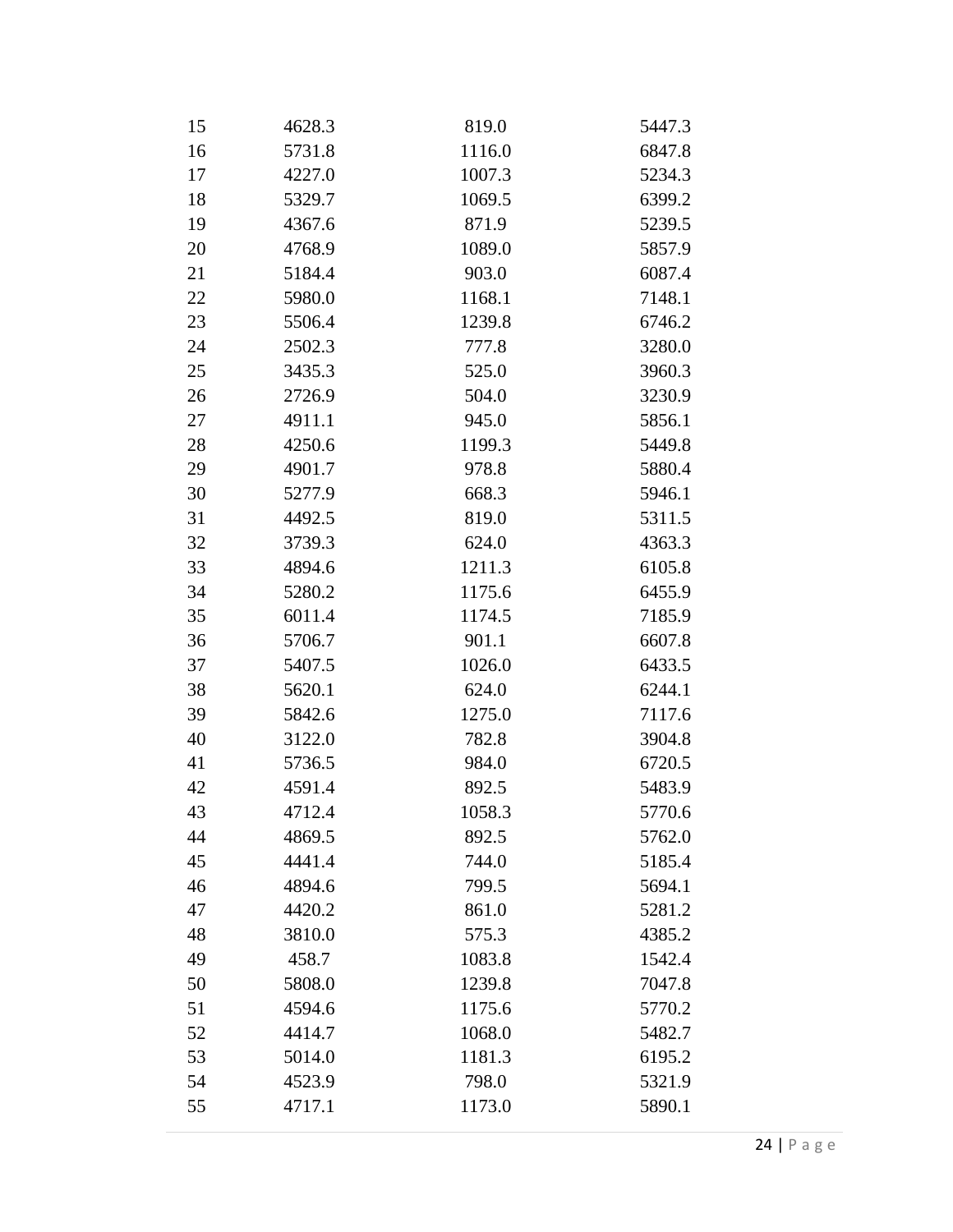| 56 | 2965.7 | 487.5  | 3453.2 |
|----|--------|--------|--------|
| 57 | 5279.2 | 935.3  | 6214.5 |
| 58 | 5592.0 | 1204.1 | 6796.2 |
| 59 | 4637.0 | 887.3  | 5524.2 |
| 60 | 5036.4 | 930.0  | 5966.4 |
| 61 | 5369.8 | 1161.0 | 6530.8 |
| 62 | 4701.4 | 962.6  | 5664.0 |
| 63 | 4898.5 | 1044.0 | 5942.5 |
| 64 | 5739.7 | 1188.0 | 6927.7 |
| 65 | 5310.9 | 984.0  | 6294.9 |
| 66 | 5606.2 | 871.5  | 6477.7 |
| 67 | 4476.8 | 888.0  | 5364.8 |
| 68 | 4900.9 | 1058.3 | 5959.1 |
| 69 | 5805.7 | 1174.5 | 6980.2 |
| 70 | 4712.4 | 978.8  | 5691.1 |
| 71 | 4994.7 | 1038.0 | 6032.7 |
| 72 | 4300.8 | 928.1  | 5229.0 |
| 73 | 5410.6 | 1127.3 | 6537.9 |
| 74 | 5943.9 | 1071.0 | 7014.9 |
| 75 | 4726.1 | 961.9  | 5688.0 |
| 76 | 4300.1 | 940.5  | 5240.6 |
| 77 | 4535.7 | 859.1  | 5394.8 |
| 78 | 4686.9 | 1113.8 | 5800.6 |
| 79 | 4777.6 | 981.8  | 5759.3 |
| 80 | 5507.6 | 1035.0 | 6542.6 |
| 81 | 6611.1 | 1234.9 | 7846.0 |
| 82 | 4834.9 | 1211.3 | 6046.2 |
| 83 | 4851.4 | 1161.0 | 6012.4 |
| 84 | 5592.0 | 945.0  | 6537.0 |
| 85 | 5741.3 | 911.3  | 6652.5 |
| 86 | 4885.6 | 1174.5 | 6060.1 |
| 87 | 4288.3 | 1433.3 | 5721.5 |
| 88 | 5152.2 | 1120.5 | 6272.7 |
| 89 | 5312.8 | 1008.0 | 6320.8 |
| 90 | 5268.4 | 1045.5 | 6313.9 |
| 91 | 3382.7 | 515.6  | 3898.3 |
| 92 | 4390.4 | 1039.5 | 5429.9 |
| 93 | 5281.0 | 1032.8 | 6313.8 |
| 94 | 4771.3 | 1011.8 | 5783.0 |
| 95 | 4270.6 | 981.8  | 5252.3 |
| 96 | 5391.0 | 956.3  | 6347.2 |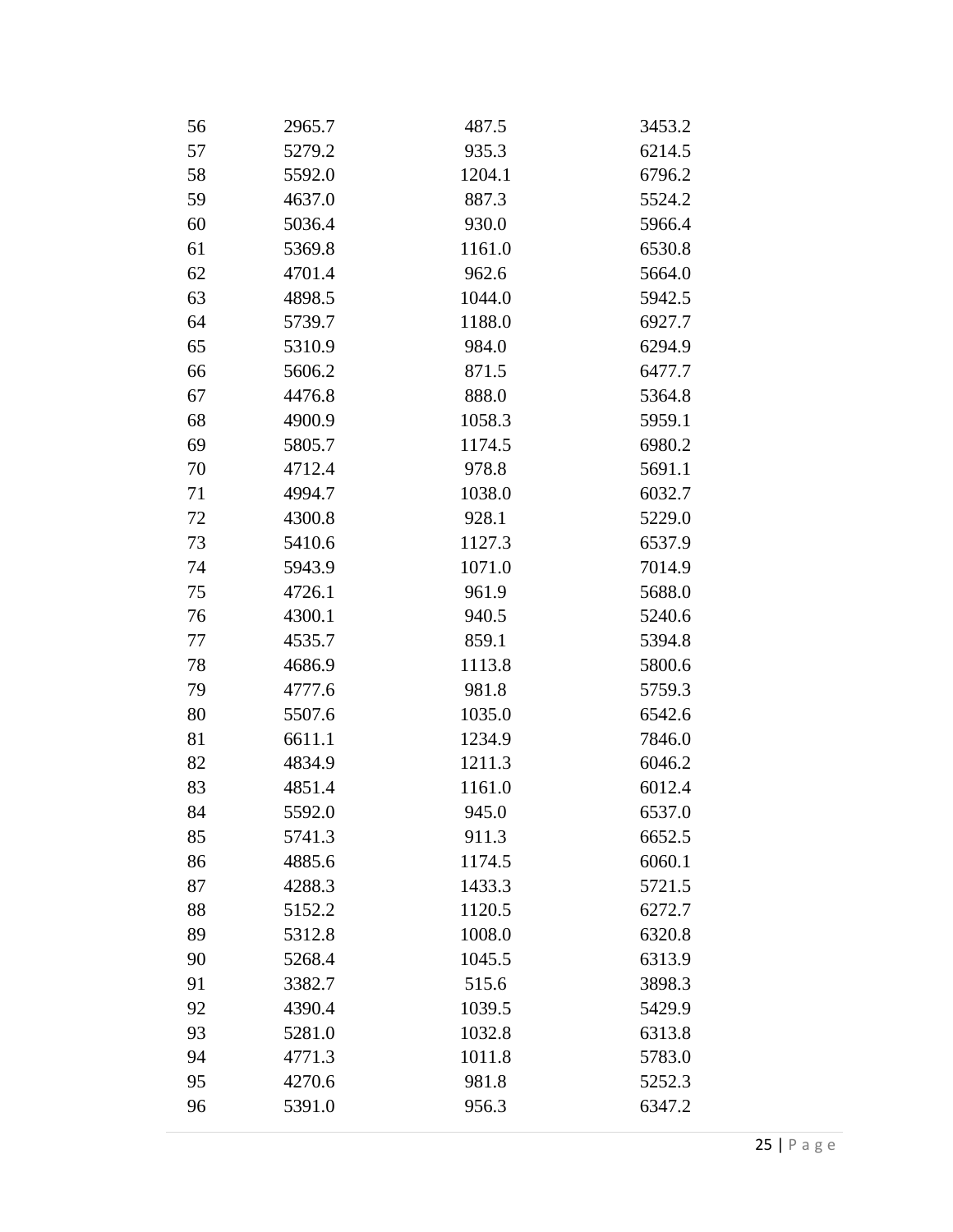| 97        | 4467.3 | 895.1  | 5362.5 |
|-----------|--------|--------|--------|
|           |        |        |        |
| 98        | 4963.7 | 1221.0 | 6184.7 |
| 99        | 6962.5 | 1232.6 | 8195.2 |
| 100       | 4839.6 | 997.5  | 5837.1 |
| AVG       | 4831.3 | 995.7  | 5827.0 |
| <b>SD</b> | 890.2  | 185.1  | 987.1  |
| <b>SE</b> | 89.0   | 18.5   | 98.7   |
|           |        |        |        |

**Table 7.** Measurements of one-hundred mosquitoes collected from the Tattnall County,

|                |             | Tattnall County, GA (2017) |               |              |
|----------------|-------------|----------------------------|---------------|--------------|
|                | Head Length | Head Width                 | Siphon Length | Siphon Width |
|                | $(\mu m)$   | $(\mu m)$                  | $(\mu m)$     | $(\mu m)$    |
| $\mathbf{1}$   | 83.0        | 78.0                       | 65.0          | 14.0         |
| $\overline{c}$ | 69.0        | 72.0                       | 69.0          | 17.0         |
| 3              | 81.5        | 82.0                       | 77.0          | 16.0         |
| $\overline{4}$ | 66.0        | 83.0                       | 70.0          | 18.0         |
| 5              | 81.0        | 80.0                       | 68.0          | 18.0         |
| 6              | 71.0        | 76.0                       | 57.0          | 14.0         |
| $\overline{7}$ | 69.0        | 75.0                       | 60.0          | 13.0         |
| 8              | 71.0        | 79.0                       | 74.0          | 14.0         |
| 9              | 69.0        | 86.0                       | 70.0          | 18.0         |
| 10             | 74.5        | 71.0                       | 61.0          | 16.0         |
| 11             | 59.5        | 85.0                       | 64.0          | 18.5         |
| 12             | 85.0        | 91.0                       | 80.0          | 18.0         |
| 13             | 79.0        | 82.0                       | 73.0          | 17.5         |
| 14             | 74.0        | 80.0                       | 59.0          | 16.0         |
| 15             | 75.0        | 82.0                       | 60.0          | 20.0         |
| 16             | 72.0        | 89.0                       | 76.0          | 20.0         |
| 17             | 81.0        | 83.0                       | 70.0          | 21.0         |
| 18             | 85.0        | 82.0                       | 73.5          | 15.0         |
| 19             | 67.0        | 80.0                       | 71.5          | 15.0         |
| 20             | 85.0        | 82.0                       | 51.0          | 21.0         |
| 21             | 70.0        | 79.0                       | 69.0          | 19.0         |
| 22             | 79.0        | 82.0                       | 73.0          | 18.0         |
| 23             | 75.0        | 91.0                       | 75.0          | 17.0         |
| 24             | 81.0        | 84.0                       | 61.0          | 19.0         |
| 25             | 75.0        | 89.0                       | 74.0          | 19.5         |
| 26             | 71.0        | 83.0                       | 75.0          | 17.0         |

GA location in 2017.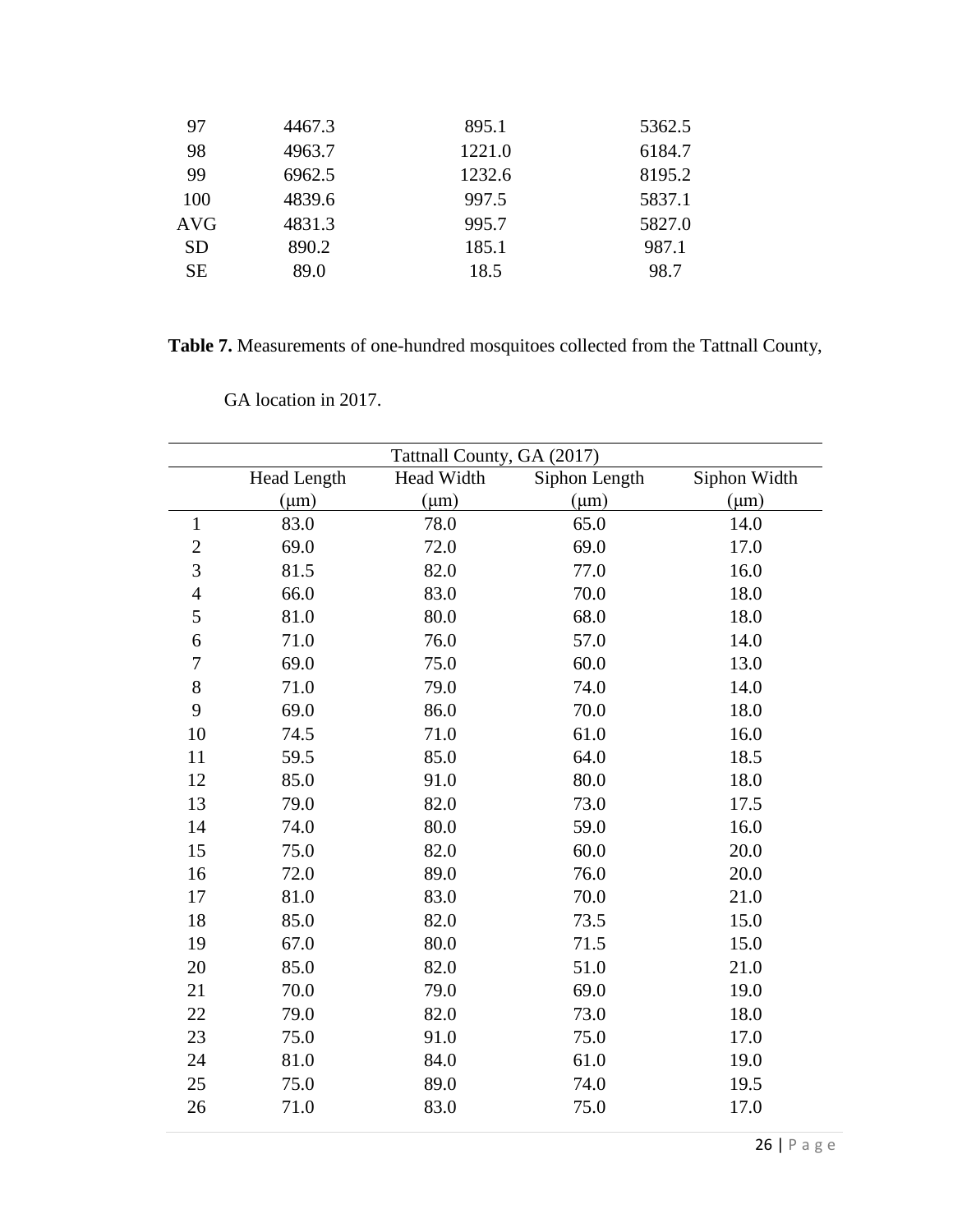| 27 | 59.0 | 85.0 | 75.0 | 16.0 |
|----|------|------|------|------|
| 28 | 81.0 | 82.5 | 69.0 | 18.0 |
| 29 | 74.0 | 77.0 | 70.0 | 15.0 |
| 30 | 73.5 | 73.0 | 63.0 | 18.0 |
| 31 | 75.0 | 84.0 | 73.5 | 17.0 |
| 32 | 84.0 | 87.5 | 75.0 | 20.0 |
| 33 | 81.0 | 78.0 | 69.0 | 19.0 |
| 34 | 64.0 | 86.0 | 69.0 | 15.0 |
| 35 | 67.0 | 78.5 | 65.0 | 16.0 |
| 36 | 69.0 | 70.0 | 59.0 | 15.0 |
| 37 | 72.0 | 92.0 | 72.0 | 19.0 |
| 38 | 67.0 | 72.0 | 47.0 | 18.0 |
| 39 | 77.0 | 82.0 | 79.5 | 17.0 |
| 40 | 84.0 | 88.0 | 70.0 | 15.0 |
| 41 | 64.0 | 87.0 | 79.0 | 17.0 |
| 42 | 80.0 | 74.0 | 74.0 | 15.0 |
| 43 | 86.0 | 86.0 | 78.0 | 16.0 |
| 44 | 71.5 | 87.0 | 72.5 | 18.0 |
| 45 | 80.0 | 90.0 | 69.0 | 15.0 |
| 46 | 74.0 | 67.0 | 59.0 | 17.0 |
| 47 | 75.5 | 86.0 | 79.0 | 19.0 |
| 48 | 74.0 | 70.0 | 67.0 | 17.0 |
| 49 | 81.0 | 80.0 | 62.0 | 19.0 |
| 50 | 74.0 | 80.0 | 78.0 | 15.0 |
| 51 | 70.0 | 71.0 | 72.0 | 16.0 |
| 52 | 72.0 | 79.5 | 69.0 | 17.0 |
| 53 | 70.0 | 79.0 | 73.0 | 17.0 |
| 54 | 79.0 | 75.0 | 70.0 | 17.0 |
| 55 | 73.0 | 71.0 | 70.0 | 16.0 |
| 56 | 57.0 | 92.0 | 67.0 | 15.0 |
| 57 | 70.5 | 85.0 | 70.0 | 16.5 |
| 58 | 83.0 | 85.0 | 75.0 | 18.0 |
| 59 | 70.0 | 82.0 | 74.0 | 19.0 |
| 60 | 79.0 | 82.0 | 78.0 | 17.0 |
| 61 | 81.0 | 77.0 | 70.0 | 18.0 |
| 62 | 68.0 | 76.0 | 65.0 | 16.0 |
| 63 | 72.0 | 71.0 | 72.0 | 17.0 |
| 64 | 60.0 | 86.0 | 67.0 | 18.0 |
| 65 | 74.0 | 82.0 | 74.0 | 18.0 |
| 66 | 68.0 | 92.0 | 76.0 | 16.0 |
| 67 | 66.0 | 84.0 | 75.0 | 16.0 |
| 68 | 59.0 | 86.0 | 65.0 | 13.0 |
| 69 | 71.0 | 91.0 | 75.0 | 18.0 |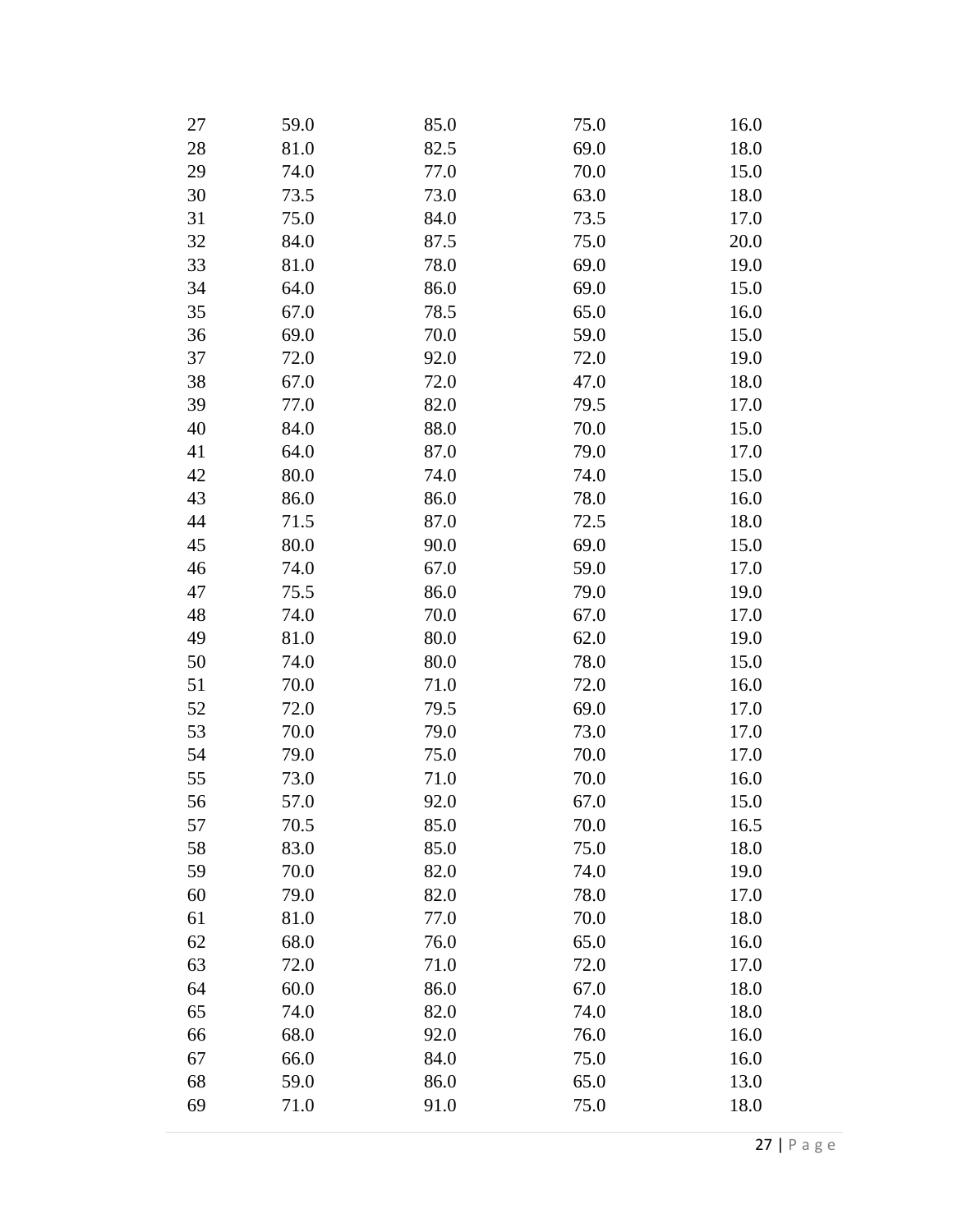| 70         | 65.0 | 77.0 | 75.0 | 14.0 |
|------------|------|------|------|------|
| 71         | 70.0 | 86.0 | 64.0 | 16.0 |
| 72         | 61.0 | 82.0 | 75.0 | 15.5 |
| 73         | 82.0 | 77.0 | 71.0 | 18.5 |
| 74         | 75.0 | 86.0 | 67.0 | 20.0 |
| 75         | 66.0 | 86.0 | 77.0 | 15.0 |
| 76         | 69.5 | 85.0 | 78.0 | 16.0 |
| 77         | 67.0 | 90.0 | 75.0 | 20.0 |
| 78         | 66.5 | 77.0 | 72.0 | 15.0 |
| 79         | 66.0 | 86.0 | 70.0 | 19.0 |
| 80         | 83.0 | 86.0 | 73.0 | 15.5 |
| 81         | 70.5 | 75.0 | 69.0 | 19.5 |
| 82         | 68.5 | 76.0 | 64.5 | 15.0 |
| 83         | 79.5 | 91.0 | 65.0 | 20.0 |
| 84         | 78.0 | 76.0 | 71.5 | 18.5 |
| 85         | 84.0 | 75.0 | 77.0 | 16.0 |
| 86         | 83.5 | 79.0 | 69.0 | 17.5 |
| 87         | 69.0 | 73.0 | 71.0 | 15.0 |
| 88         | 65.0 | 81.0 | 72.5 | 17.0 |
| 89         | 69.5 | 80.0 | 65.0 | 19.0 |
| 90         | 72.5 | 76.0 | 69.0 | 21.0 |
| 91         | 72.5 | 73.5 | 66.0 | 19.0 |
| 92         | 80.0 | 79.0 | 70.0 | 18.0 |
| 93         | 76.0 | 87.0 | 76.0 | 20.0 |
| 94         | 60.5 | 86.0 | 65.0 | 18.0 |
| 95         | 75.0 | 87.0 | 72.0 | 15.0 |
| 96         | 80.0 | 76.0 | 70.0 | 16.0 |
| 97         | 71.0 | 71.0 | 61.0 | 16.0 |
| 98         | 86.0 | 75.0 | 60.0 | 18.0 |
| 99         | 73.0 | 84.0 | 81.0 | 17.0 |
| 100        | 87.0 | 79.0 | 68.0 | 15.0 |
| <b>AVG</b> | 73.5 | 81.1 | 69.9 | 17.1 |
| <b>SD</b>  | 7.1  | 6.0  | 6.2  | 1.9  |
| <b>SE</b>  | 0.7  | 0.6  | 0.6  | 0.2  |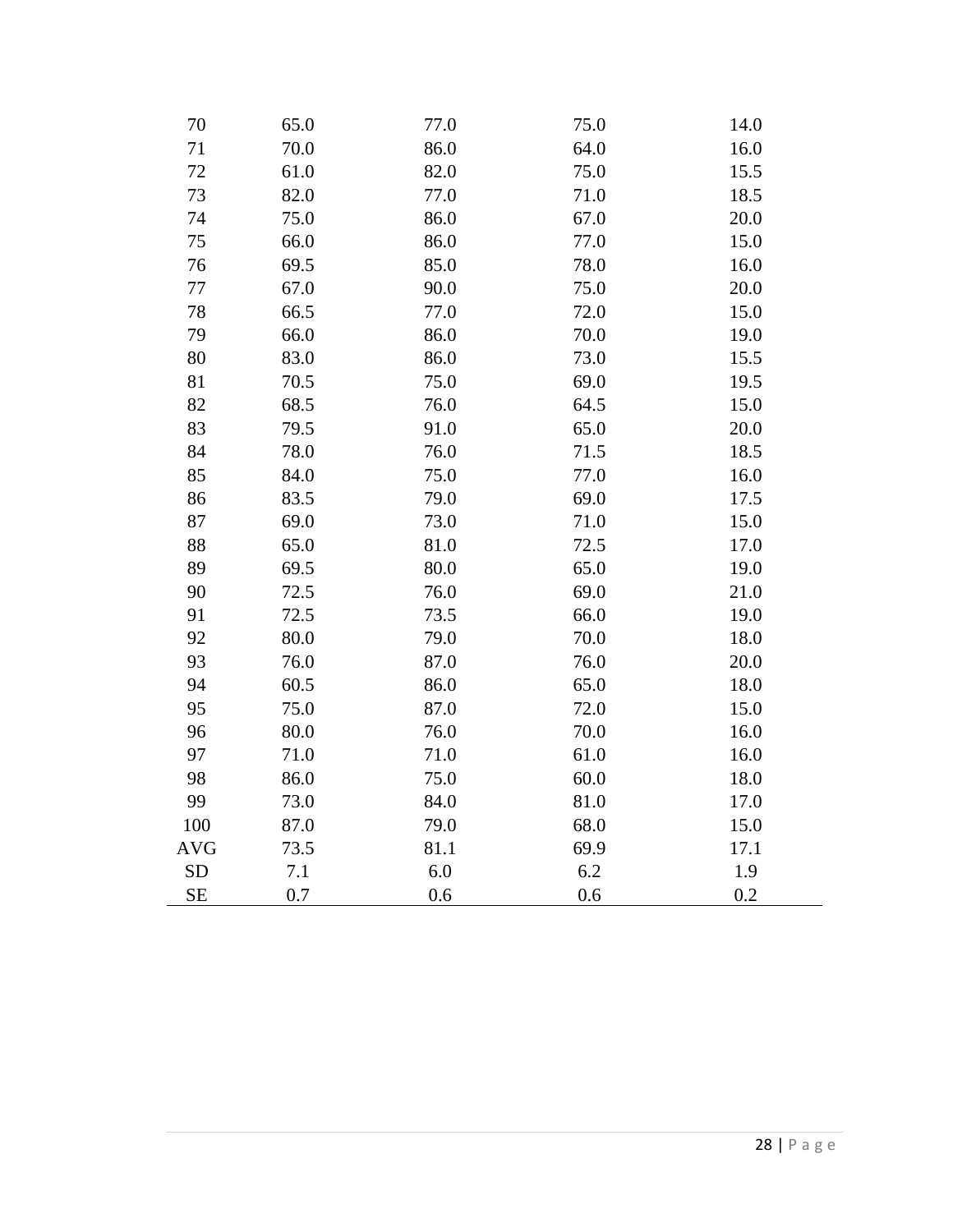

**Figure 4.** Comparison of the head widths  $(\mu m)$  and head lengths  $(\mu m)$  of the mosquitoes

collected from the GA location in 2017.

**Table 8.** Calculated areas for the one-hundred mosquitoes collected from the Tattnall

| Tattnall County, GA (2017)                    |             |             |  |  |
|-----------------------------------------------|-------------|-------------|--|--|
| Head Area<br>Siphon Area<br><b>Total Area</b> |             |             |  |  |
| $(\mu m^2)$                                   | $(\mu m^2)$ | $(\mu m^2)$ |  |  |
| 5084.7                                        | 682.5       | 5767.2      |  |  |
| 3901.9                                        | 879.8       | 4781.6      |  |  |
| 5248.8                                        | 924.0       | 6172.8      |  |  |
| 4302.4                                        | 945.0       | 5247.4      |  |  |
| 5089.4                                        | 918.0       | 6007.4      |  |  |
| 4238.0                                        | 598.5       | 4836.5      |  |  |
| 4064.4                                        | 585.0       | 4649.4      |  |  |
| 4405.3                                        | 777.0       | 5182.3      |  |  |
| 4660.5                                        | 945.0       | 5605.5      |  |  |
| 4154.4                                        | 732.0       | 4886.4      |  |  |
| 3972.1                                        | 888.0       | 4860.1      |  |  |
| 6075.0                                        | 1080.0      | 7155.0      |  |  |
| 5087.8                                        | 958.1       | 6045.9      |  |  |
| 4649.6                                        | 708.0       | 5357.6      |  |  |
| 4830.2                                        | 900.0       | 5730.2      |  |  |
|                                               |             |             |  |  |

County, GA location in 2017.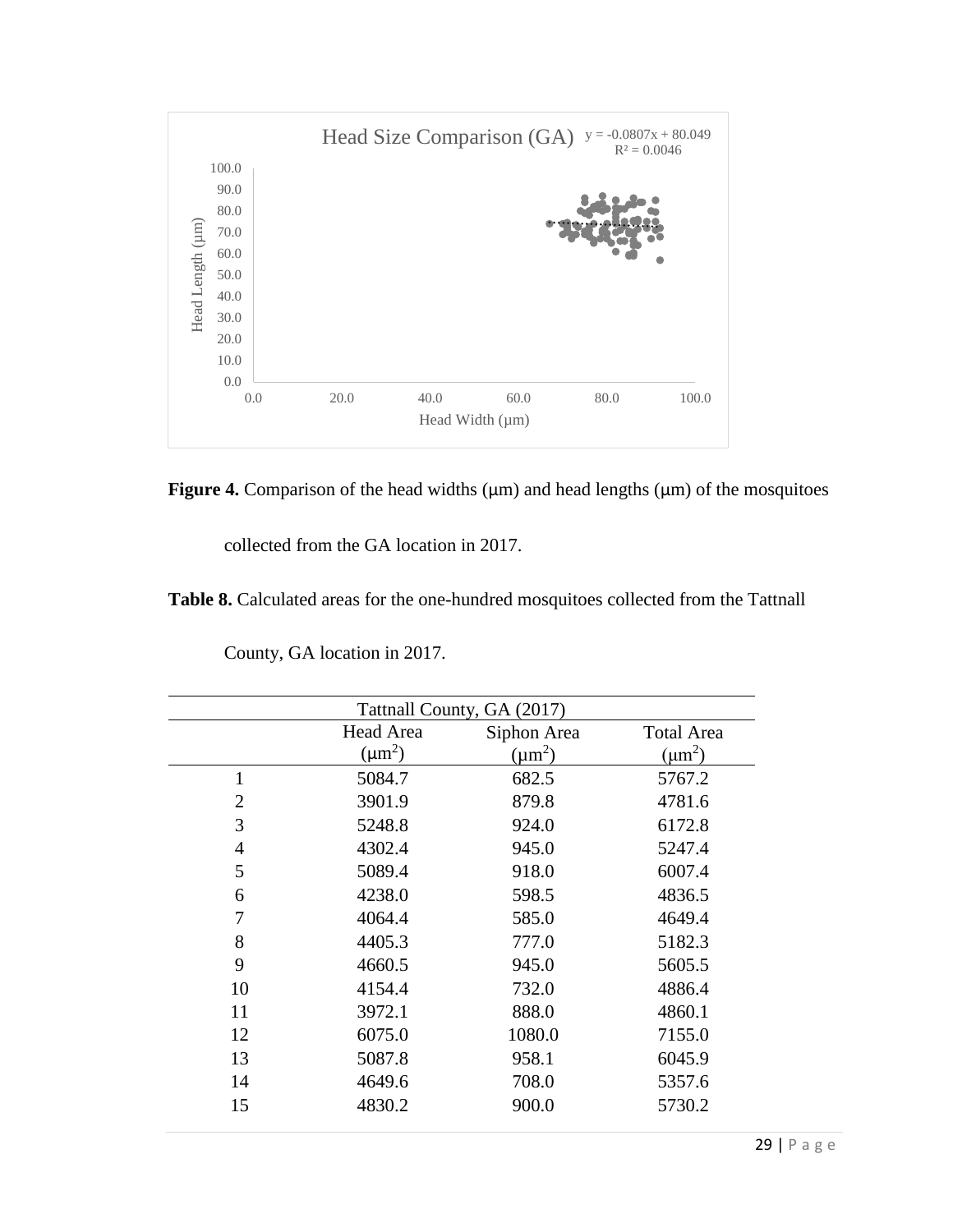| 16 | 5032.8 | 1140.0 | 6172.8 |
|----|--------|--------|--------|
| 17 | 5280.2 | 1102.5 | 6382.7 |
| 18 | 5474.2 | 826.9  | 6301.1 |
| 19 | 4209.7 | 804.4  | 5014.1 |
| 20 | 5474.2 | 803.3  | 6277.5 |
| 21 | 4343.2 | 983.3  | 5326.5 |
| 22 | 5087.8 | 985.5  | 6073.3 |
| 23 | 5360.3 | 956.3  | 6316.6 |
| 24 | 5343.8 | 869.3  | 6213.1 |
| 25 | 5242.5 | 1082.3 | 6324.8 |
| 26 | 4628.3 | 956.3  | 5584.6 |
| 27 | 3938.8 | 900.0  | 4838.8 |
| 28 | 5248.4 | 931.5  | 6179.9 |
| 29 | 4475.2 | 787.5  | 5262.7 |
| 30 | 4214.1 | 850.5  | 5064.6 |
| 31 | 4948.0 | 937.1  | 5885.1 |
| 32 | 5772.7 | 1125.0 | 6897.7 |
| 33 | 4962.1 | 983.3  | 5945.4 |
| 34 | 4322.8 | 776.3  | 5099.1 |
| 35 | 4130.8 | 780.0  | 4910.8 |
| 36 | 3793.5 | 663.8  | 4457.2 |
| 37 | 5202.5 | 1026.0 | 6228.5 |
| 38 | 3788.8 | 634.5  | 4423.3 |
| 39 | 4959.0 | 1013.6 | 5972.6 |
| 40 | 5805.7 | 787.5  | 6593.2 |
| 41 | 4373.1 | 1007.3 | 5380.3 |
| 42 | 4649.6 | 832.5  | 5482.1 |
| 43 | 5808.8 | 936.0  | 6744.8 |
| 44 | 4885.6 | 978.8  | 5864.3 |
| 45 | 5654.9 | 776.3  | 6431.1 |
| 46 | 3894.0 | 752.3  | 4646.3 |
| 47 | 5099.6 | 1125.8 | 6225.3 |
| 48 | 4068.4 | 854.3  | 4922.6 |
| 49 | 5089.4 | 883.5  | 5972.9 |
| 50 | 4649.6 | 877.5  | 5527.1 |
| 51 | 3903.4 | 864.0  | 4767.4 |
| 52 | 4495.6 | 879.8  | 5375.4 |
| 53 | 4343.2 | 930.8  | 5274.0 |
| 54 | 4653.5 | 892.5  | 5546.0 |
| 55 | 4070.7 | 840.0  | 4910.7 |
| 56 | 4118.6 | 753.8  | 4872.4 |
| 57 | 4706.5 | 866.3  | 5572.7 |
| 58 | 5541.0 | 1012.5 | 6553.5 |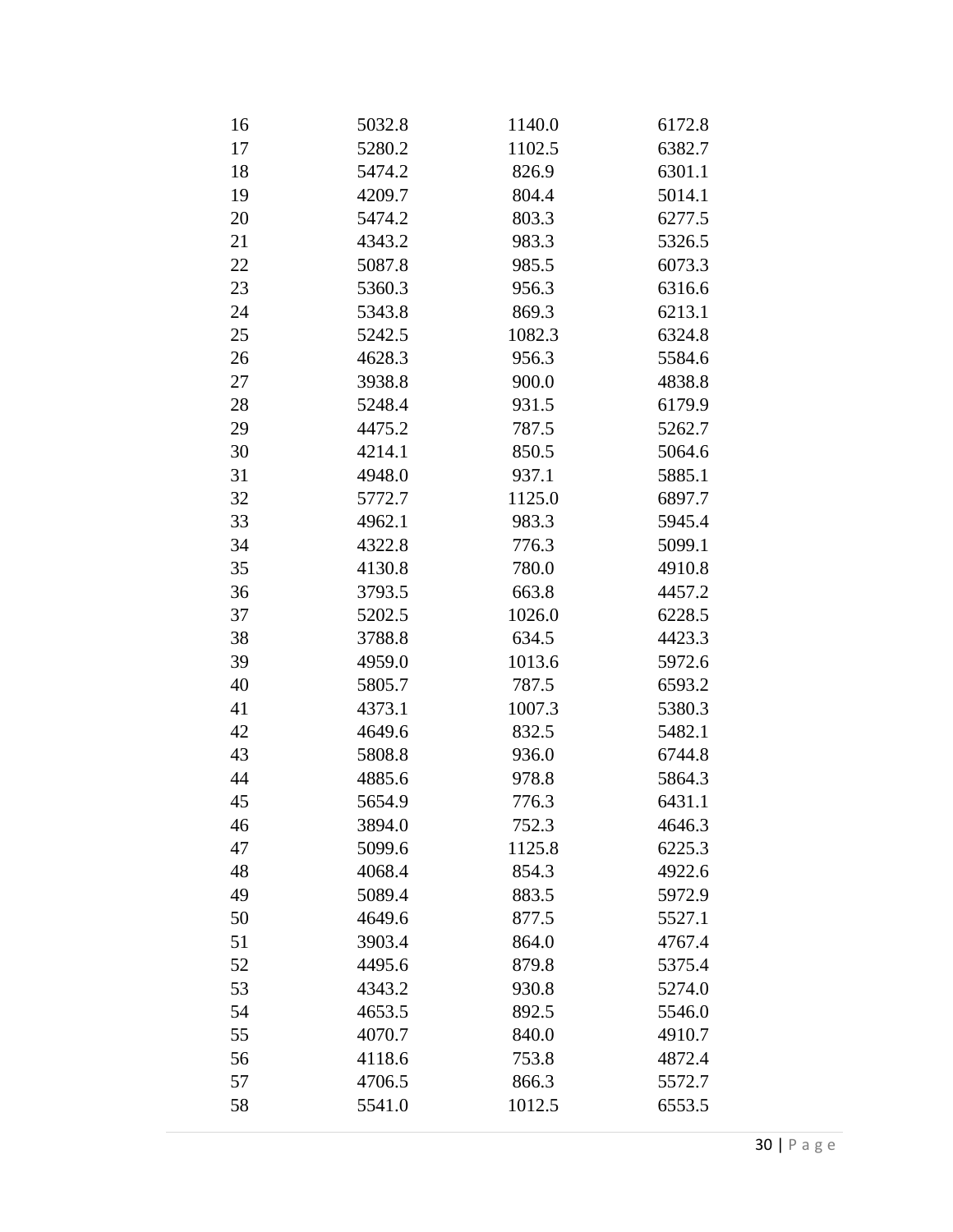| 59         | 4508.2 | 1054.5 | 5562.7 |
|------------|--------|--------|--------|
| 60         | 5087.8 | 994.5  | 6082.3 |
| 61         | 4898.5 | 945.0  | 5843.5 |
| 62         | 4058.9 | 780.0  | 4838.9 |
| 63         | 4015.0 | 918.0  | 4933.0 |
| 64         | 4052.7 | 904.5  | 4957.2 |
| 65         | 4765.8 | 999.0  | 5764.8 |
| 66         | 4913.4 | 912.0  | 5825.4 |
| 67         | 4354.2 | 900.0  | 5254.2 |
| 68         | 3985.1 | 633.8  | 4618.9 |
| 69         | 5074.5 | 1012.5 | 6087.0 |
| 70         | 3930.9 | 787.5  | 4718.4 |
| 71         | 4728.1 | 768.0  | 5496.1 |
| 72         | 3928.6 | 871.9  | 4800.4 |
| 73         | 4959.0 | 985.1  | 5944.1 |
| 74         | 5065.8 | 1005.0 | 6070.8 |
| 75         | 4457.9 | 866.3  | 5324.2 |
| 76         | 4639.7 | 936.0  | 5575.7 |
| 77         | 4735.9 | 1125.0 | 5860.9 |
| 78         | 4021.6 | 810.0  | 4831.6 |
| 79         | 4457.9 | 997.5  | 5455.4 |
| 80         | 5606.2 | 848.6  | 6454.8 |
| 81         | 4152.8 | 1009.1 | 5161.9 |
| 82         | 4088.8 | 725.6  | 4814.4 |
| 83         | 5682.0 | 975.0  | 6657.0 |
| 84         | 4655.8 | 992.1  | 5647.9 |
| 85         | 4948.0 | 924.0  | 5872.0 |
| 86         | 5180.9 | 905.6  | 6086.5 |
| 87         | 3956.0 | 798.8  | 4754.8 |
| 88         | 4135.1 | 924.4  | 5059.5 |
| 89         | 4366.8 | 926.3  | 5293.1 |
| 90         | 4327.5 | 1086.8 | 5414.3 |
| 91         | 4185.2 | 940.5  | 5125.7 |
| 92         | 4963.7 | 945.0  | 5908.7 |
| 93         | 5193.0 | 1140.0 | 6333.0 |
| 94         | 4086.4 | 877.5  | 4963.9 |
| 95         | 5124.7 | 810.0  | 5934.7 |
| 96         | 4775.2 | 840.0  | 5615.2 |
| 97         | 3959.2 | 732.0  | 4691.2 |
| 98         | 5065.8 | 810.0  | 5875.8 |
| 99         | 4816.1 | 1032.8 | 5848.8 |
| 100        | 5398.0 | 765.0  | 6163.0 |
| <b>AVG</b> | 4681.2 | 895.1  | 5576.2 |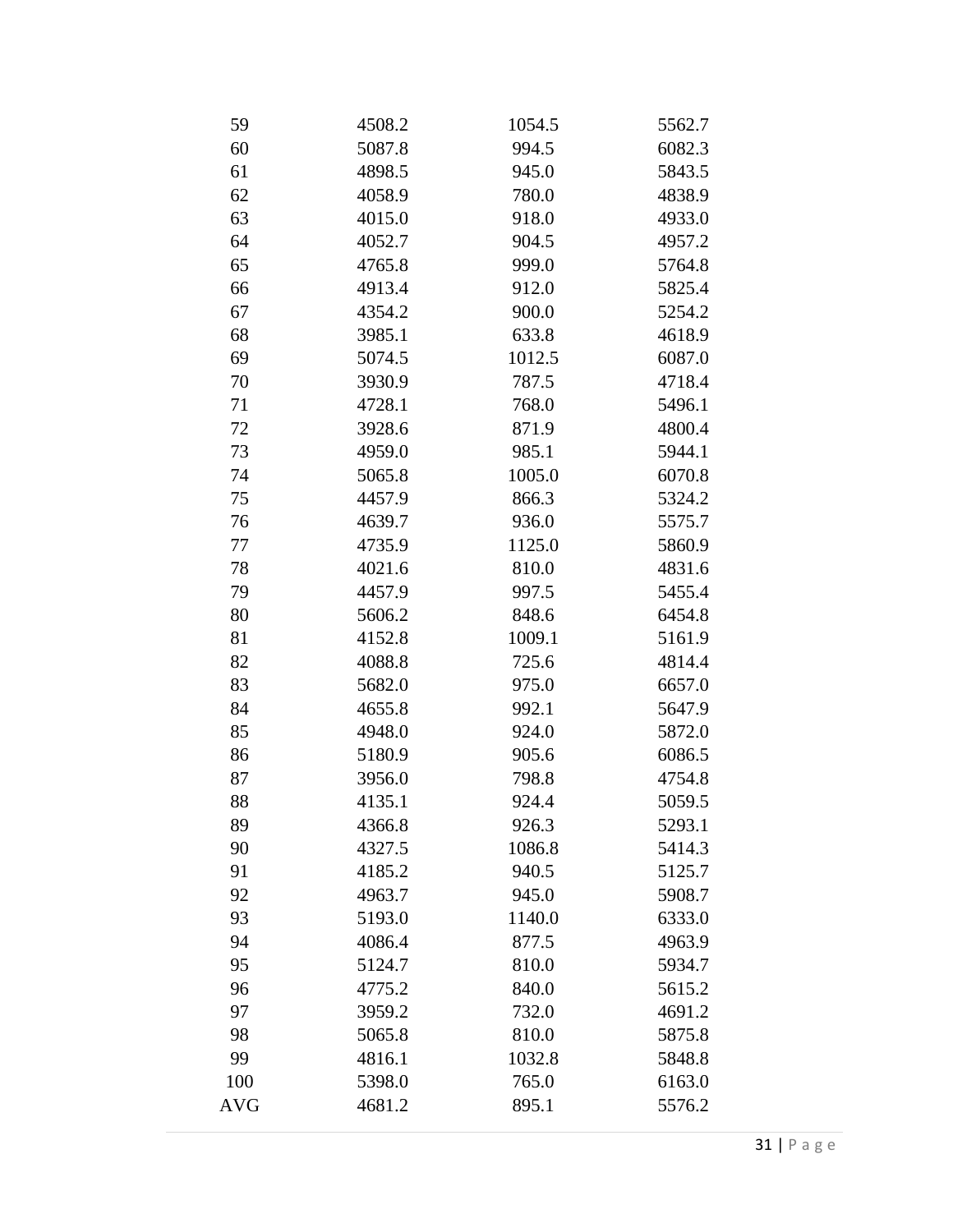| SD | 557.7<br>JJ I . I | 122.1 | 6193<br>v., ., |  |
|----|-------------------|-------|----------------|--|
| SЕ | 55.8              | 12.2  | 61.9           |  |

**Table 9.** Measurements of one-hundred mosquitoes collected from the Apalachicola, FL

|                |                    | Apalachicola, FL (2017) |               |              |
|----------------|--------------------|-------------------------|---------------|--------------|
|                | <b>Head Length</b> | Head Width              | Siphon Length | Siphon Width |
|                | $(\mu m)$          | $(\mu m)$               | $(\mu m)$     | $(\mu m)$    |
| $\mathbf{1}$   | 54.0               | 83.0                    | 77.0          | 19.0         |
| $\overline{2}$ | 64.0               | 86.0                    | 57.0          | 17.5         |
| 3              | 89.0               | 79.0                    | 75.0          | 16.0         |
| $\overline{4}$ | 58.0               | 77.0                    | 66.5          | 14.0         |
| 5              | 72.0               | 75.0                    | 75.0          | 16.0         |
| 6              | 86.0               | 71.0                    | 84.0          | 17.0         |
| $\overline{7}$ | 60.0               | 76.0                    | 68.0          | 19.0         |
| 8              | 50.0               | 78.0                    | 67.0          | 18.0         |
| 9              | 62.0               | 50.0                    | 62.0          | 15.0         |
| 10             | 65.0               | 84.0                    | 78.0          | 16.5         |
| 11             | 63.0               | 88.0                    | 62.0          | 13.0         |
| 12             | 57.0               | 78.0                    | 59.0          | 17.0         |
| 13             | 78.0               | 74.0                    | 63.5          | 16.0         |
| 14             | 74.0               | 72.0                    | 79.0          | 16.0         |
| 15             | 80.0               | 85.0                    | 62.0          | 20.5         |
| 16             | 69.0               | 74.0                    | 60.0          | 13.0         |
| 17             | 74.0               | 73.0                    | 81.0          | 17.0         |
| 18             | 82.0               | 87.0                    | 72.0          | 18.0         |
| 19             | 81.0               | 71.0                    | 81.0          | 17.0         |
| 20             | 86.0               | 78.0                    | 67.0          | 19.0         |
| 21             | 71.0               | 62.0                    | 64.0          | 19.0         |
| 22             | 65.0               | 77.5                    | 74.0          | 16.0         |
| 23             | 70.0               | 83.5                    | 63.0          | 16.0         |
| 24             | 66.5               | 84.0                    | 70.0          | 18.0         |
| 25             | 63.0               | 83.0                    | 55.0          | 16.0         |
| 26             | 63.0               | 93.0                    | 80.0          | 19.0         |
| 27             | 91.0               | 81.0                    | 76.0          | 18.0         |
| 28             | 66.0               | 85.0                    | 76.0          | 17.5         |
| 29             | 75.0               | 74.0                    | 83.0          | 13.0         |

location in 2017.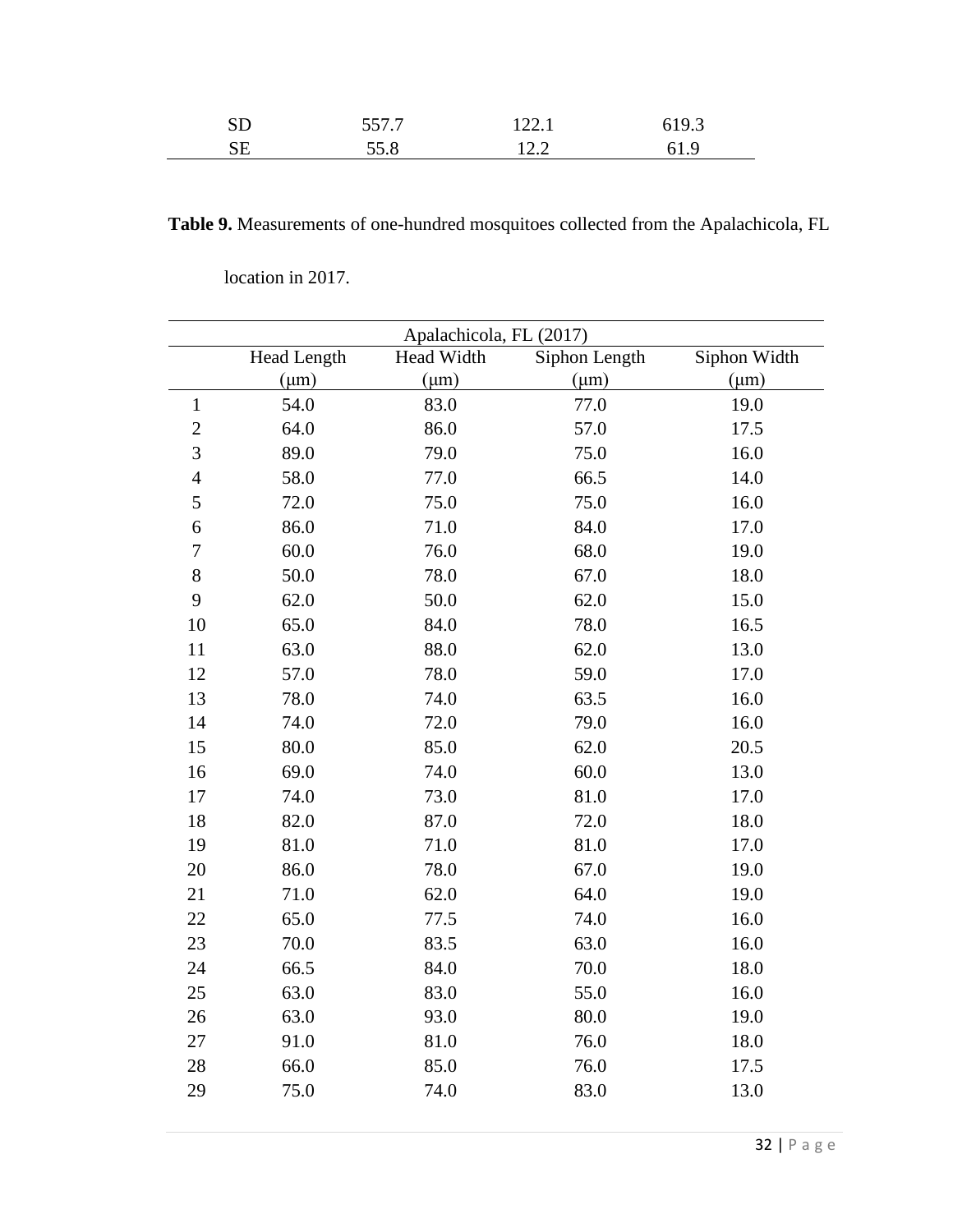| 30 | 75.0 | 82.0 | 76.0 | 14.0  |
|----|------|------|------|-------|
| 31 | 75.0 | 81.0 | 80.0 | 17.0  |
| 32 | 60.0 | 81.0 | 77.0 | 16.5  |
| 33 | 88.5 | 73.0 | 79.0 | 18.0  |
| 34 | 63.0 | 84.0 | 73.0 | 17.5  |
| 35 | 77.5 | 80.0 | 69.0 | 17.0  |
| 36 | 78.0 | 75.5 | 64.0 | 16.0  |
| 37 | 77.0 | 71.0 | 72.0 | 19.0  |
| 38 | 86.0 | 84.0 | 66.0 | 19.0  |
| 39 | 77.0 | 74.0 | 80.0 | 17.0  |
| 40 | 73.0 | 74.0 | 83.0 | 18.0  |
| 41 | 58.0 | 82.0 | 84.0 | 15.0  |
| 42 | 79.0 | 74.0 | 77.0 | 16.0  |
| 43 | 72.0 | 78.0 | 77.0 | 18.0  |
| 44 | 69.0 | 65.0 | 73.0 | 15.5  |
| 45 | 80.0 | 64.0 | 80.0 | 14.0  |
| 46 | 84.0 | 79.0 | 75.0 | 19.0  |
| 47 | 71.0 | 83.0 | 70.0 | 16.0  |
| 48 | 76.0 | 79.5 | 80.5 | 16.0  |
| 49 | 60.0 | 74.0 | 84.5 | 18.0  |
| 50 | 73.5 | 75.0 | 76.0 | 16.0  |
| 51 | 75.0 | 82.5 | 77.0 | 17.0  |
| 52 | 61.0 | 82.0 | 75.5 | 155.0 |
| 53 | 72.0 | 77.0 | 75.5 | 15.0  |
| 54 | 72.0 | 84.0 | 77.0 | 18.0  |
| 55 | 70.5 | 73.0 | 85.5 | 18.0  |
| 56 | 55.0 | 72.0 | 73.5 | 15.5  |
| 57 | 85.0 | 85.0 | 83.0 | 21.0  |
| 58 | 62.0 | 80.0 | 82.0 | 19.0  |
| 59 | 77.0 | 75.5 | 77.0 | 17.0  |
| 60 | 70.0 | 59.0 | 71.0 | 18.0  |
| 61 | 76.0 | 73.5 | 72.0 | 16.5  |
| 62 | 85.5 | 84.5 | 74.0 | 18.0  |
| 63 | 76.0 | 79.0 | 71.0 | 18.0  |
| 64 | 80.0 | 77.0 | 79.5 | 18.0  |
| 65 | 83.0 | 75.0 | 72.0 | 15.5  |
| 66 | 61.5 | 83.0 | 78.0 | 15.0  |
| 67 | 65.0 | 72.0 | 77.0 | 17.0  |
| 68 | 76.0 | 78.0 | 78.0 | 16.0  |
| 69 | 72.0 | 82.0 | 73.0 | 17.5  |
| 70 | 86.0 | 76.0 | 75.0 | 17.0  |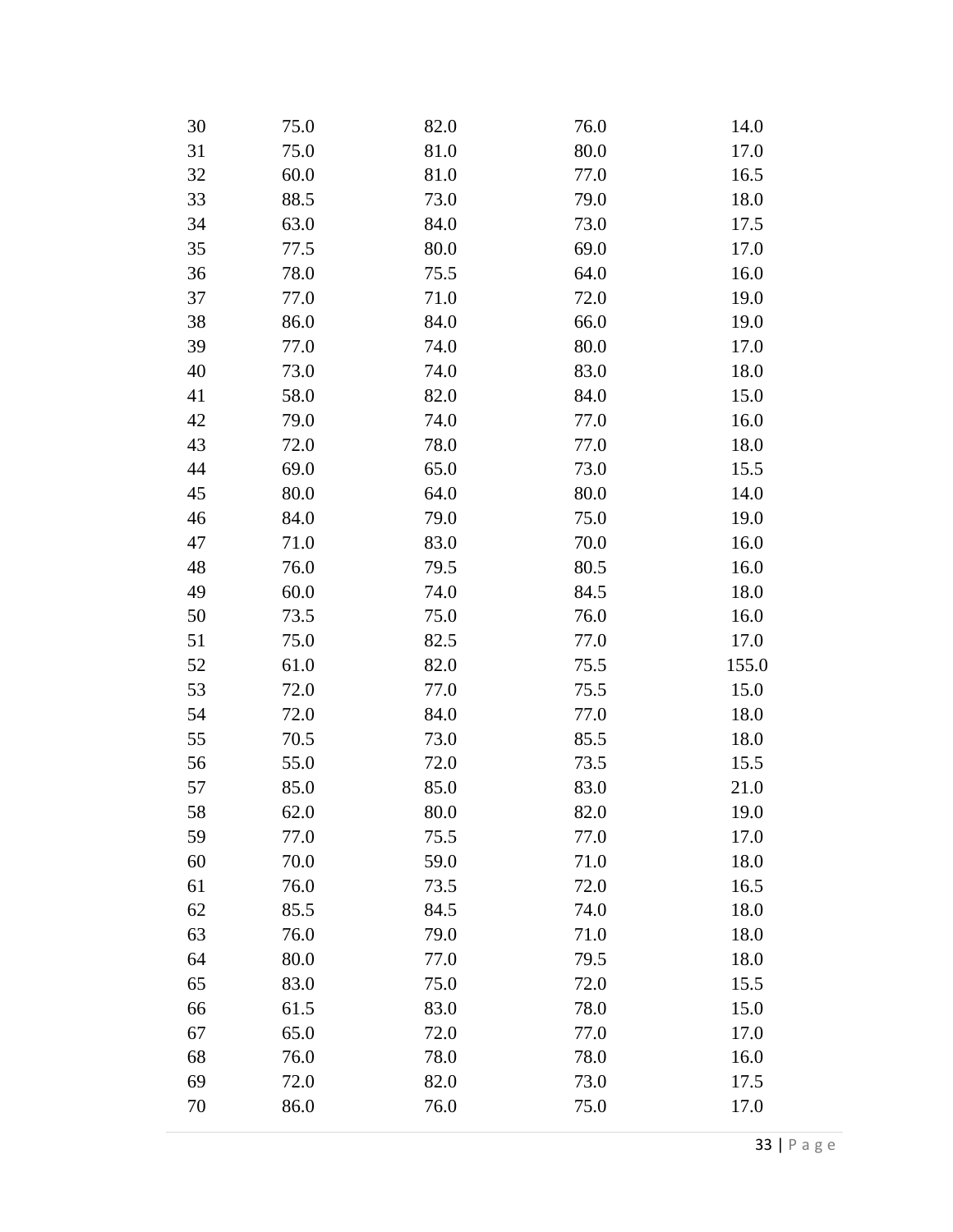| 71         | 73.0 | 71.0 | 72.0 | 19.0 |
|------------|------|------|------|------|
| 72         | 56.0 | 88.5 | 70.0 | 15.0 |
| 73         | 75.0 | 80.0 | 74.0 | 16.0 |
| 74         | 73.0 | 88.0 | 79.5 | 18.0 |
| 75         | 74.5 | 78.0 | 81.0 | 18.0 |
| 76         | 70.0 | 82.0 | 81.5 | 17.0 |
| 77         | 80.0 | 79.0 | 69.0 | 19.0 |
| 78         | 75.0 | 69.0 | 54.0 | 18.0 |
| 79         | 80.0 | 73.0 | 78.0 | 15.0 |
| 80         | 79.0 | 77.0 | 76.0 | 17.0 |
| 81         | 73.0 | 79.0 | 75.5 | 17.0 |
| 82         | 68.0 | 76.0 | 77.0 | 14.0 |
| 83         | 80.0 | 76.0 | 66.0 | 19.0 |
| 84         | 71.5 | 88.0 | 85.0 | 14.0 |
| 85         | 77.0 | 76.0 | 75.0 | 16.0 |
| 86         | 72.0 | 75.0 | 72.0 | 15.0 |
| 87         | 75.0 | 79.0 | 71.0 | 16.0 |
| 88         | 79.0 | 78.0 | 73.0 | 16.0 |
| 89         | 72.0 | 80.0 | 73.0 | 16.0 |
| 90         | 79.0 | 82.0 | 70.0 | 16.5 |
| 91         | 63.0 | 75.0 | 74.0 | 13.0 |
| 92         | 74.0 | 76.0 | 79.0 | 16.0 |
| 93         | 67.0 | 82.0 | 85.0 | 15.0 |
| 94         | 80.0 | 83.0 | 89.0 | 20.0 |
| 95         | 61.0 | 91.0 | 82.0 | 14.0 |
| 96         | 84.0 | 77.0 | 71.0 | 19.0 |
| 97         | 79.0 | 75.0 | 71.0 | 19.0 |
| 98         | 81.0 | 78.0 | 61.0 | 13.0 |
| 99         | 77.0 | 77.0 | 76.0 | 15.5 |
| 100        | 77.0 | 80.0 | 79.0 | 18.0 |
| <b>AVG</b> | 72.7 | 77.9 | 74.0 | 18.2 |
| <b>SD</b>  | 8.7  | 6.5  | 7.1  | 13.9 |
| <b>SE</b>  | 0.9  | 0.6  | 0.7  | 1.4  |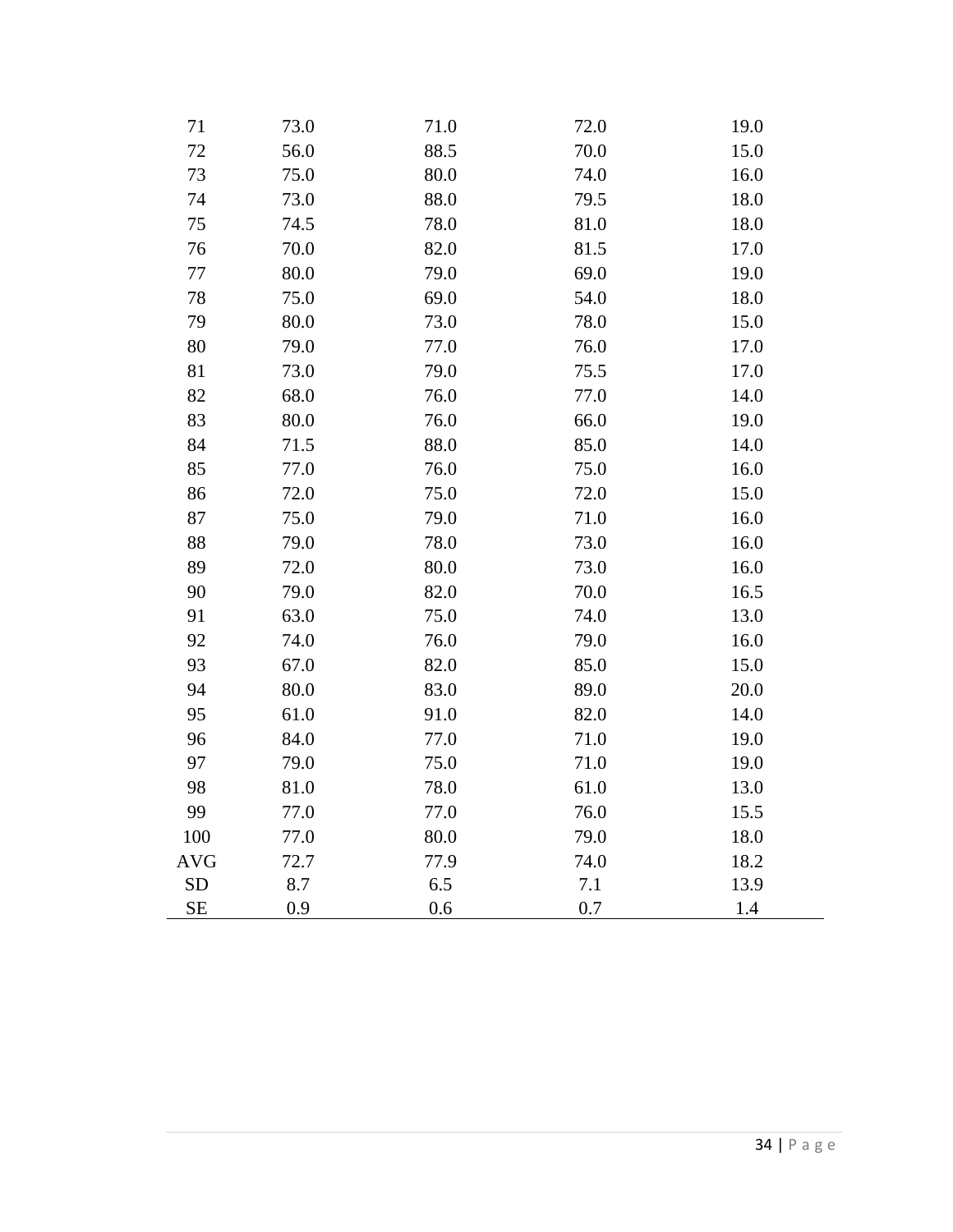



from FL in 2017.

l,

**Table 10.** Calculated areas for the one-hundred mosquitoes collected from the

|                | Apalachicola, FL (2017) |                         |                        |  |
|----------------|-------------------------|-------------------------|------------------------|--|
|                | Head Area $(\mu m^2)$   | Siphon Area $(\mu m^2)$ | Total Area $(\mu m^2)$ |  |
| $\mathbf{1}$   | 3520.2                  | 1097.3                  | 4617.4                 |  |
| $\overline{2}$ | 4322.8                  | 748.1                   | 5071.0                 |  |
| 3              | 5522.1                  | 900.0                   | 6422.1                 |  |
| $\overline{4}$ | 3507.6                  | 698.3                   | 4205.8                 |  |
| 5              | 4241.1                  | 900.0                   | 5141.1                 |  |
| 6              | 4795.6                  | 1071.0                  | 5866.6                 |  |
| 7              | 3581.4                  | 969.0                   | 4550.4                 |  |
| 8              | 3063.1                  | 904.5                   | 3967.6                 |  |
| 9              | 2434.7                  | 697.5                   | 3132.2                 |  |
| 10             | 4288.3                  | 965.3                   | 5253.5                 |  |
| 11             | 4354.2                  | 604.5                   | 4958.7                 |  |
| 12             | 3491.9                  | 752.3                   | 4244.1                 |  |
| 13             | 4533.3                  | 762.0                   | 5295.3                 |  |
| 14             | 4184.6                  | 948.0                   | 5132.6                 |  |
| 15             | 5340.7                  | 953.3                   | 6294.0                 |  |

Apalachicola, FL location in 2017.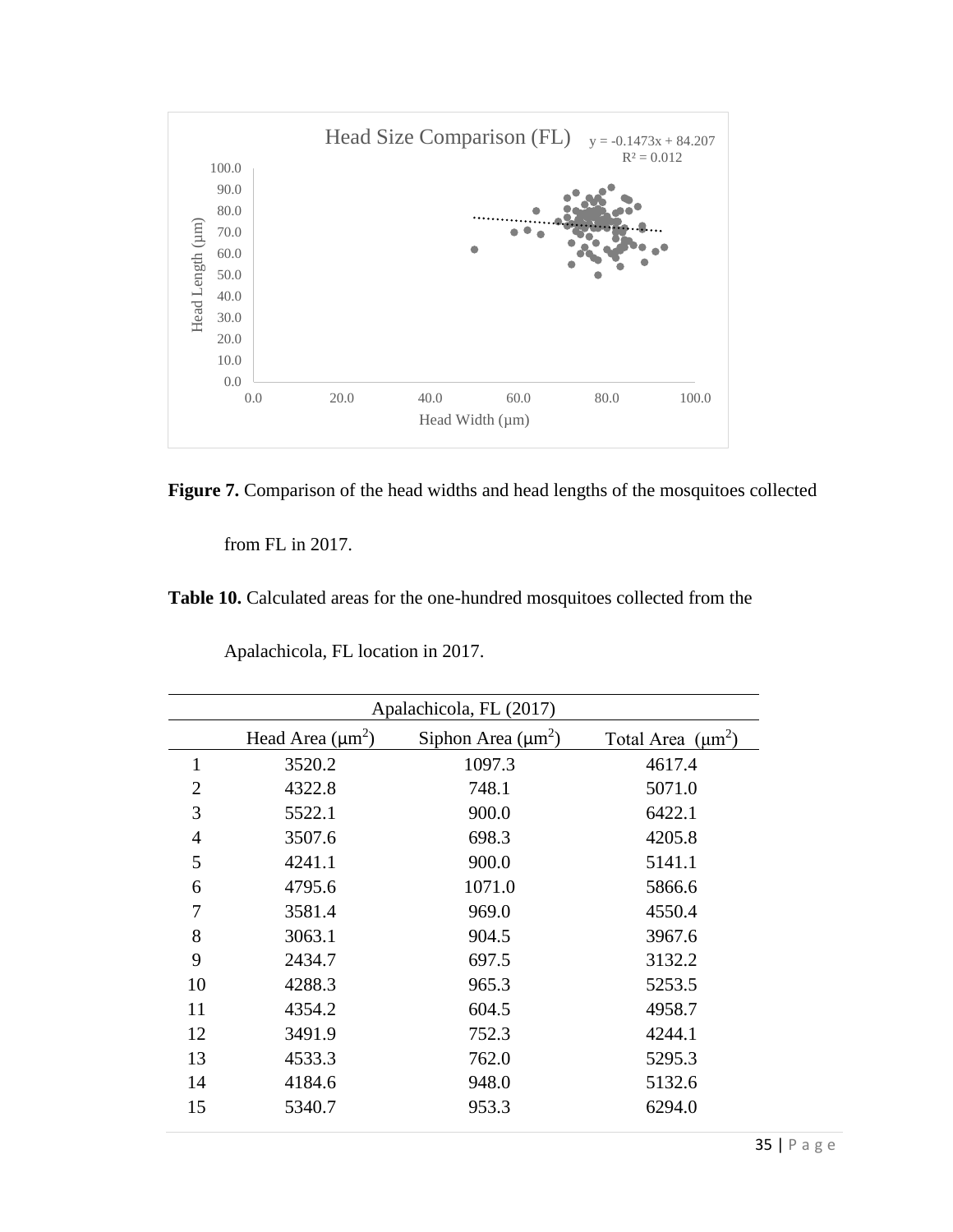| 16 | 4010.2 | 585.0  | 4595.2  |
|----|--------|--------|---------|
| 17 | 4242.7 | 1032.8 | 5275.5  |
| 18 | 5603.0 | 972.0  | 6575.0  |
| 19 | 4516.8 | 1032.8 | 5549.6  |
| 20 | 5268.4 | 954.8  | 6223.2  |
| 21 | 3457.3 | 912.0  | 4369.3  |
| 22 | 3956.4 | 888.0  | 4844.4  |
| 23 | 4590.6 | 756.0  | 5346.6  |
| 24 | 4387.2 | 945.0  | 5332.2  |
| 25 | 4106.8 | 660.0  | 4766.8  |
| 26 | 4601.6 | 1140.0 | 5741.6  |
| 27 | 5789.2 | 1026.0 | 6815.2  |
| 28 | 4406.1 | 997.5  | 5403.6  |
| 29 | 4359.0 | 809.3  | 5168.2  |
| 30 | 4830.2 | 798.0  | 5628.2  |
| 31 | 4771.3 | 1020.0 | 5791.3  |
| 32 | 3817.0 | 952.9  | 4769.9  |
| 33 | 5074.1 | 1066.5 | 6140.6  |
| 34 | 4156.3 | 958.1  | 5114.4  |
| 35 | 4869.5 | 879.8  | 5749.2  |
| 36 | 4625.2 | 768.0  | 5393.2  |
| 37 | 4293.8 | 1026.0 | 5319.8  |
| 38 | 5673.7 | 940.5  | 6614.2  |
| 39 | 4475.2 | 1020.0 | 5495.2  |
| 40 | 4242.7 | 1120.5 | 5363.2  |
| 41 | 3735.4 | 945.0  | 4680.4  |
| 42 | 4591.4 | 924.0  | 5515.4  |
| 43 | 4410.8 | 1039.5 | 5450.3  |
| 44 | 3522.5 | 848.6  | 4371.1  |
| 45 | 4021.2 | 840.0  | 4861.2  |
| 46 | 5211.9 | 1068.8 | 6280.6  |
| 47 | 4628.3 | 840.0  | 5468.3  |
| 48 | 4745.4 | 966.0  | 5711.4  |
| 49 | 3487.2 | 1140.8 | 4627.9  |
| 50 | 4329.5 | 912.0  | 5241.5  |
| 51 | 4859.6 | 981.8  | 5841.4  |
| 52 | 3928.6 | 8776.9 | 12705.4 |
| 53 | 4354.2 | 849.4  | 5203.6  |
| 54 | 4750.1 | 1039.5 | 5789.6  |
| 55 | 4042.0 | 1154.3 | 5196.3  |
| 56 | 3110.2 | 854.4  | 3964.6  |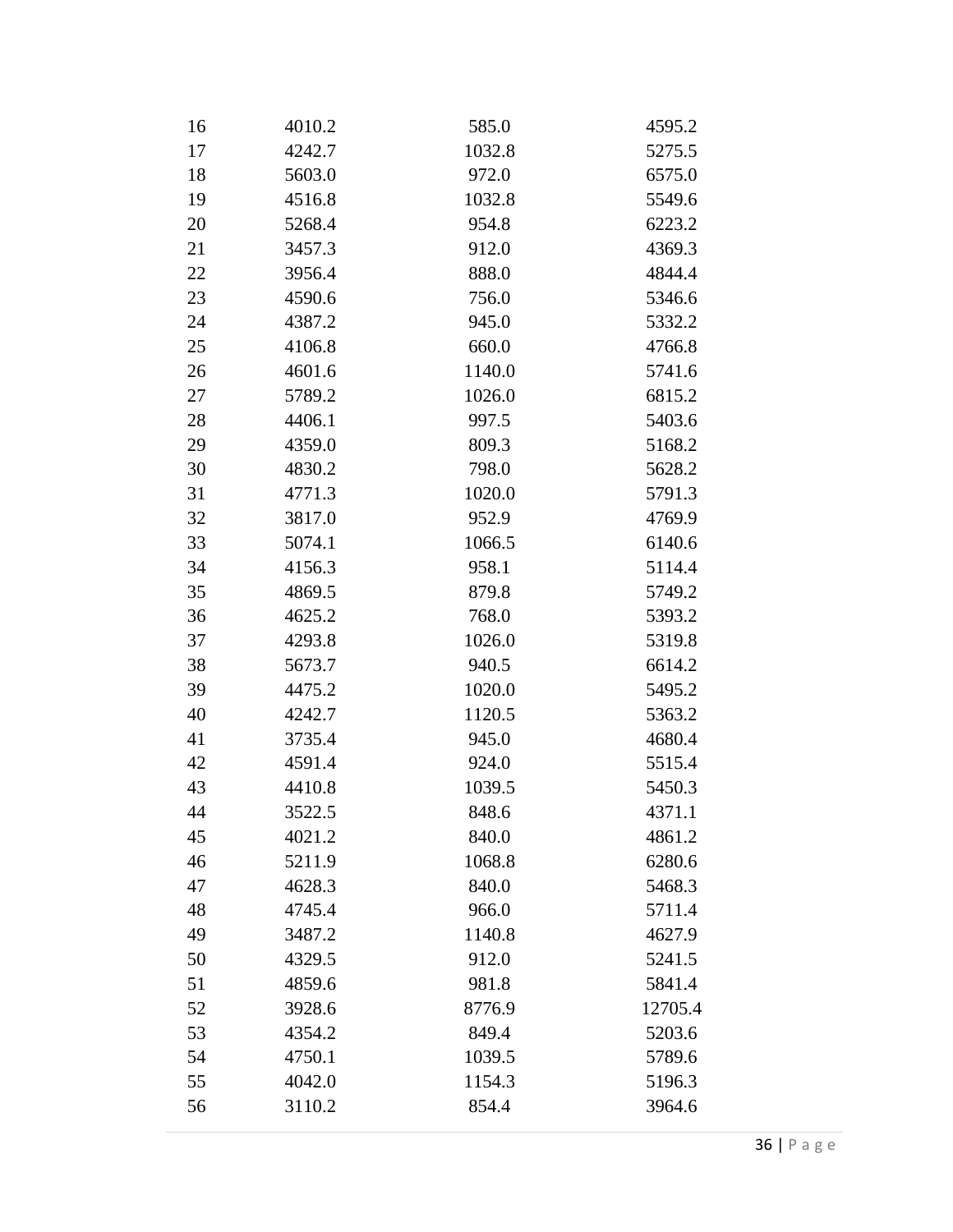| 57 | 5674.5 | 1307.3 | 6981.7 |
|----|--------|--------|--------|
| 58 | 3895.6 | 1168.5 | 5064.1 |
| 59 | 4565.9 | 981.8  | 5547.7 |
| 60 | 3243.7 | 958.5  | 4202.2 |
| 61 | 4387.2 | 891.0  | 5278.2 |
| 62 | 5674.3 | 999.0  | 6673.3 |
| 63 | 4715.5 | 958.5  | 5674.0 |
| 64 | 4838.0 | 1073.3 | 5911.3 |
| 65 | 4889.1 | 837.0  | 5726.1 |
| 66 | 4009.1 | 877.5  | 4886.6 |
| 67 | 3675.7 | 981.8  | 4657.4 |
| 68 | 4655.8 | 936.0  | 5591.8 |
| 69 | 4637.0 | 958.1  | 5595.1 |
| 70 | 5133.4 | 956.3  | 6089.6 |
| 71 | 4070.7 | 1026.0 | 5096.7 |
| 72 | 3892.4 | 787.5  | 4679.9 |
| 73 | 4712.4 | 888.0  | 5600.4 |
| 74 | 5045.4 | 1073.3 | 6118.6 |
| 75 | 4563.9 | 1093.5 | 5657.4 |
| 76 | 4508.2 | 1039.1 | 5547.3 |
| 77 | 4963.7 | 983.3  | 5947.0 |
| 78 | 4064.4 | 729.0  | 4793.4 |
| 79 | 4586.7 | 877.5  | 5464.2 |
| 80 | 4777.6 | 969.0  | 5746.6 |
| 81 | 4529.4 | 962.6  | 5492.0 |
| 82 | 4058.9 | 808.5  | 4867.4 |
| 83 | 4775.2 | 940.5  | 5715.7 |
| 84 | 4941.7 | 892.5  | 5834.2 |
| 85 | 4596.1 | 900.0  | 5496.1 |
| 86 | 4241.1 | 810.0  | 5051.1 |
| 87 | 4653.5 | 852.0  | 5505.5 |
| 88 | 4839.6 | 876.0  | 5715.6 |
| 89 | 4523.9 | 876.0  | 5399.9 |
| 90 | 5087.8 | 866.3  | 5954.1 |
| 91 | 3711.0 | 721.5  | 4432.5 |
| 92 | 4417.1 | 948.0  | 5365.1 |
| 93 | 4315.0 | 956.3  | 5271.2 |
| 94 | 5215.0 | 1335.0 | 6550.0 |
| 95 | 4359.7 | 861.0  | 5220.7 |
| 96 | 5080.0 | 1011.8 | 6091.7 |
| 97 | 4653.5 | 1011.8 | 5665.2 |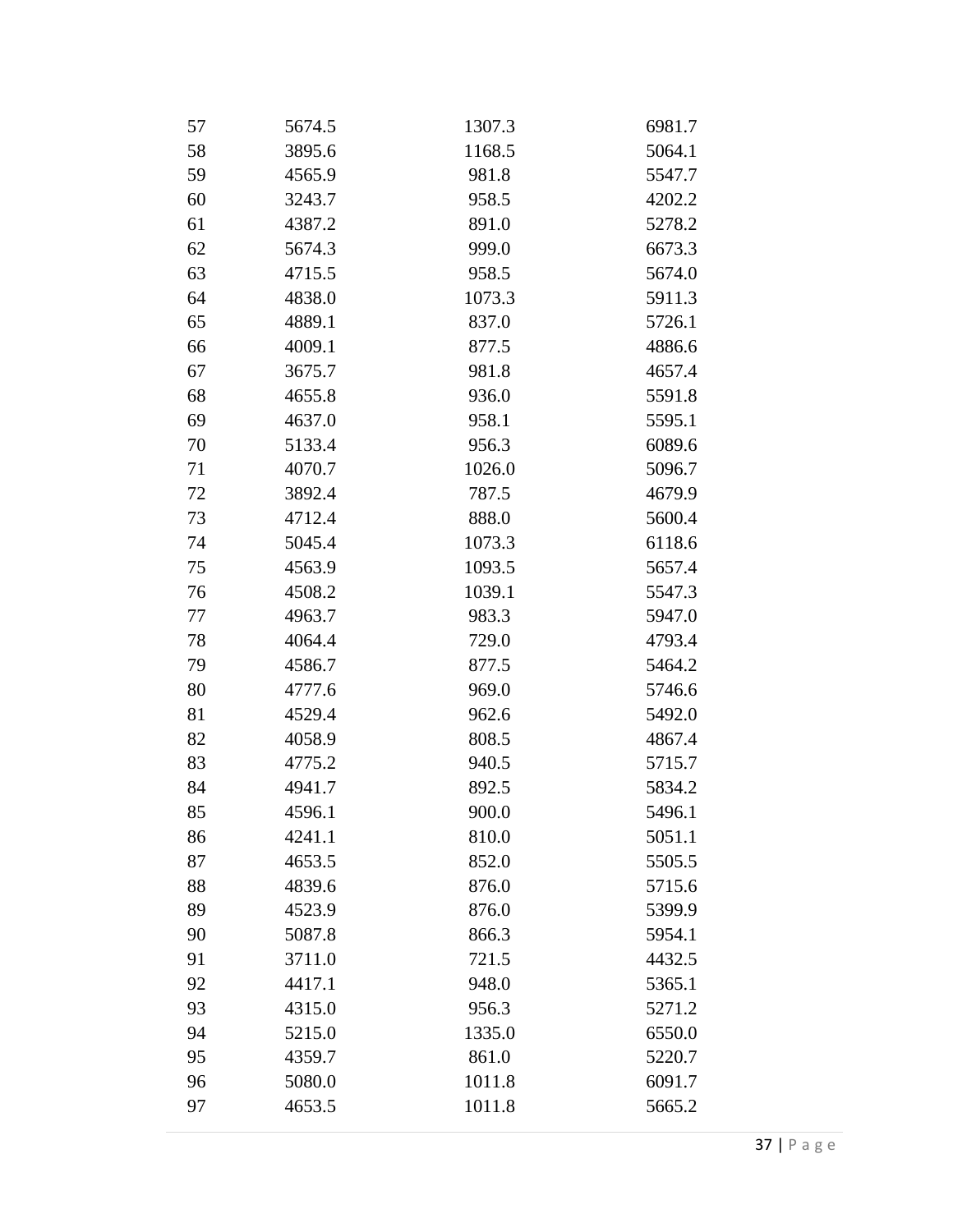| 98         | 4962.1 | 594.8  | 5556.9 |
|------------|--------|--------|--------|
| 99         | 4656.6 | 883.5  | 5540.1 |
| 100        | 4838.0 | 1066.5 | 5904.5 |
| <b>AVG</b> | 4446.7 | 1009.4 | 5456.1 |
| SD.        | 610.4  | 796.0  | 985.4  |
| SE         | 61.0   | 79.6   | 98.5   |

**Table 11**. Measurements of ten mosquitoes collected from the Highlands, NC location in

| Higlands, NC $(2012)$ |                                                            |           |           |           |  |
|-----------------------|------------------------------------------------------------|-----------|-----------|-----------|--|
|                       | Siphon Length<br>Head Width<br>Siphon Width<br>Head Length |           |           |           |  |
|                       | $(\mu m)$                                                  | $(\mu m)$ | $(\mu m)$ | $(\mu m)$ |  |
| 1                     | 80.0                                                       | 77.0      | 83.0      | 16.0      |  |
| $\overline{2}$        | 62.5                                                       | 83.0      | 90.0      | 16.0      |  |
| 3                     | 72.0                                                       | 81.0      | 80.0      | 14.0      |  |
| 4                     | 77.0                                                       | 83.0      | 83.5      | 16.0      |  |
| 5                     | 69.0                                                       | 86.0      | 82.0      | 19.0      |  |
| 6                     | 71.0                                                       | 81.0      | 86.0      | 14.0      |  |
| 7                     | 83.5                                                       | 82.0      | 82.0      | 19.0      |  |
| 8                     | 77.0                                                       | 83.0      | 84.0      | 17.0      |  |
| 9                     | 69.0                                                       | 77.0      | 82.0      | 16.0      |  |
| 10                    | 84.0                                                       | 84.0      | 81.0      | 18.0      |  |
| Avg                   | 74.5                                                       | 81.7      | 83.4      | 16.5      |  |
| <b>SD</b>             | 7.0                                                        | 2.9       | 2.9       | 1.8       |  |
| <b>SE</b>             | 2.2                                                        | 0.9       | 0.9       | 0.6       |  |

2012.

**Table 12.** Calculated areas for mosquitoes collected from Highlands, NC in 2012.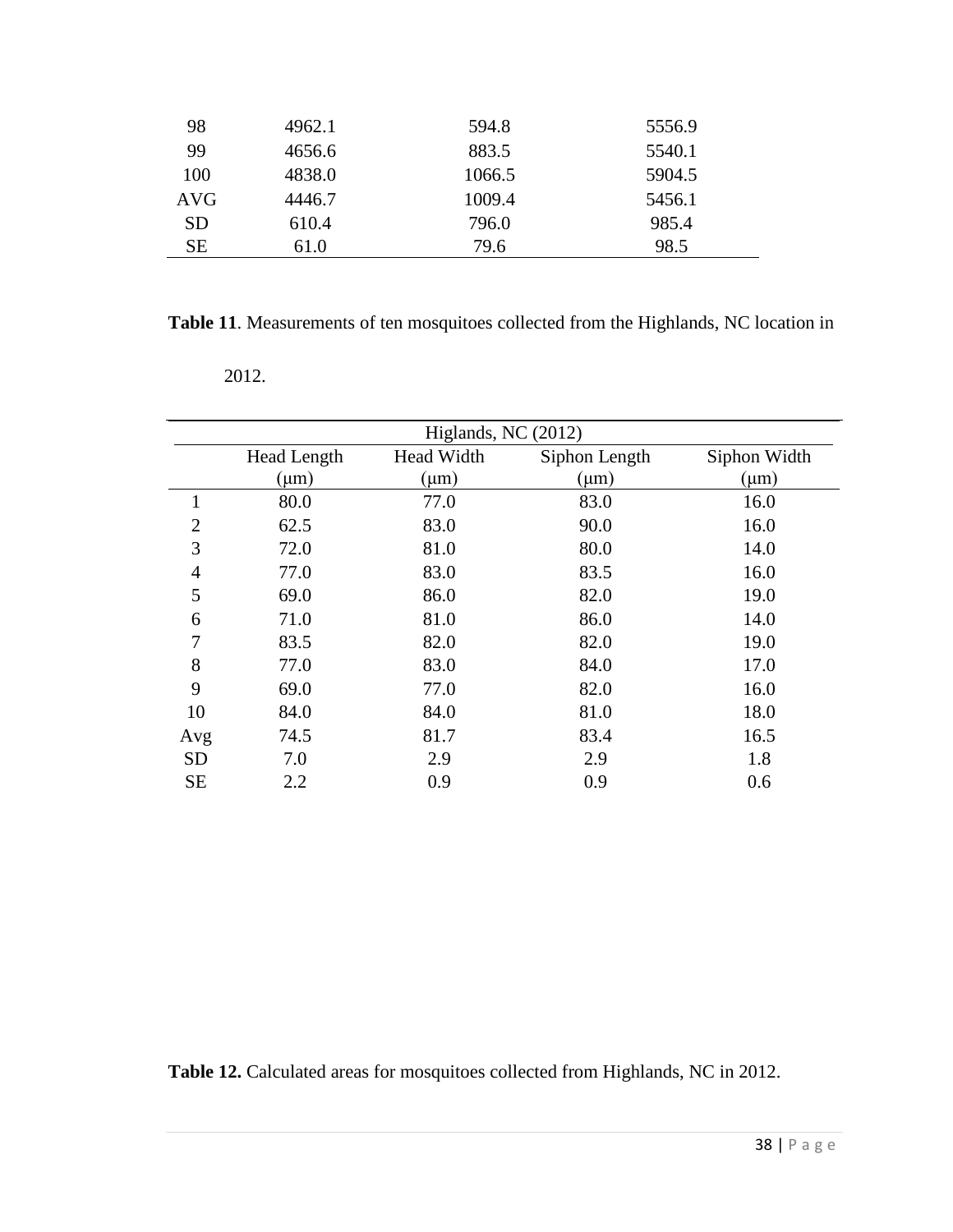| Highland, NC (2012) |                      |                        |                  |  |
|---------------------|----------------------|------------------------|------------------|--|
|                     | Head Area $(\mu m2)$ | Siphon Area $(\mu m7)$ | Total Area (µm2) |  |
| $\mathbf{1}$        | 9676.1               | 996.0                  | 10672.1          |  |
| $\overline{2}$      | 8148.5               | 1080.0                 | 9228.5           |  |
| 3                   | 9160.9               | 840.0                  | 10000.9          |  |
| $\overline{4}$      | 10039.0              | 1002.0                 | 11041.0          |  |
| 5                   | 9321.1               | 1168.5                 | 10489.6          |  |
| 6                   | 9033.6               | 903.0                  | 9936.6           |  |
| 7                   | 10755.2              | 1168.5                 | 11923.7          |  |
| 8                   | 10039.0              | 1071.0                 | 11110.0          |  |
| 9                   | 8345.6               | 984.0                  | 9329.6           |  |
| 10                  | 11083.5              | 1093.5                 | 12177.0          |  |
| Avg                 | 9560.3               | 1030.7                 | 10590.9          |  |
| <b>SD</b>           | 953.5                | 106.9                  | 1000.2           |  |
| <b>SE</b>           | 301.5                | 33.8                   | 316.3            |  |

**Table 13.** Measurements of ten mosquitoes collected from the Tattnall County, GA

location in 2012.

| Tattnall County, GA (2012) |                                                                   |           |           |           |  |  |
|----------------------------|-------------------------------------------------------------------|-----------|-----------|-----------|--|--|
|                            | Head Width<br><b>Head Length</b><br>Siphon Length<br>Siphon Width |           |           |           |  |  |
|                            | $(\mu m)$                                                         | $(\mu m)$ | $(\mu m)$ | $(\mu m)$ |  |  |
| 1                          | 72.0                                                              | 83.0      | 74.0      | 15.0      |  |  |
| $\overline{2}$             | 67.0                                                              | 87.0      | 72.0      | 15.0      |  |  |
| 3                          | 65.0                                                              | 82.0      | 70.0      | 17.0      |  |  |
| $\overline{4}$             | 69.0                                                              | 78.0      | 67.5      | 16.0      |  |  |
| 5                          | 74.0                                                              | 84.5      | 70.0      | 20.0      |  |  |
| 6                          | 53.0                                                              | 83.5      | 78.0      | 15.0      |  |  |
| 7                          | 75.0                                                              | 79.0      | 70.0      | 16.0      |  |  |
| 8                          | 75.0                                                              | 86.0      | 78.0      | 20.0      |  |  |
| 9                          | 75.0                                                              | 87.0      | 78.0      | 16.0      |  |  |
| 10                         | 74.0                                                              | 84.0      | 78.0      | 17.0      |  |  |
| Avg                        | 69.9                                                              | 83.4      | 73.6      | 16.7      |  |  |
| <b>SD</b>                  | 7.0                                                               | 3.1       | 4.2       | 1.9       |  |  |
| <b>SE</b>                  | 2.2                                                               | 1.0       | 1.3       | 0.6       |  |  |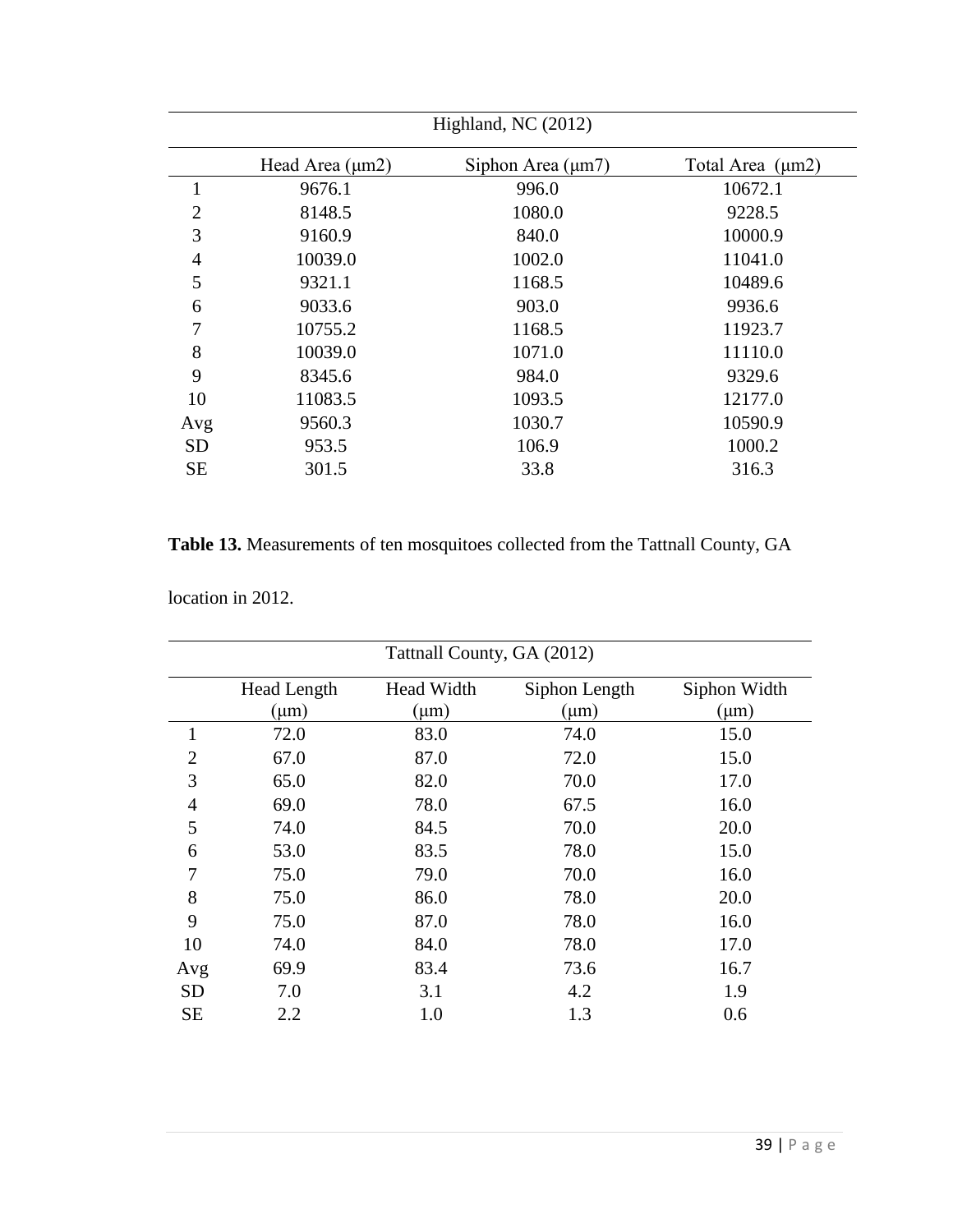**Table 14.** Calculated areas for the ten mosquitoes collected from the Tattnall County, GA

location in 2012.

| Tattnall County, GA (2012) |                      |                        |                  |  |
|----------------------------|----------------------|------------------------|------------------|--|
|                            | Head Area $(\mu m2)$ | Siphon Area $(\mu m2)$ | Total Area (µm2) |  |
| $\mathbf{1}$               | 9387.1               | 832.5                  | 10219.6          |  |
| 2                          | 9156.2               | 810.0                  | 9966.2           |  |
| 3                          | 8372.3               | 892.5                  | 9264.8           |  |
| 4                          | 8454.0               | 810.0                  | 9264.0           |  |
| 5                          | 9822.2               | 1050.0                 | 10872.2          |  |
| 6                          | 6951.6               | 877.5                  | 7829.1           |  |
| 7                          | 9307.0               | 840.0                  | 10147.0          |  |
| 8                          | 10131.6              | 1170.0                 | 11301.6          |  |
| 9                          | 10249.4              | 936.0                  | 11185.4          |  |
| 10                         | 9764.1               | 994.5                  | 10758.6          |  |
| Avg                        | 9159.5               | 921.3                  | 10080.8          |  |
| <b>SD</b>                  | 1000.2               | 118.3                  | 1066.5           |  |
| SЕ                         | 316.3                | 37.4                   | 337.2            |  |

**Table 15.** Measurements of mosquitoes collected from Apalachicola, FL in 2012.

| Apalachicola, FL (2012) |                    |            |               |              |
|-------------------------|--------------------|------------|---------------|--------------|
|                         | <b>Head Length</b> | Head Width | Siphon Length | Siphon Width |
|                         | $(\mu m)$          | $(\mu m)$  | $(\mu m)$     | $(\mu m)$    |
| 1                       | 56.0               | 80.0       | 83.0          | 16.0         |
| $\overline{2}$          | 69.0               | 83.0       | 77.0          | 16.0         |
| 3                       | 56.0               | 81.0       | 75.0          | 17.0         |
| $\overline{4}$          | 60.5               | 76.5       | 70.5          | 16.0         |
| 5                       | 74.0               | 73.0       | 75.0          | 14.0         |
| 6                       | 75.0               | 84.0       | 84.0          | 17.0         |
| 7                       | 65.0               | 82.0       | 75.0          | 17.0         |
| 8                       | 63.0               | 81.0       | 87.0          | 16.0         |
| 9                       | 69.5               | 74.0       | 68.5          | 15.0         |
| 10                      | 66.0               | 80.0       | 80.0          | 15.0         |
| Avg                     | 65.4               | 79.5       | 77.5          | 15.9         |
| <b>SD</b>               | 6.7                | 3.7        | 5.9           | 1.0          |
| <b>SE</b>               | 2.1                | 1.2        | 1.9           | 0.3          |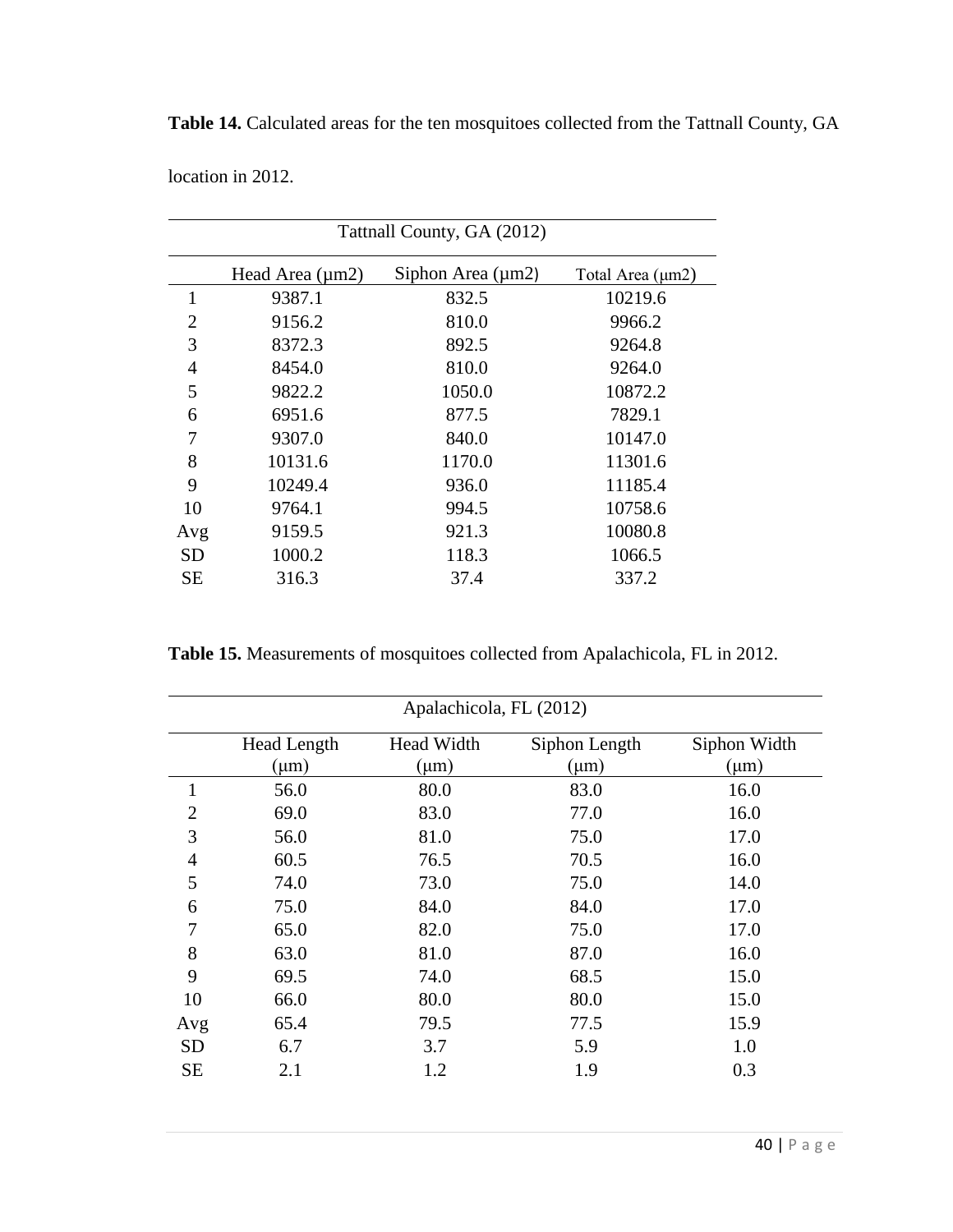| <b>Table 16.</b> Calculated areas for the ten mosquitoes collected from the Apalachicola, FL |  |
|----------------------------------------------------------------------------------------------|--|
|----------------------------------------------------------------------------------------------|--|

location in 2012.

| Apalachicola, FL (2012) |                      |                        |                  |  |
|-------------------------|----------------------|------------------------|------------------|--|
|                         | Head Area $(\mu m2)$ | Siphon Area $(\mu m2)$ | Total Area (µm2) |  |
| $\mathbf{1}$            | 7037.2               | 996.0                  | 8033.2           |  |
| 2                       | 8995.9               | 924.0                  | 9919.9           |  |
| 3                       | 7125.1               | 956.3                  | 8081.4           |  |
| 4                       | 7270.0               | 846.0                  | 8116.0           |  |
| 5                       | 8485.4               | 787.5                  | 9272.9           |  |
| 6                       | 9896.0               | 1071.0                 | 10967.0          |  |
| 7                       | 8372.3               | 956.3                  | 9328.6           |  |
| 8                       | 8015.8               | 1044.0                 | 9059.8           |  |
| 9                       | 8078.6               | 770.6                  | 8849.2           |  |
| 10                      | 8293.8               | 900.0                  | 9193.8           |  |
| Avg                     | 8157.0               | 925.2                  | 9082.2           |  |
| <b>SD</b>               | 884.0                | 101.1                  | 910.1            |  |
| <b>SE</b>               | 279.5                | 32.0                   | 287.8            |  |





2012.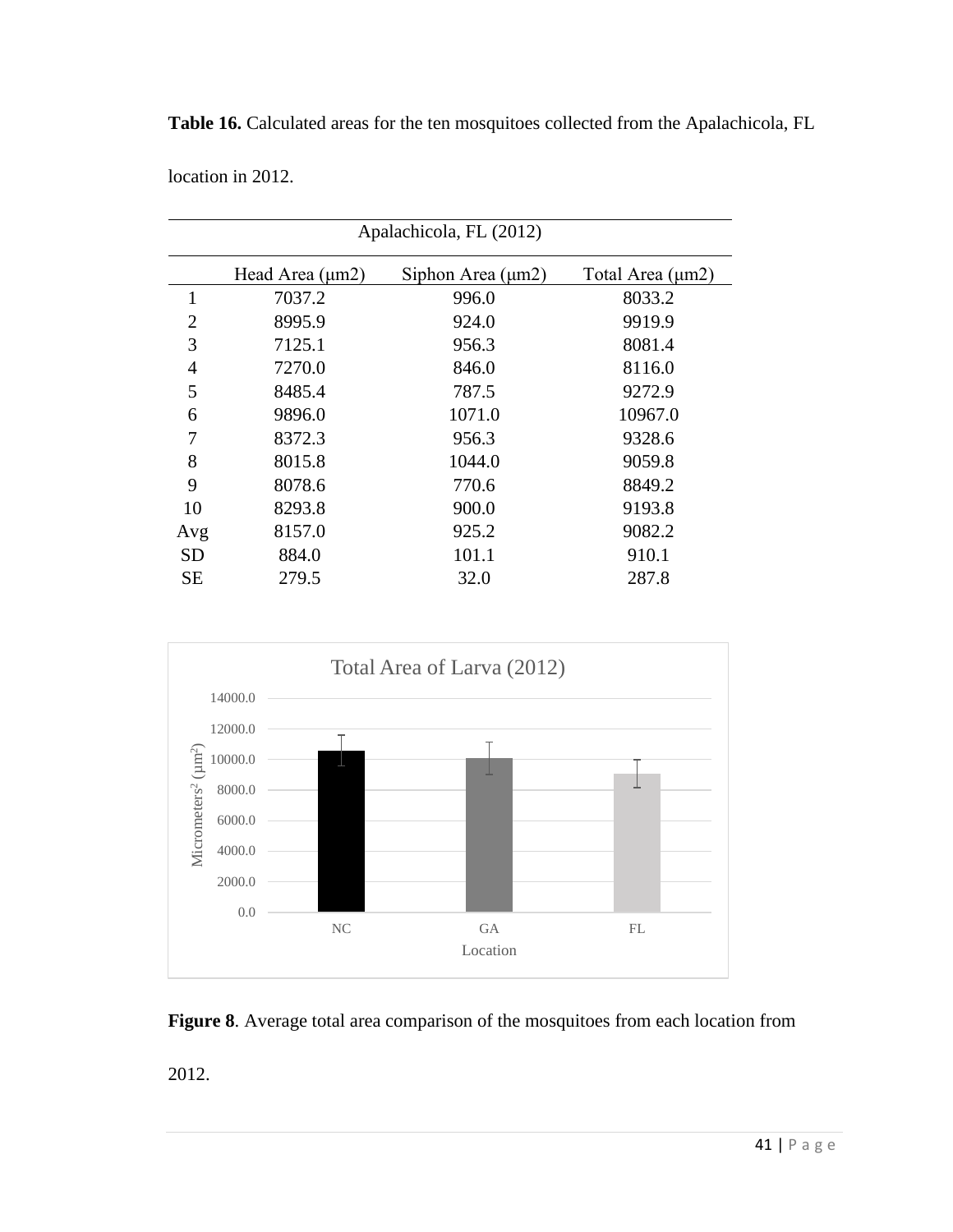

**Figure 9.** Total area comparison, in micrometers<sup>2</sup> ( $\mu$ m<sup>2</sup>), of mosquitoes from the NC,

GA, and FL locations from 2017 and 2012.

| 1940s Mosquitoes |             |            |               |              |
|------------------|-------------|------------|---------------|--------------|
|                  | Head Length | Head Width | Siphon Length | Siphon Width |
|                  | $(\mu m)$   | $(\mu m)$  | $(\mu m)$     | $(\mu m)$    |
| Kingston, RI     |             |            |               |              |
| (04/05/1949)     | 56.0        | 63.0       | 52.5          | 14.0         |
| Kingston, RI     |             |            |               |              |
| (04/15/1949)     | 61.0        | 56.0       | 65.0          | 13.0         |
| Columbia, SC     |             |            |               |              |
| (07/13/1946)     | 79.0        | 76.0       | 75.0          | 19.5         |
| Boca Raton, FL   |             |            |               |              |
| (09/06/1947)     | 72.0        | 85.0       | 109.0         | 16.0         |
| Boca Raton, FL   |             |            |               |              |
| (09/06/1947)     | 79.0        | 89.0       | 113.0         | 17.0         |
| Boca Raton, FL   |             |            |               |              |
| (09/06/1949)     | 79.5        | 88.0       | 113.0         | 16.0         |
| Boca Raton, FL   |             |            |               |              |
| (09/06/1949)     | 80.0        | 95.0       | 95.0          | 22.5         |
| Boca Raton, FL   |             |            |               |              |
| (09/06/1949)     | 76.0        | 86.0       | 96.5          | 20.0         |
| Boca Raton, FL   |             |            |               |              |
| (09/06/1949)     | 92.0        | 80.0       | 96.0          | 21.0         |

| <b>Table 17.</b> Values for the measurements of the mosquitoes from the 1940s. |  |
|--------------------------------------------------------------------------------|--|
|--------------------------------------------------------------------------------|--|